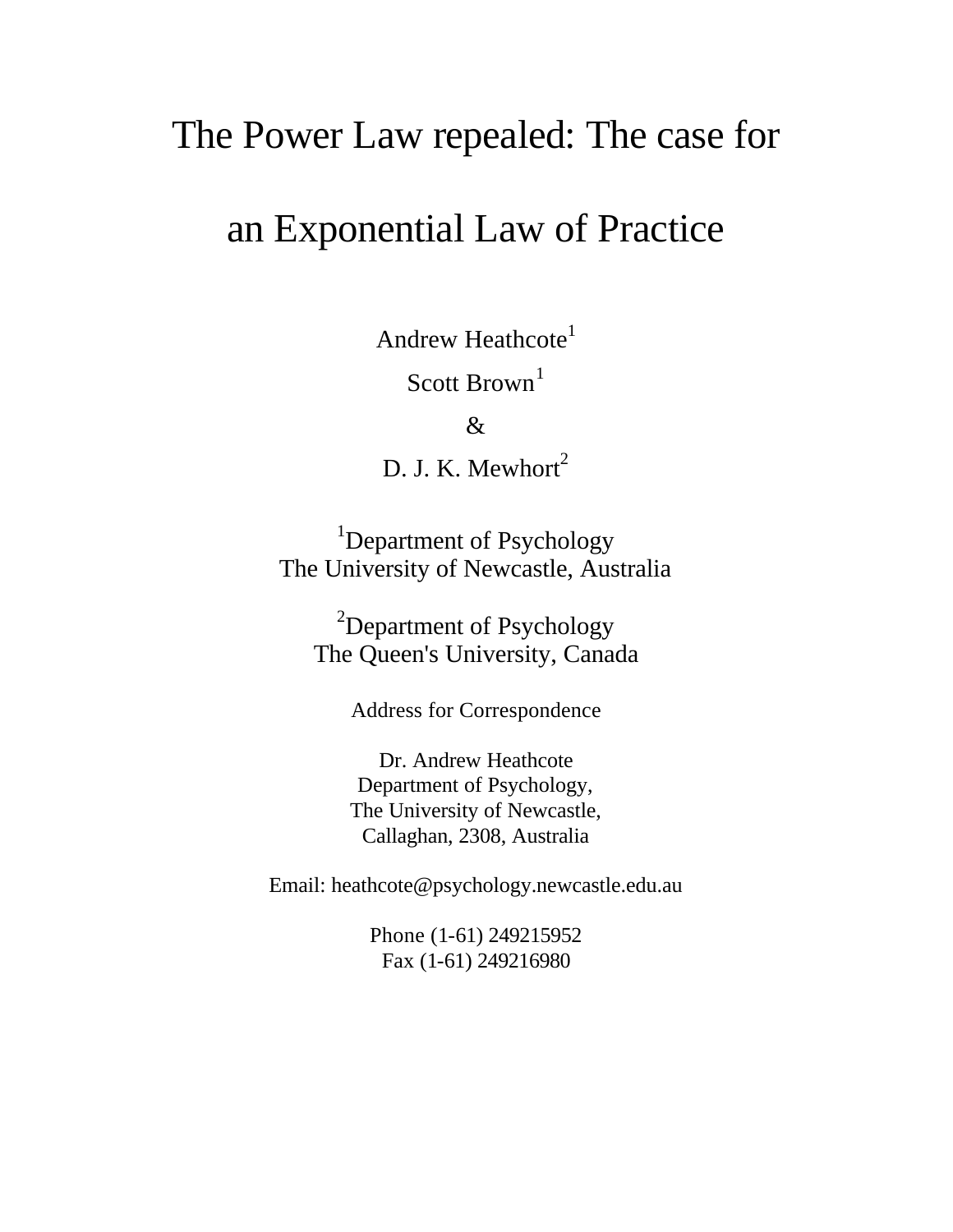#### **Abstract**

The power function is treated as the law relating response time to practice trials. However, the evidence for a Power Law is flawed because it is based on averaged data. We report a survey that assessed the form of the practice function for individual learners and learning conditions in paradigms that have shaped theories of skill acquisition. We fit power and exponential functions to 40 sets of data representing 7910 learning series from 475 subjects in 24 experiments. The exponential function fit better than the power in all the unaveraged data sets. Averaging produced a bias in favour of the power function. A new practice function based on the exponential, the APEX function, fit better than a power function with an extra, pre-experimental practice, parameter. Clearly, the best candidate for the Law of Practice is the exponential or APEX function, not the generally accepted power function. Theoretical implications are discussed.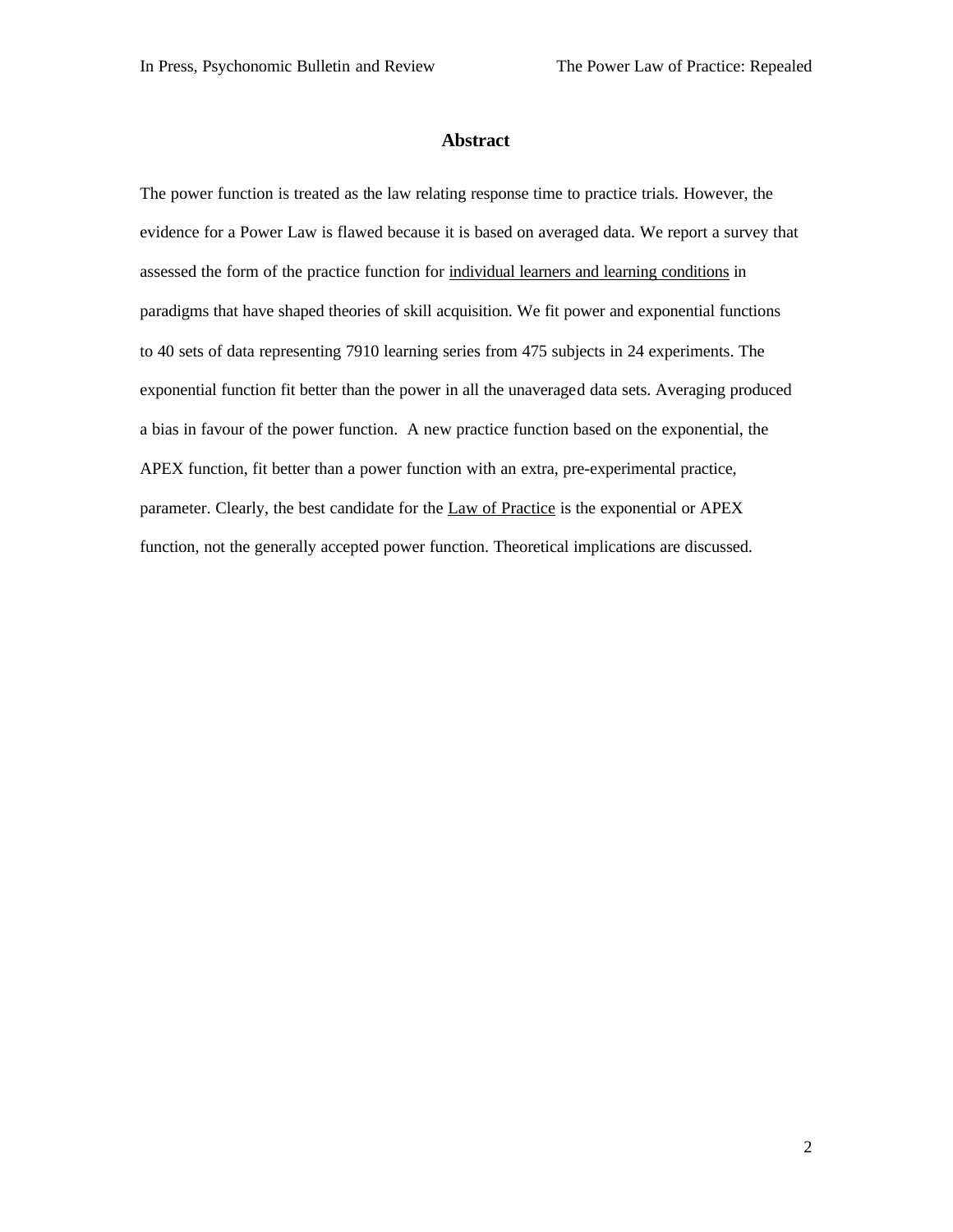## **The Power Law repealed: The case for an Exponential Law of Practice.**

"Curve fitting without benefit of a model is notoriously a black art." (Newell & Rosenbloom, 1981, p.23)

The benefits from practice follow a nonlinear function: improvement is rapid at first but decreases as the practitioner becomes more skilled (e.g., Thorndike, 1913). The idea that a simple nonlinear function might describe practice effects in a broad range of tasks was championed by Newell and Rosenbloom's (1981) influential chapter entitled Mechanisms of Skill Acquisition and the Law of Practice. The "Law of Practice" in the title concerns the relationship between response time (RT) and number of practice trials. Newell and Rosenbloom examined data from a wide range of tasks. When they compared power and exponential functions as possible forms for the Law of Practice, power functions provided better fits than exponential functions in every case.

The power function is now treated as the law of practice. In Anderson's (1982) words, "one aspect of skill acquisition ... distinguished ... by its ubiquity ... is the log-linear or power law for practice" (p. 397). A decade later, Logan (1992) echoed the same conviction: "The power law is ubiquitous. It occurs in virtually every speeded task" (p. 883). In accord with its status as a law, most research subsequent to the publication of Newell and Rosenbloom's (1981) findings has assumed a power function rather than testing to determine if it provides a better description than other functions (e.g., Cohen, Dunbar, & McClelland, 1990; Kramer, Strayer, & Buckley, 1990; Logan, 1988, 1992), or assumed that a power function holds for each component of performance (e.g., Delaney, Reder, Staszewski, & Ritter, 1998; Rickard, 1997).

The power function's status as a law has also made it a gold standard by which to judge the success of models of skilled performance, including: ACT and related models (Anderson, 1982; Anderson & Schooler, 1991), the Component Power Laws model (Rickard, 1997), network models (MacKay 1982; Cohen, et al., 1990), instance theories (Logan, 1988, 1992; Nosofsky &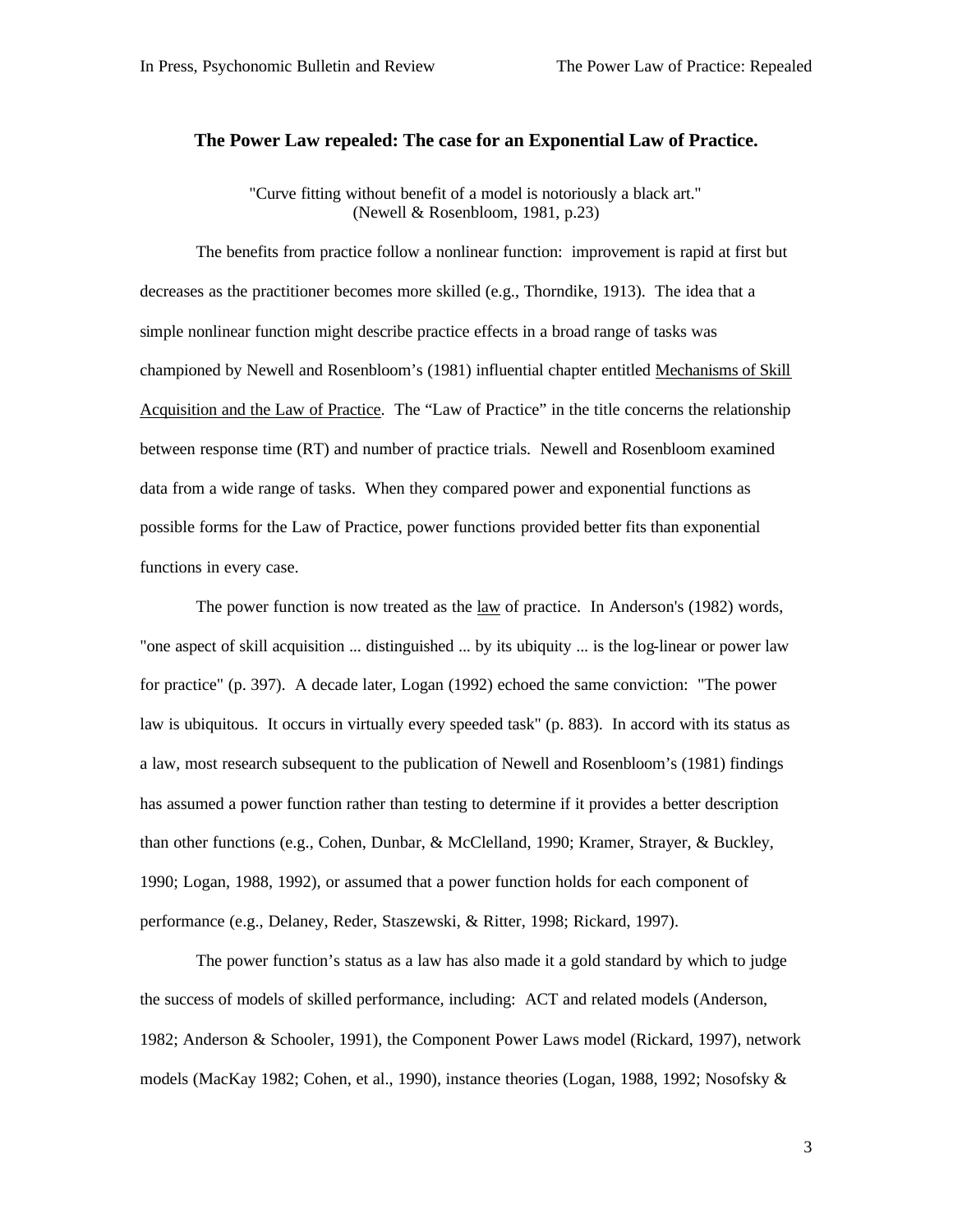Palmeri, 1997), and Newell and Rosenbloom's (1981) chunking model (see also Rosenbloom & Newell 1987a, 1987b). Logan (1988) leaves no doubt about the importance of the form of the practice function for theories of skill acquisition: "the power-function speedup [is] a benchmark prediction that theories of skill acquisition must make to be serious contenders." (p. 495; see also Cohen et al., 1990, and Palmeri, 1997, for similar views).

However, we contend that the evidence supporting a Power Law of Practice is flawed. Although theories of skill acquisition model learning in individuals, the bulk of the evidence favouring the Power Law is based on fits to averaged data. There is little empirical evidence from individual learners for individual learning conditions that a power function describes skill acquisition better than an exponential function. Data from all but one of the tasks examined by Newell and Rosenbloom (1981), for example, were averaged over subjects, conditions, or practice blocks. In the few published comparisons that report analysis of data from individual subjects, the exponential function fit better than the power function (Josephs, Silvera, & Giesler, 1996; Rosenbloom & Newell, 1987a).

The mismatch between theory and evidence is more than a minor technicality: It has been known to the psychological literature for almost 50 years that average curves need not take the same form as the individual curves comprising the average (e.g., Estes, 1956; Kling, 1971; Sidman, 1952). Hence, the form of the average practice function does not unambiguously indicate the form of the components of the average. Moreover, recent work shows that linear averaging yields a composite that is systematically biased towards the power function when compared with the exponential function (e.g., Anderson & Tweney, 1997; Myung, Kim, & Pitt, 1998). Hence, evidence once thought to favour the Power Law may be artefactual.

The form of the practice law may also seem to be an unsolvable technical issue rather than an important psychological question. Estes (1997, personal communication) has indicated that the form of practice law does not constrain theory enough. In his words, a "generation of budding learning theorists (Bower, Bush, Estes, Greeno, Hunt, Restle) produced mountains of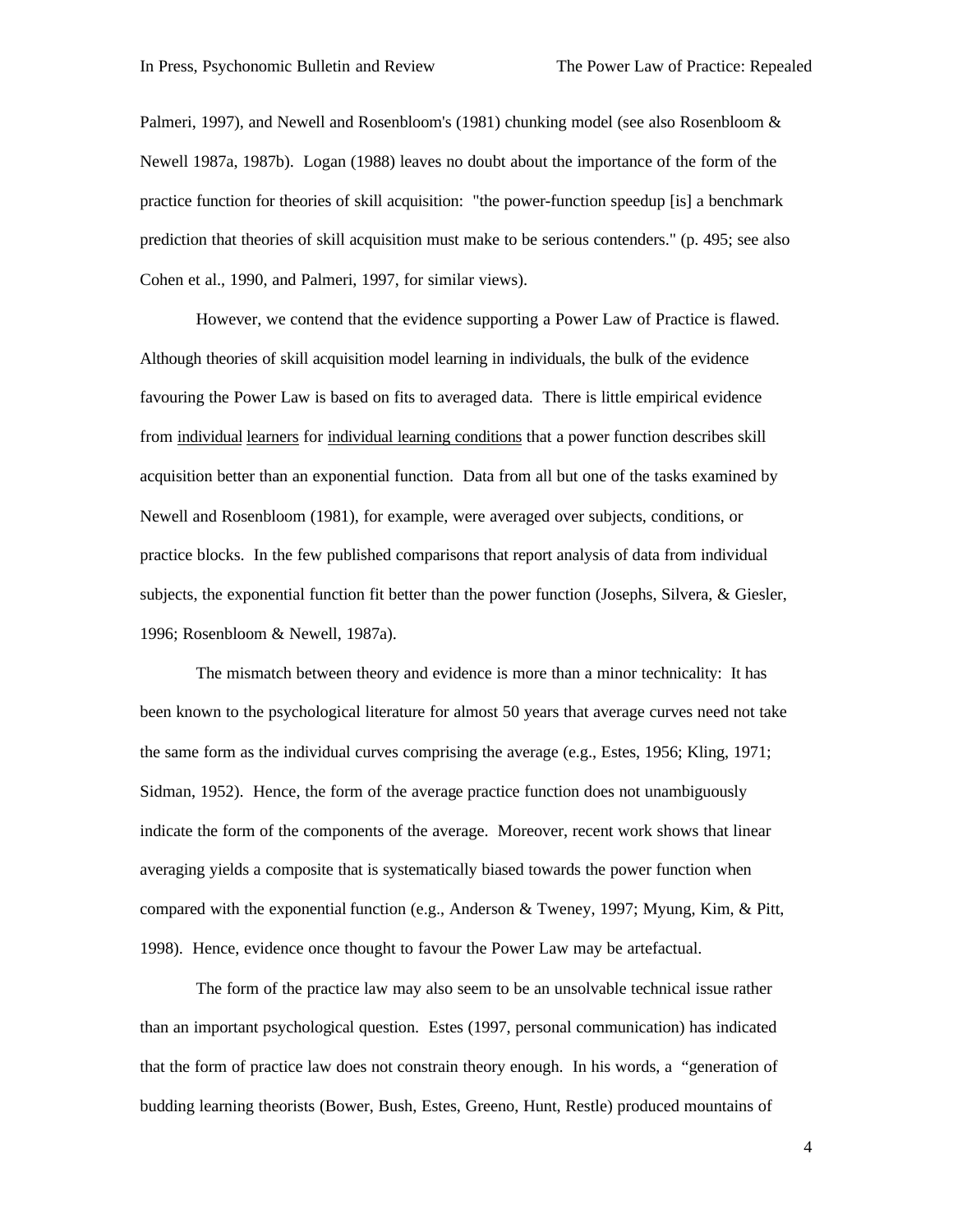analyses showing how easily the forms of particular performance curves can be mimicked by many alternative models".

Nevertheless, the form of the practice law does carry an important implication about the nature of learning. As we will note more fully later, an exponential function implies a constant learning rate relative to the amount left to be learned. By contrast, the power function implies "a learning process in which some mechanism is slowing down the rate of learning" (Newell  $\&$ Rosenbloom, 1981, p. 18). The question at issue, then, is whether the slowing implied by the power function is part of skill acquisition. Repealing the Power Law of Practice in favor of an exponential (or other) law has serious implications for all theories of skill acquisition – particularly those developed in order to account for the Power Law.

In light of the ambiguity concerning empirical support for the Power Law, we report the results of a survey that systematically assessed the form of the practice function for individual learners and learning conditions in paradigms that have shaped theories of skill acquisition (see Table 1 for a summary of the paradigms and data sets). In the next section we review the properties of candidate practice functions and propose a new practice function, the APEX function, that expedites our analysis. Following sections describe our methods and results. Results can be easily apprehended from Table 2 (which tabulates the average fit of the candidate practice functions in each data set) and Figures 1, 3, and 4 (which present the percentage of cases in each data set that are best fit by a candidate practice function). Finally, the discussion section examines the implications of our results for the measurement of practice functions and for theories of skill acquisition.

## **Practice Functions**

Equations 1 and 2 are the power and exponential functions used by Newell and Rosenbloom (1981) to fit practice data.  $E(RT_N)$  is the expected value of **RT** on practice trial N. The bold notation indicates that **RT** is a random variable. When referring to observed response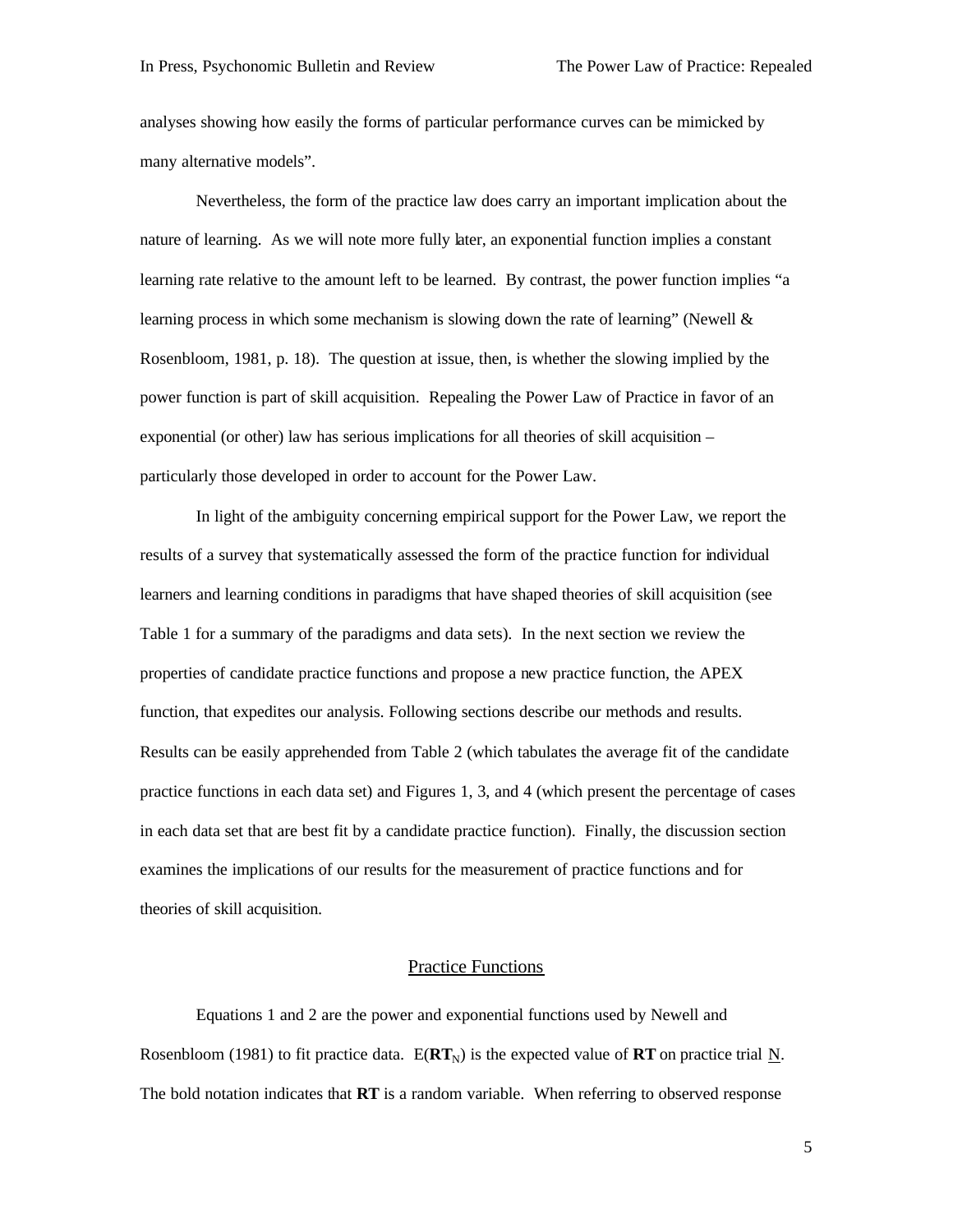times (i.e., to samples from  $\bf{RT}$ ), we will use the notation  $\bf{RT}$ . A<sub>P</sub> and  $\bf{A}_E$  are the expected values of **RT** after learning has been completed for the power and exponential functions, respectively. An asymptote parameter is necessary when modeling response time, even in a highly skilled subject, because performance is limited by physical constraints, such as neural integration time and motor response time.  $\underline{B}_P$  and  $\underline{B}_E$  are the change in the expected value of **RT** from the beginning of learning  $(N + E = 1$  for the power function, or  $N = 0$  for the exponential function) to the end of learning (the asymptote). Hence,  $\underline{B}_P$  and  $\underline{B}_E$  indicate the range over which practice speeds responding.

$$
E(RT_N)_P = A_P + B_P (N + E)^{-b}
$$
 (1)

$$
E(\mathbf{RT}_N)_E = A_E + B_E e^{-aN} \tag{2}
$$

The amount of nonlinearity displayed by the practice function is controlled by its rate parameter:  $\alpha$  for the exponential and β for the power. The power function has one extra nonlinear parameter: E. It represents the subject's prior learning due to practice before experimental measurement (the rationale for the E parameter was first suggested by Seibel, 1963). Most subsequent researchers, however, have fit the simpler three-parameter version of the power function with E fixed at zero (e.g., Logan, 1988, 1992).

An extension of the exponential function to include a parameter corresponding to E is redundant because the exponential function is translation invariant, i.e.,

$$
B_{E}^{\dagger}e^{-a(N+E)} = B_{E}^{\dagger}e^{-aE}e^{-aN} = B_{E}^{\dagger}e^{-aN}
$$

where  $B_E = B_E e^{-aE}$ . Hence, the effect of prior practice is incorporated into the estimate of  $\underline{B}_E$  for the three-parameter exponential function.

Newell and Rosenbloom's (1981) evidence for a Power Law of Practice was based on a comparison of the fit of the three-parameter exponential function with the fit of the four-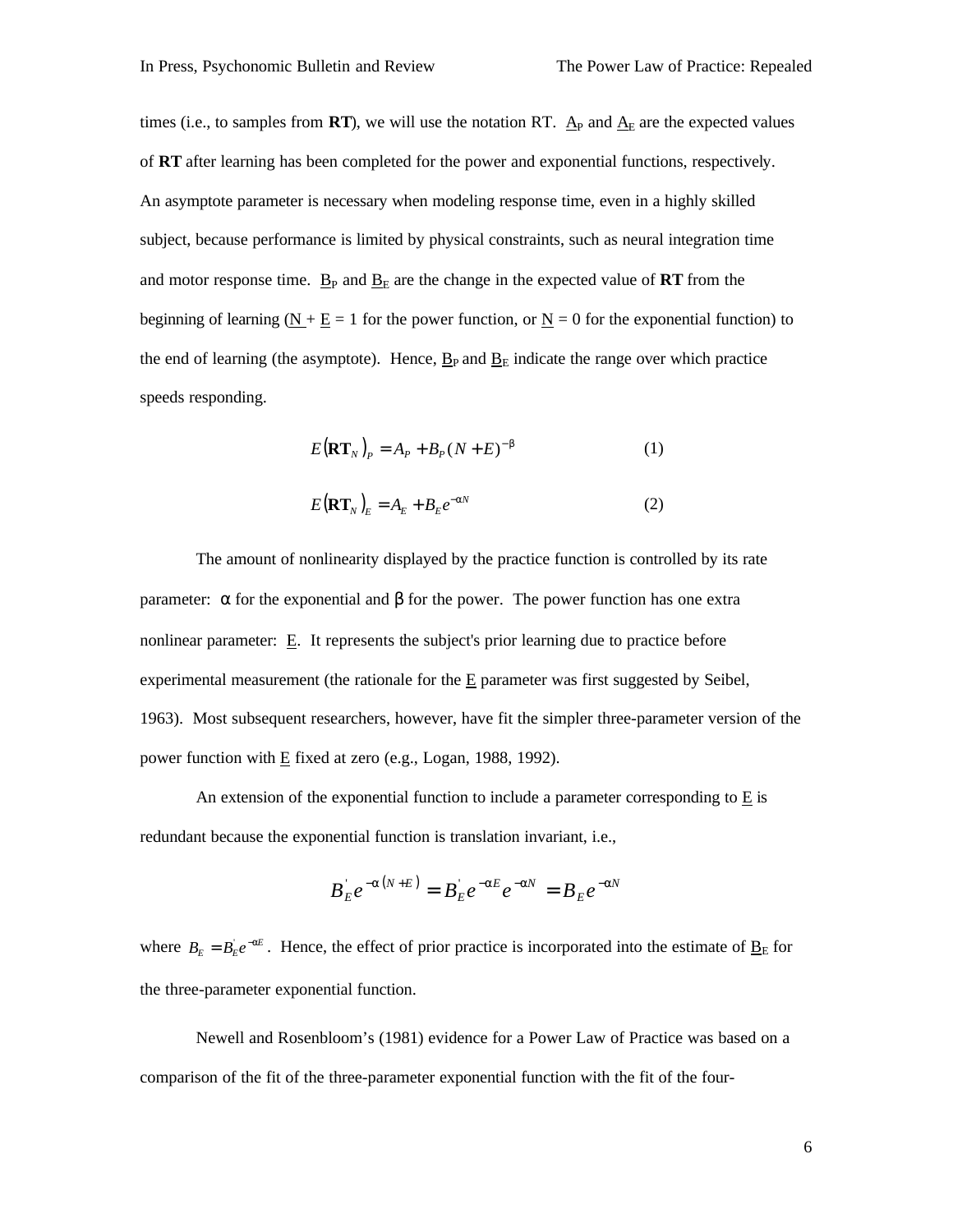parameter power function, which they call the general power function. We will adopt the terms "general power function" and "power function" when referring to the four- and three-parameter (E fixed at zero) versions of Equation 1, respectively.

Apart from the difficulties introduced by averaging, Newell and Rosenbloom's (1981) analysis is open to criticism on two technical grounds:

1. The first technical criticism concerns the number of parameters in the equations considered by Newell and Rosenbloom (1981). They compared the three-parameter exponential function against the four-parameter general power function. One might think that the latter function would be more flexible as it has an extra parameter. In particular, the extra flexibility may allow a general power function to mimic an exponential function, making the general power function almost impossible to falsify by a comparison with the simpler exponential.

The relationship between the general power and exponential functions is illuminated by expressing them as differential equations.

$$
\frac{\mathbf{I}\left(E(\mathbf{R}\mathbf{T}_{N})_{P}\right)}{\mathbf{I}\left(N\right)} = \frac{-b}{N+E}\left(E(\mathbf{R}\mathbf{T}_{N})-A_{P}\right)
$$
(3)

$$
\frac{\mathbf{I}\left(E(\mathbf{R}\mathbf{T}_{N})_{E}\right)}{\mathbf{I}\left(N\right)} = -\mathbf{a}\left(E(\mathbf{R}\mathbf{T}_{N}) - A_{E}\right) \tag{4}
$$

Equations 3 and 4 can be compared using their relative learning rate (RLR), defined as minus the rate of change of expected **RT** divided by the amount left to be learned (i.e., relative learning rate equals the multipliers of the bracketed terms on the right side of Equations 3 and 4). The defining characteristic of an exponential function is a constant relative learning rate  $(\alpha)$  at all levels of practice. For the general power function, by contrast, relative learning rate is a hyperbolically decreasing function of practice trials (β/(N+E)).

Strictly, the general power function can exactly mimic an exponential function only when  $\alpha = 0$  (i.e., a flat function). However, for practice series of finite length, large values of E can make the relative learning rate almost constant, and any value of  $\alpha$  can be approximated,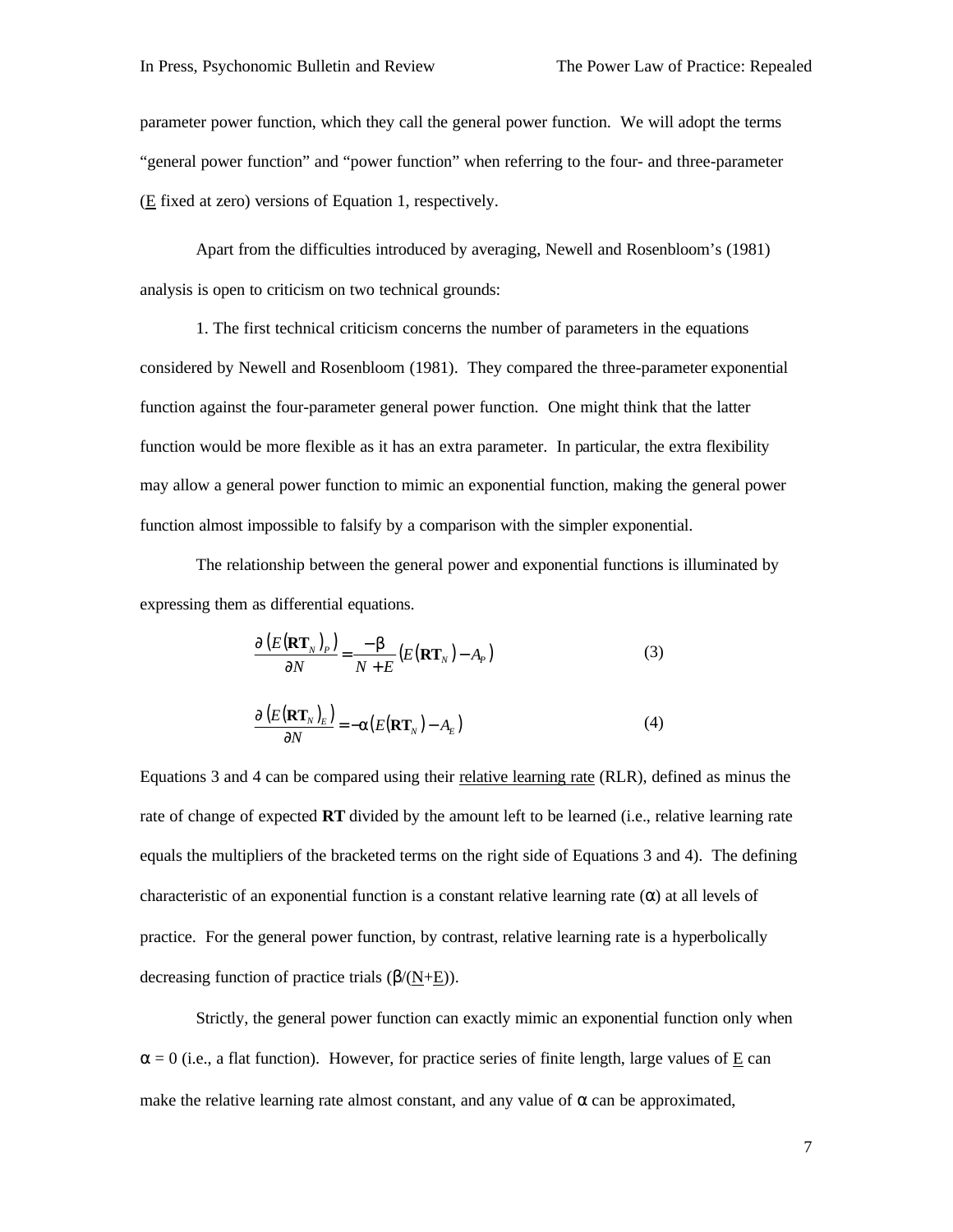particularly smaller values. In experimental measurement, practice trials vary over a limited range. If the estimate of  $E$  is much larger than the range, the effective relative learning rate for the general power function is a constant, approximately equal to  $\beta/\underline{E}$ . Consequently, the general power function can mimic exponential data using large estimates of E, although such fits are invariably poorly behaved because the parameter estimates are highly correlated, i.e., large estimates of E are associated with large estimates of  $\beta$  and, particularly, of B<sub>P</sub>.

Newell and Rosenbloom (1981) noted the association between large estimates of E and large estimates of  $B<sub>P</sub>$  when they fit the general power function to simulated exponential data. We reported the same behavior in fits to several data sets from a visual-search paradigm (Heathcote, 1990; Heathcote & Mewhort, 1995). When E is large, large values of β will occur to allow the general power function to approximate a constant relative learning rate greater than zero. Very large values of  $\underline{B}_P$  allow the general power function to approximate the decrease in the expected value of **RT** from the beginning to the end of measurement. This counteracts the tendency of a general power function to become flat when it mimics exponential data.

2. The second technical criticism concerns the way in which Newell and Rosenbloom (1981) fit practice functions. To save computation, they fit by minimizing squared deviations in  $log(RT - \hat{A}_P)$  and  $log(RT - \hat{A}_E)$ . Given that  $\underline{A}_P$  and  $\underline{A}_E$  estimate expected values it would not be unusual to observe samples from **RT** which are less than these expected values; in such cases, the measures  $log(RT - \hat{A}_P)$  and  $log(RT - \hat{A}_E)$  are undefined. It is difficult to know how to deal with undefined values without biasing or distorting fits (Newell and Rosenbloom did not describe their approach). Undefined values will not occur, of course, if near-asymptotic performance is not measured or if the variability of **RT** shrinks to zero with practice. The latter condition is unlikely as, even in very fast and simple tasks, response time remains variable (see Luce, 1986, for numerous examples). Such problems are likely to be more pronounced in individual subject data as it is noisier than averaged data.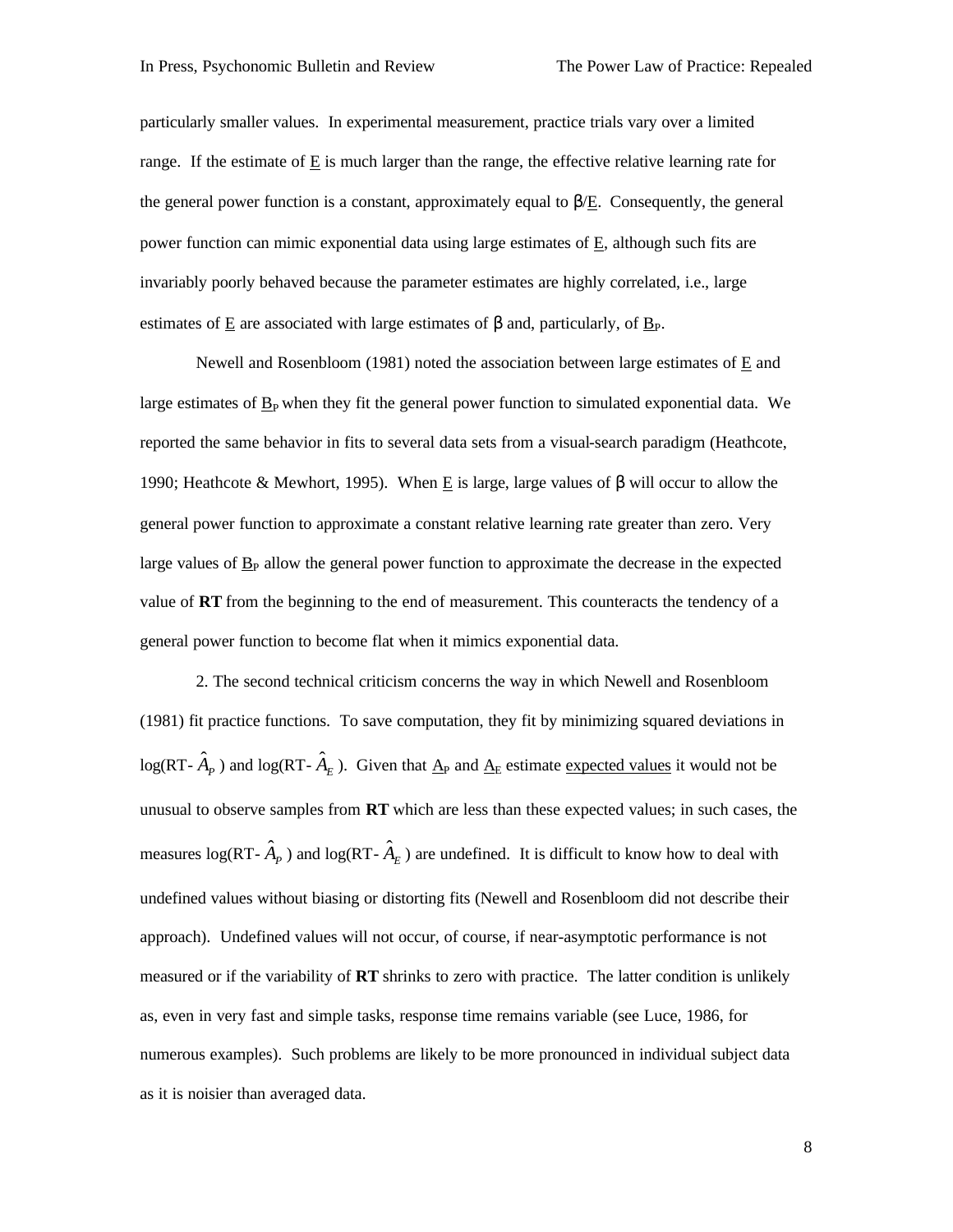1

To check whether the fitting method biased their results, we obtained a subset of the data in Newell and Rosenbloom's (1981) survey. We refit their data by minimising squared deviations in RT (i.e., the generally accepted method of ordinary least squares) instead of  $log(RT - \hat{A}_P)$  and  $log(RT - \hat{A}_E)$ . For the averaged data, the power function still fit better than the exponential function. However, for the two data series that were not averaged (times to win and to loose the Stair card game), the exponential function provided a better fit than the power<sup>1</sup>. In other words, the only evidence favouring the power function for unaveraged data in Newell and Rosenbloom's survey turns on the adequacy of their fitting method.

The two technical criticisms not only call Newell and Rosenbloom's (1981) findings into question<sup>2</sup> but also raise a dilemma. The general power function is clearly a plausible extension of

<sup>1</sup> For games won  $\mathbb{R}^2$  for the Exponential was 0.339 and only 0.253 for the power. For games lost  $R<sup>2</sup>$  was 0.183 and 0.173 for the exponential and power functions respectively. The fit of the general power function was somewhat better ( $\mathbb{R}^2$  of 0.334 and 0.185) but it was still less than the exponential function for games won and less than the APEX function (with  $R^2$  of 0.339 and 0.186 respectively) in both cases. We would especially like to thank Paul Rosenbloom for sending us these data sets.

 $2$  Analysis of relative learning rates also shows that Mazur and Hastie's (1978) results, which Newell and Rosenbloom (1981) claim agree with their results in "rejecting exponentials" (p. 34), are not relevant for response time. Mazur and Hastie (1978) fit power and exponential functions to rate of response data. A nonlinear transform, the inverse, is required to convert rate to RT. The transform changes the relative learning rate of the exponential rate function to a relative learning rate on the RT scale  $(K/(e^{kN}-1))$ , where K and k are parameters greater than zero) that decreases more quickly than the power function's relative learning rate on the RT scale. Hence, Mazur and Hastie's (1978) comparison does not test a true exponential function on the RT scale.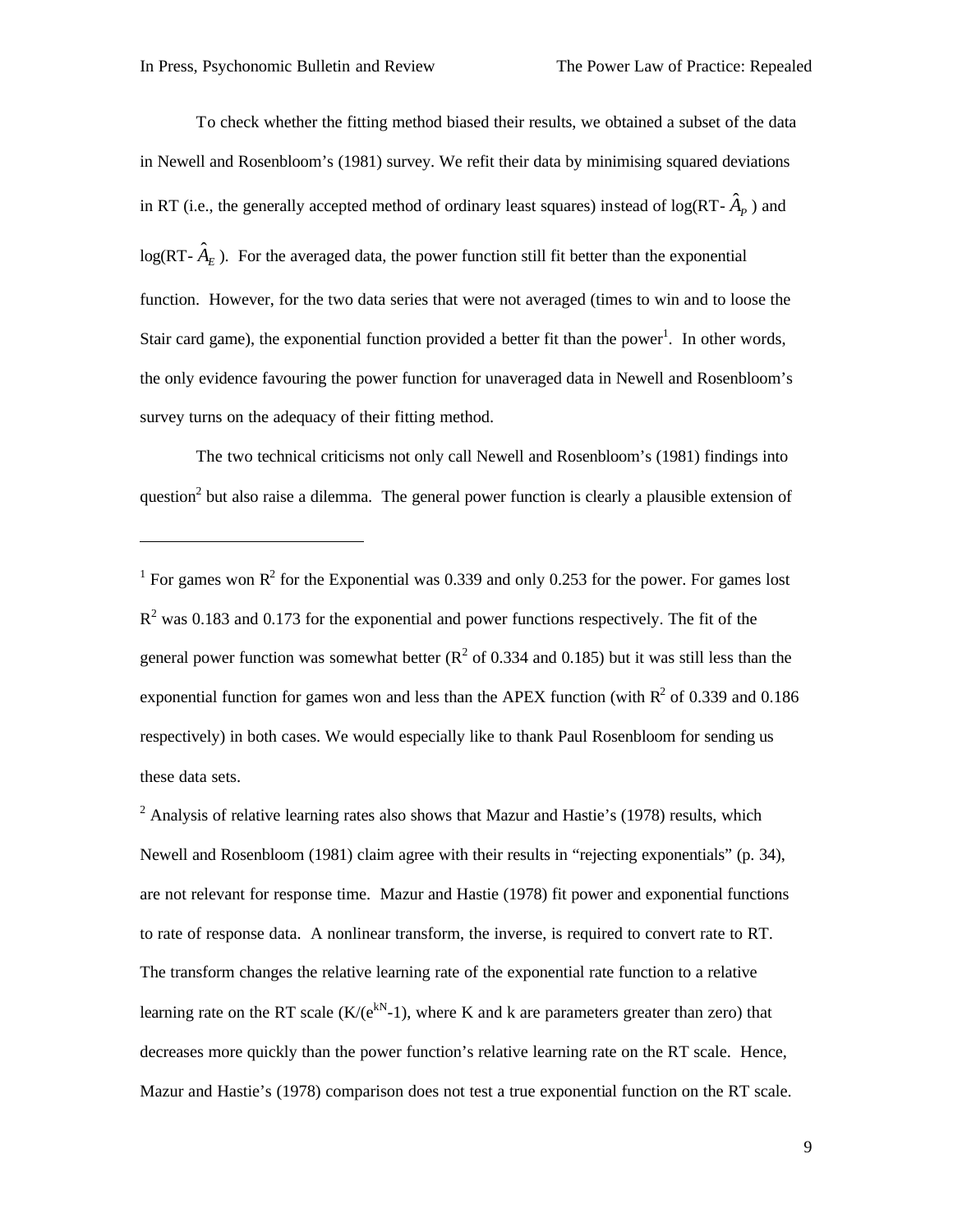power function, at least when estimates of E are reasonable, but it cannot be fairly compared directly to the exponential function. To escape the dilemma, we propose a new<sup>3</sup> four-parameter practice function, the APEX function that nests (i.e., contains as special cases) both the power and exponential functions.

$$
E(\mathbf{RT}_N) = A + B e^{-a^N N} N^{-b^N}
$$
 (5)

The APEX function has a relative learning rate that is the sum of the relative learning rates for the power and exponential functions:  $\alpha' + \beta'/N$ . Consequently, its relative learning rate decreases like a power function early in practice but approaches an asymptotic value potentially greater than zero  $(\alpha')$  later in practice.

We propose the APEX function for two reasons:

1

1. The APEX function nests both the power and exponential functions. Hence, fitting the APEX function to exponential data will likely be better behaved than fitting the general power function to exponential data. Because the APEX function can exactly fit both power and exponential data, it can be used to adjudicate between the two alternatives: If the APEX function provides a better fit than the power function, an exponential component is supported. If the

 $3$  A related function was proposed by Wickelgren (1975, p. 326) to model retention of memories. Note that a prior-practice parameter analogous to that in the general power function could also be added to the APEX function (i.e., substitute  $(N+E)$  for N). This five-parameter function nests both the APEX and general power functions. It was not used because the general power function was over-parameterised for the practice data sets examined and often provided ill-conditioned objective functions that made minimisation difficult. Hence, the five-parameter version of the APEX function could only be more problematic.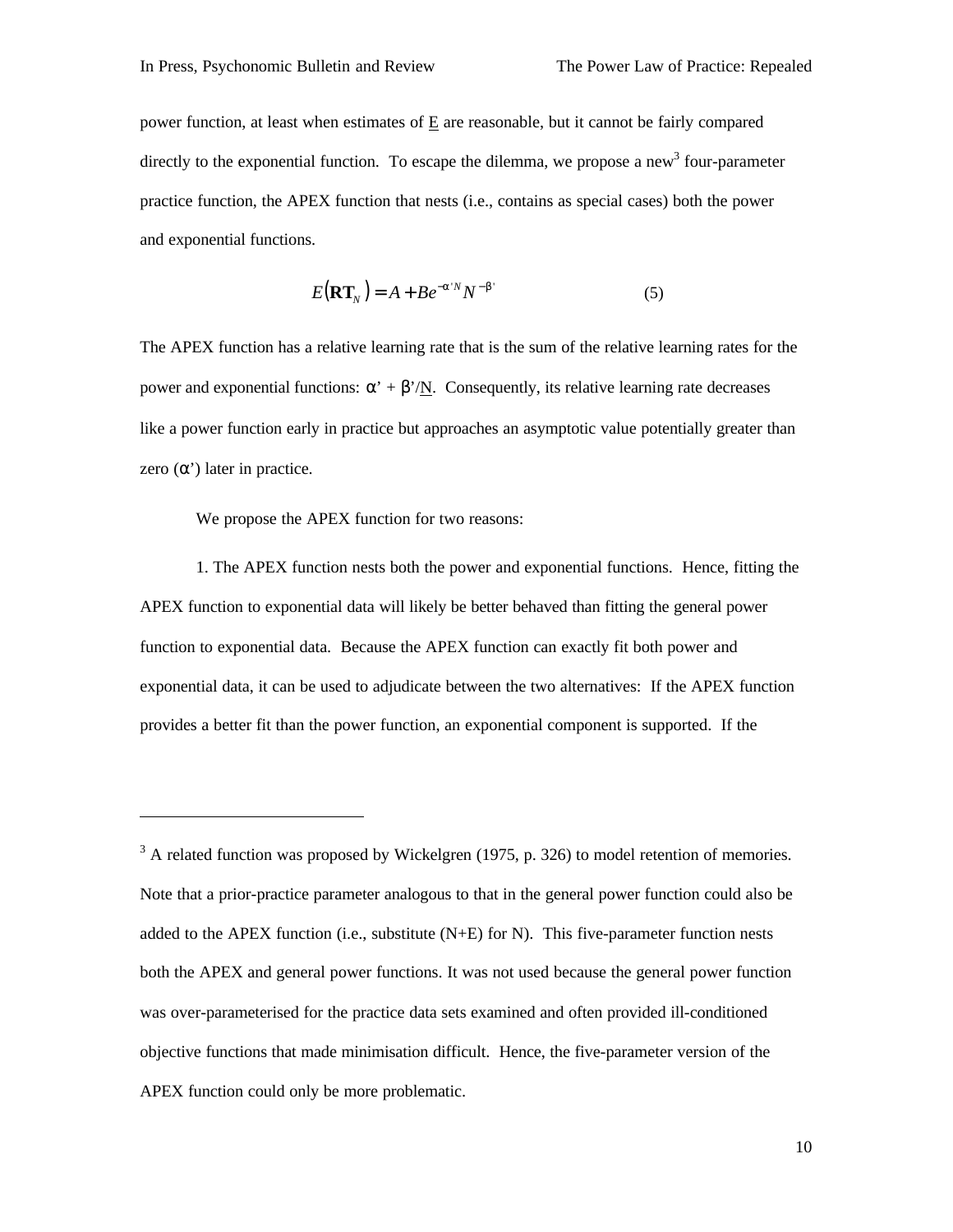APEX function provides a better fit than the exponential function, a power component is supported. If both conditions apply, the full APEX function is supported.

Tests comparing the fit of APEX, power and exponential functions can be applied to individual subjects and conditions. This allows for the possibility that the form of the practice function might differ between individuals or conditions. The significance of any improvement in fit can be assessed for each individual subject and condition by a straightforward nested-model change-of- $R^2$  test. Nested-model tests have an important advantage when dealing with nonlinear models; they need assume only a linear approximation to the intrinsic curvature of the function and are not effected by nonlinear effects of changes in parameters (see Bates & Watts, 1988).

2. Comparison of the fit of APEX and general power functions not only provides a fair test but also illuminates a theoretically crucial point. Many models of skill acquisition acknowledge that performance may be the result of a sum of component processes (e.g., Kirsner & Speelman, 1996) or the result of a mixture of processes, such as algorithmic and memorybased processing (e.g., Logan, 1988, 1992; Rickard, 1997).

In the case of a sum, processes with a relatively faster learning rate will approach their asymptote quickly and then will cease to affect the rate of change of RT; as a result, asymptotic learning will be dominated by the slower learning processes. The transition should be evident as a decrease in the relative learning rate early in practice, even if all component processes are exponential (i.e., even if all have constant relative learning rates). Asymptotic learning rates, however, will reveal the true relative learning rate function of (at least) the slow component processes. A superior fit for the APEX function supports an asymptotic relative learning rate greater than zero, a finding inconsistent with component power functions. A superior fit for the general power function supports an asymptotic relative learning rate that approaches zero, a finding inconsistent with component exponential functions.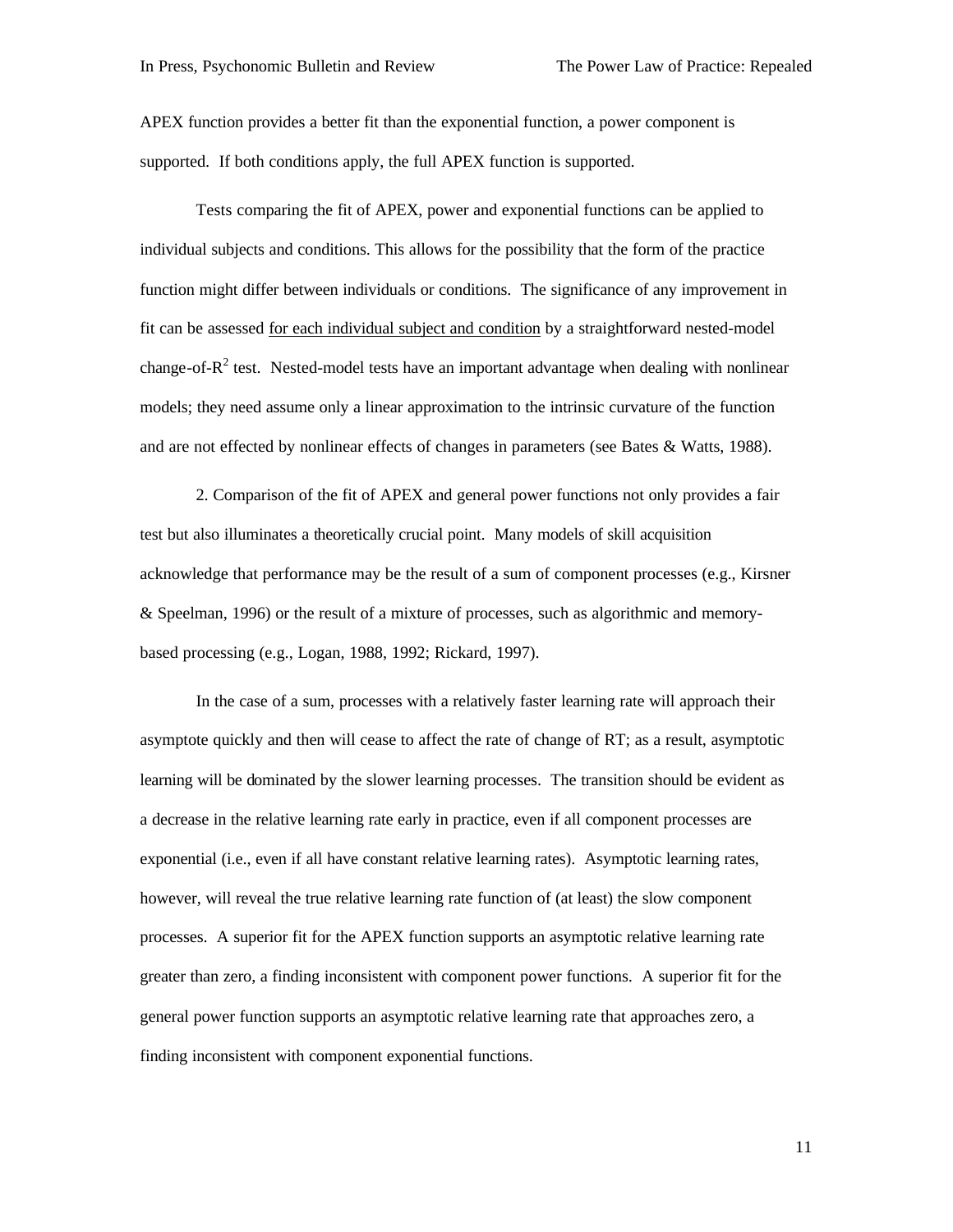A similar argument can be made for a mixture of memory and algorithmic processes. Even if each component learns exponentially, relative learning rate can decrease early in practice because of the transition from trials controlled by slow algorithmic processing to trials controlled by fast memory-based processing. After sufficient practice, however, learning should be dominated by the memory-based process. If memory-based processing follows a power function, the asymptotic relative learning rate will approach zero, and the general power function will provide a superior fit to the APEX function. If memory-based processing follows an exponential function, the APEX function will provide the superior fit with an estimate of  $\alpha$  greater than zero.

Several experiments in the survey required subjects to report their processing strategy as algorithmic or memory-based. Hence, we were also able to test the function describing each component explicitly in these experiments (assuming, of course, that the subjects' self report accurately describes their processing strategy).

### Method

#### Analysis Techniques

We fit power, exponential, general power, and APEX functions using ordinary leastsquares minimization on correct trial data. The fits were obtained using a Simplex search algorithm (Press, Flannery, Teukolsky, & Vetterling, 1986) because it is robust when fitting is ill conditioned. Fits were validated by comparison to the outputs of nonlinear regression programs provided in the SPSS and S+ statistical packages.

When data are exponential, fits of the general power function tend to be ill conditioned. In particular, fitting is problematic because estimates of  $B<sub>P</sub>$  diverge to very large values that cannot be represented with accuracy, even in double precision. To avoid the problem, estimates of  $B_P$  were constrained to be less than 10<sup>10</sup>ms (around 115 days). Estimates of the asymptote parameters were constrained to be greater than zero for all fits in order to ensure that the estimates were plausible.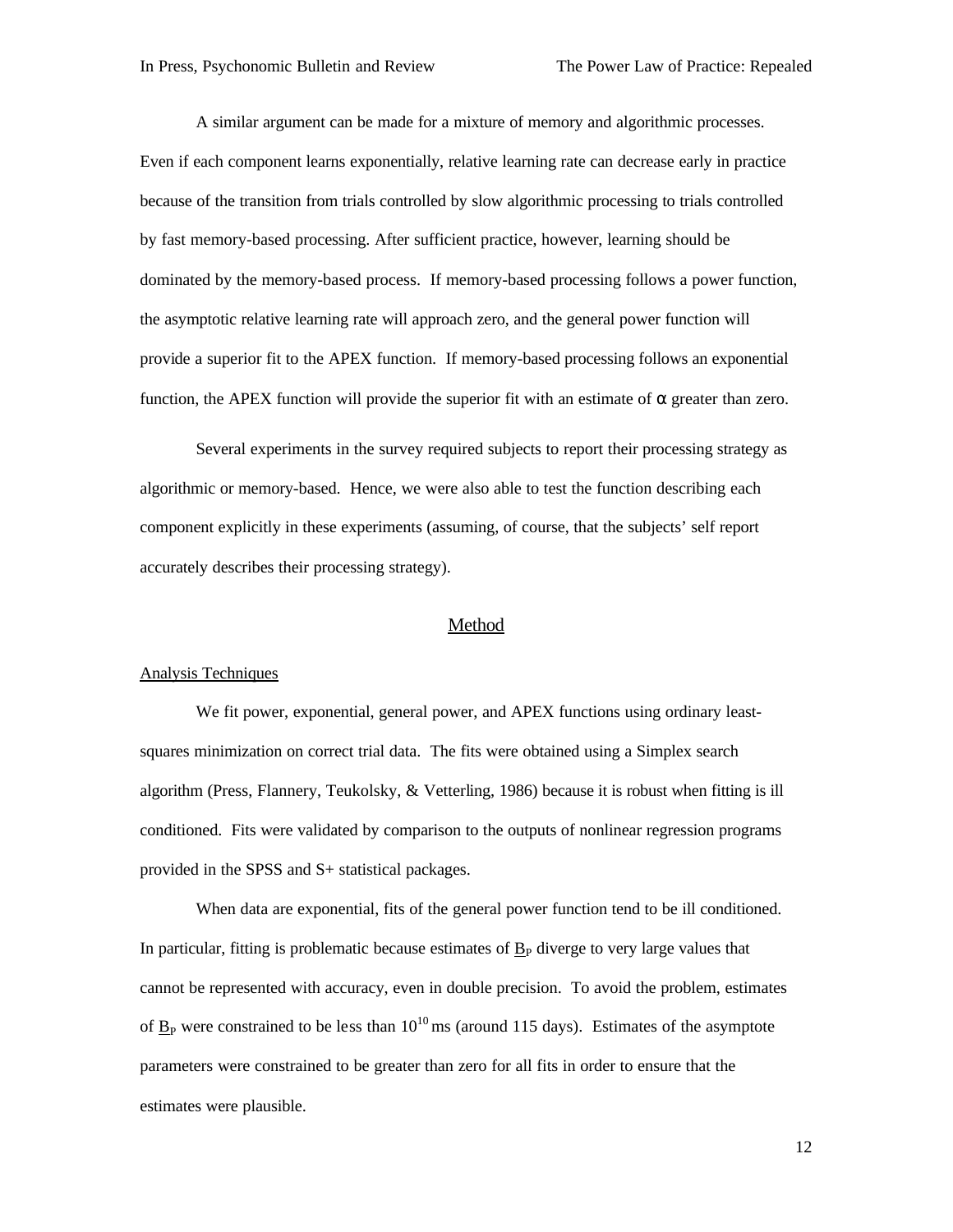To ensure that the best fits of general power function were found, multiple fits were performed with starting estimates for E equal to 1%, 10%, 50% and 100% of the length of the series. The best fit was then selected and compared to the fit of the power function for the same series. Where the general power function fit was worse than the power function fit, as sometimes happened due to correlated parameters, the power fit was substituted for the general power fit. Ill conditioned power, exponential, and APEX fits almost never occurred, and starting points for fitting were easy to obtain by heuristics. Where the fit of an APEX function was worse than either the fit of the power or exponential for the same series, refits were performed using starting values close to both the exponential and power solutions. The best fit among the refits and the power and exponential fits was selected.

Experimenters often censor their data to delete outliers. Whenever the experimenter censored their data, we followed the same procedure. If an experimenter did not report censoring, we removed obvious outliers (see Table 1 for the criteria used). Across all the data sets, however, very few observations were censored.

Because RT can vary as a function of accuracy, we also calculated the main effect of practice on errors for each block of trials. Most frequently, errors decreased with practice, but they also increased, or remain unaffected by practice in some data sets. Hence, the results for RT are not correlated in any simple pattern to changes in accuracy, at least across different data sets.

All fits used learning series broken down by subjects and by within-subject factors or learning examples. Where strategy reports were available, the learning series were also broken down by strategy for supplementary analyses. In some cases, data sets broken down by strategy produced series that were too short to obtain reliable fits. Such data sets were excluded. The data for production of key sequences were divided into trials on the first and subsequent days because new instructions that clearly influenced learning were given on the second day of practice (see Verwey, 1996, Figure 3, p. 548). Exponential, power, APEX and general power functions were then fit to each learning series.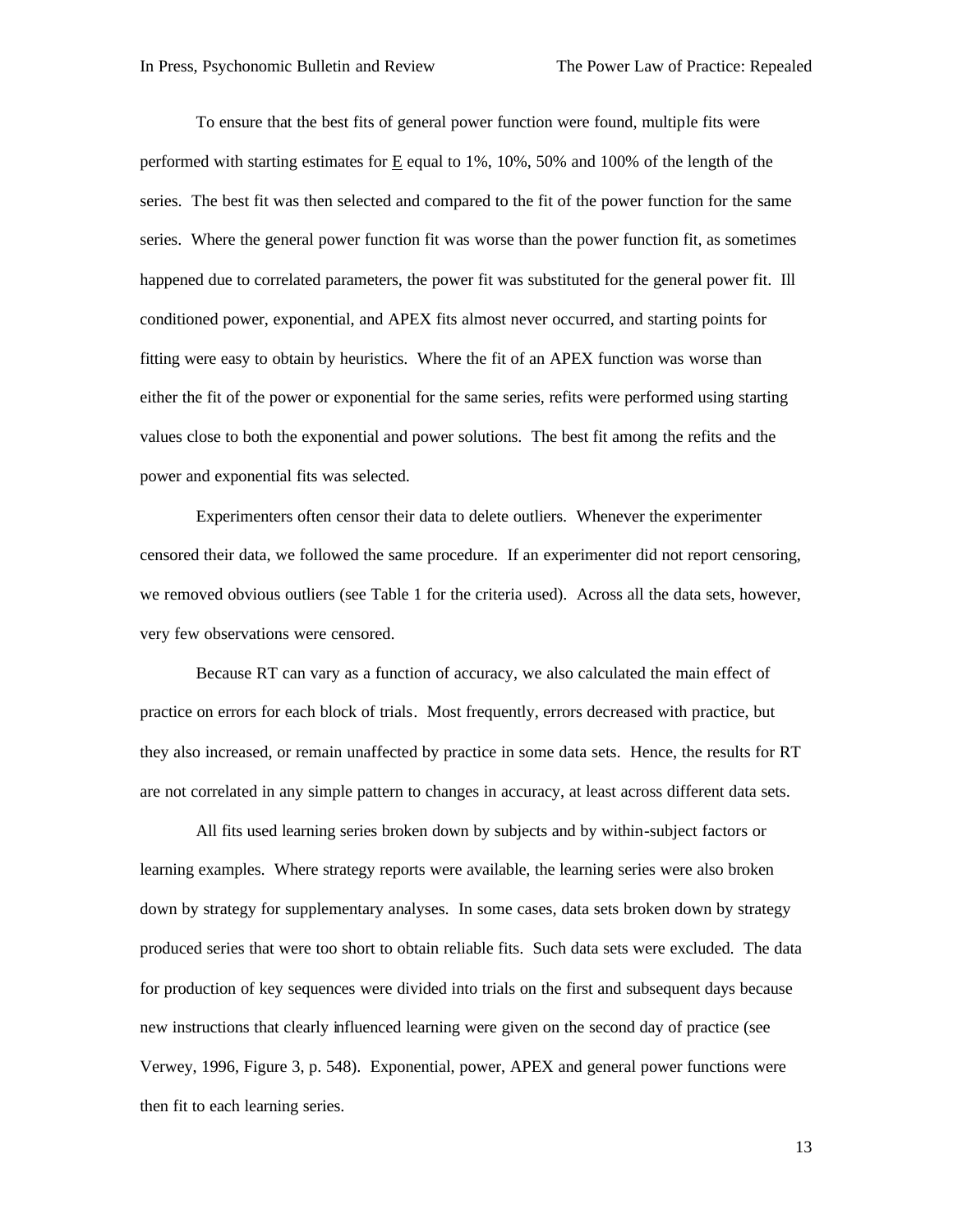Several approaches were used to compare the overall performance of the different functions. The proportion of learning series for which an exponential function provided a better fit than a power function (on the basis of  $R<sup>2</sup>$ ) was tallied for each data set (see Figure 1). A similar comparison was made between the four-parameter functions (APEX and general power, see Figure 3). Binomial confidence intervals were used to determine if preference for either member of each pair of functions was significant in each data set. For all functions the average value of  $R^2$  for each data set was calculated and compared (see Table 2). Additionally, the improvement in fit of the APEX function relative to both exponential and power functions was used to provide nested-model tests. Table 2 reports the percentage of learning series for each data set where significant results for the nested model tests supported an exponential and/or power component.

## Data Sets

We fit 40 sets of data; collectively, the data represent 7910 learning series from 475 subjects in 24 experiments taken from 13 published and 3 unpublished sources. The unpublished data (Brown & Heathcote, 1997; Ringland & Heathcote, 1998; Smith & Mewhort, 1994) were collected in our laboratories and were analyzed to clarify and expand on results from published data sets.

Table 1 summarizes the characteristics of the data sets used in the survey. Each data set was given a unique acronym used to index the summaries of results. For data sets that were broken down by strategy, the Length column indicates the criterion length used to exclude short series. Table 1 also reports the results of tests on the effect of practice on error rates. The following sections describe both the paradigms from which the data were drawn and the experimental factors used to produce separate series for each data set.

Memory Search. In the memory-search tasks, subjects studied a list of words and then were asked to indicate whether or not a probe word had appeared in the study list. The words used in the list were selected to represent particular semantic categories, and semantic category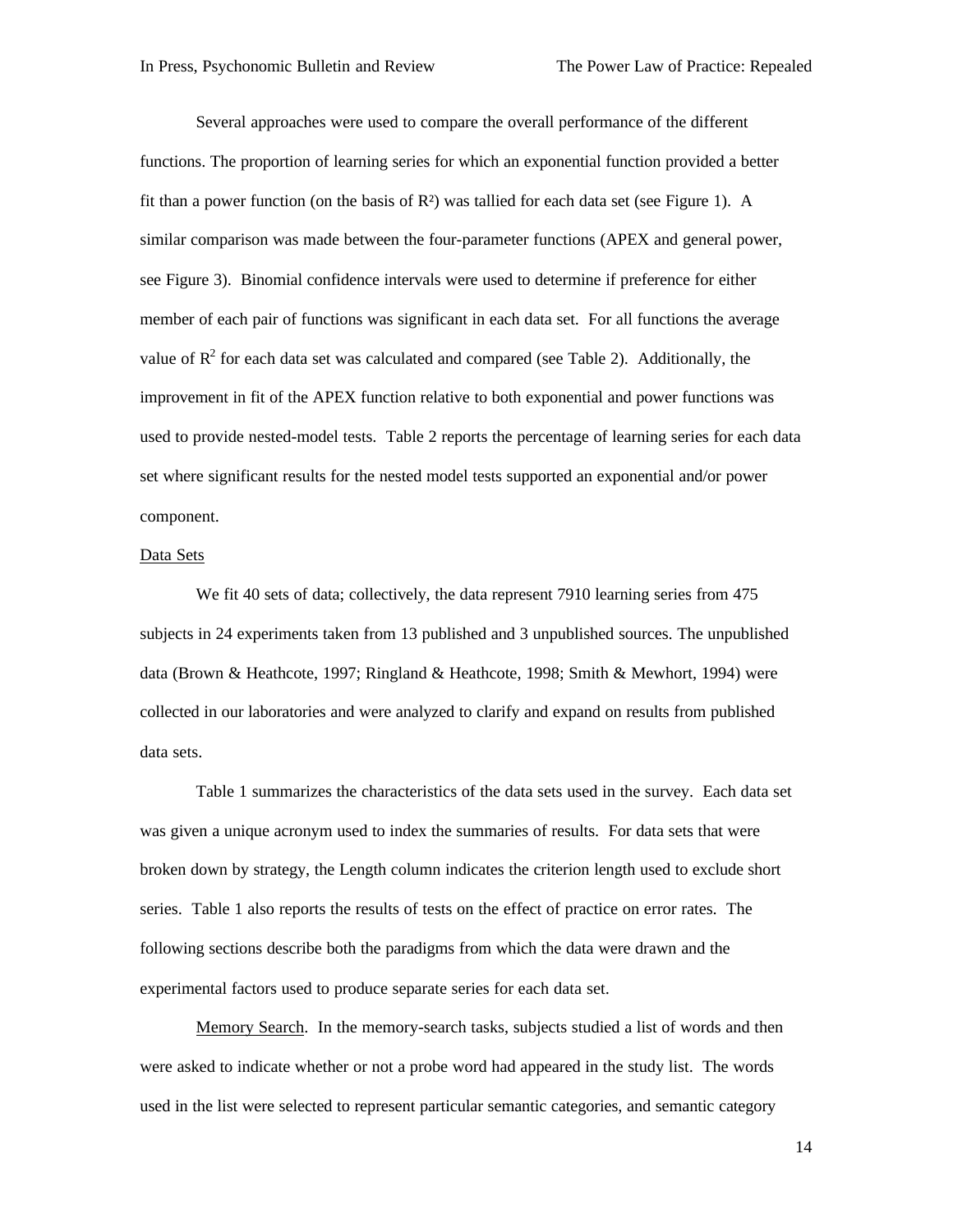was mapped consistently to the word's use as a target or distracter item. Fits used series broken

down by subjects and within-subject factors.

| <b>Source</b>               | <b>Name</b>             | $N^a$            | Length <sup>b</sup>  | $\overline{\text{Ss.}}^c$    | $\overline{\text{Errors}}^{\text{d}}$ | Censor $(ms)^e$                   |
|-----------------------------|-------------------------|------------------|----------------------|------------------------------|---------------------------------------|-----------------------------------|
| Strayer & Kramer (1994a,    | MS1                     | 36               | $\overline{606-711}$ | 6                            | Increase*                             | 150 <rt<1500< td=""></rt<1500<>   |
| 1994b)                      | MS <sub>2</sub>         | 192              | 654-716              | 32                           | Increase                              | 150 <rt<1500< td=""></rt<1500<>   |
| Strayer & Kramer (1994c)    | MS3                     | 132              | 625-860              | 22                           | Decrease                              | 150 <rt<1500< td=""></rt<1500<>   |
|                             | Count1                  | 120              | 175-208              | 4                            | Decrease*                             | None                              |
| Palmeri (1997)              | Count2                  | 288              | 125-160              | $\overline{4}$               | Decrease*                             | None                              |
|                             | Count3                  | 360              | 129-160              | 5                            | Decrease*                             | None                              |
| Rickard & Bourne (1996)     | Math1                   | 384              | 63-90                | 24                           | Decrease*                             | 200 <rt<5000< td=""></rt<5000<>   |
|                             | Math <sub>2</sub>       | 228              | 62-90                | 24                           | Decrease*                             | None                              |
| Rickard (1997)              | Math2a                  | 125              | > 9                  |                              |                                       | None                              |
|                             | Math2m                  | 228              | $\geq 9$             |                              |                                       | None                              |
|                             | Math <sub>3</sub>       | 79               | $8 - 20$             | 20                           | <b>NA</b>                             | None                              |
|                             | Math3a                  | 44               | >7                   |                              |                                       | None                              |
|                             | Math3m                  | 38               | >7                   | $\overline{a}$               |                                       | None                              |
| Reder & Ritter (1992)       | Math4                   | 63               | $8 - 20$             | 16                           | NA                                    | 200 <rt<18000< td=""></rt<18000<> |
|                             | Math4a                  | 50               | >7                   |                              | $\Box$                                | 200 <rt<18000< td=""></rt<18000<> |
|                             | Math4m                  | 14               | $>7\,$               |                              |                                       | 200 <rt<18000< td=""></rt<18000<> |
|                             | Math <sub>5</sub>       | 65               | $8 - 28$             | $\overline{22}$              | NA                                    | None                              |
| Schunn et al. (1997)        | Math <sub>5a</sub>      | 57               | >7                   | $\overline{a}$               |                                       | None                              |
|                             | Math5m                  | 35               | $>7\,$               | $\blacksquare$               |                                       | None                              |
|                             | AA1                     | 504              | 25-84                | 21                           | Decrease                              | 200 <rt<10000< td=""></rt<10000<> |
| Rickard (1997)              | AA1a                    | 157              | > 9                  | $\overline{a}$               |                                       | 200 <rt<10000< td=""></rt<10000<> |
|                             | <b>AA1m</b>             | 489              | > 9                  | $\equiv$                     |                                       | 200 <rt<10000< td=""></rt<10000<> |
| Smith & Mewhort (1994)      | AA2                     | 288              | 80                   | 24                           | Decrease*                             | None                              |
| Heathcote & Mewhort (1993)  | $\overline{\text{VS1}}$ | 192              | 200                  | 24                           | Decrease*                             | None                              |
| Carrasco et al. (1998)      | $\overline{\text{VS2}}$ | 120              | 63-88                | 10                           | Increase                              | None                              |
| Heathcote & Mewhort (1993)  | VS3                     | 128              | 160                  | 8                            | Decrease                              | None                              |
|                             | Key1t                   | 72               | 45-613               | 36                           | Increase*                             | None                              |
|                             | Key1c                   | 180              | 45-613               |                              |                                       | None                              |
|                             | Key1k                   | 648              | 45-613               |                              |                                       | None                              |
| Verwey (1996)               | Key2t                   | 72               | 67-1353              | 36                           | Flat                                  | None                              |
|                             | Key2c                   | 180              | 67-1353              | $\overline{a}$               |                                       | None                              |
|                             | Key2k                   | 648              | 67-1353              | $\qquad \qquad \blacksquare$ |                                       | None                              |
| Brown & Heathcote (1997)    | Key3                    | 56               | 228-300              | $\overline{4}$               | NA                                    | 200 <rt<10000< td=""></rt<10000<> |
|                             | Rule1                   | 26               | 32                   | 26                           | Decrease*                             | None                              |
| Anderson et al. (1997)      | Rule2                   | 88               | 32                   | 22                           | Decrease                              | None                              |
|                             | Rule3                   | 180              | 32                   | 45                           | Decrease*                             | None                              |
| Kail & Park (1990)          | MR1c                    | $\overline{96}$  | $\overline{35}$      | 8                            | NA                                    | None                              |
|                             | MR1a                    | 96               | 35                   | 8                            | NA                                    | None                              |
| Ringland & Heathcote (1998) | MR <sub>2c</sub>        | $\overline{576}$ | $18 - 32$            | $\overline{12}$              | Decrease                              | None                              |
|                             | MR <sub>2a</sub>        | 576              | 18-32                | 12                           | Decrease                              | None                              |

Table 1. Summary of data sets fit in the survey.

<sup>a</sup>The number of practice series in the data set.

<sup>b</sup>The range of lengths for practice series in each data set.

The number of subjects in each data set.<br>
<sup>d</sup>The results of tests on the main effect of practice on accuracy, with a  $*$  indicating significance at the 95% confidence level. Where results were not significant trends are indicated.

<sup>e</sup>Criteria used, if any, to censor outliers from the data set.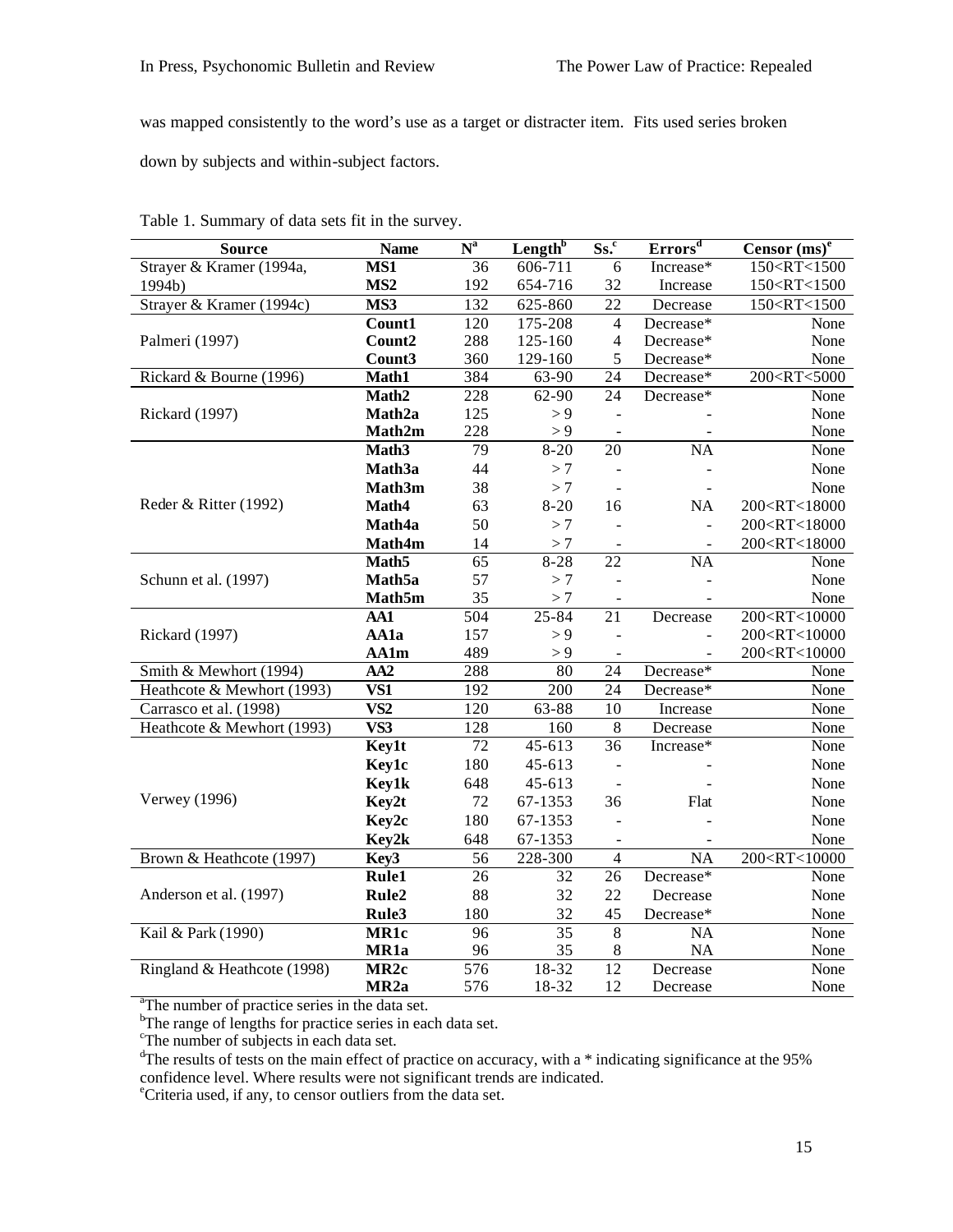The data in set MS1 are the consistently mapped trials from mixed consistent/varied mapping training blocks from Experiment 2 of Strayer and Kramer (1994a). The data indexed by the label MS2 refer to the consistently mapped training blocks from Experiment 2 of Strayer and Kramer (1994a), Experiments 4, 6, and 7 from Strayer and Kramer (1994b), and to an unpublished two-alternative forced-choice version of the task. The experiments in the MS2 data set came from very similar paradigms, and individually produced the same pattern of results as the overall data set, so were grouped together. For both MS1 and MS2, two factors were manipulated within-subject: target/distracter probe and memory load (2, 4, or 6 items).

The data in set **MS3** are consistently mapped trials from young subjects (ages 18-21) from Strayer and Kramer (1994c). Two factors were manipulated within subject: target/distracter probe and memory load (2, 4, or 6 items), and one factor was manipulated between subjects: speed versus accuracy instructions.

Counting. In the counting tasks, subjects were shown different patterns of six to 11 dots and a spelled-out number; they were asked verify whether the number of dots in the pattern matched the spelled-out number. All data were taken from Palmeri (1997). Each experiment used a number of unique patterns, and fits included series from each pattern. Fits used data broken down by subjects and dot pattern.

The data in set Count1 are the training series from Experiment 1. The number of dots was manipulated within-subjects. There were 30 patterns with 5 patterns of array size.

The data in set Count2 are the training series from Experiment 2. The number of dots and the similarity of dot patterns (no, low and moderate) was manipulated within-subjects. There were 72 patterns with 4 patterns for each level of similarity per array size.

The data in set Count3 are the training series from Experiment 3. The number of the dots and similarity (similar to a same or different number pattern) was manipulated within-subjects. There were 72 patterns with 6 patterns for each level of similarity at each array size.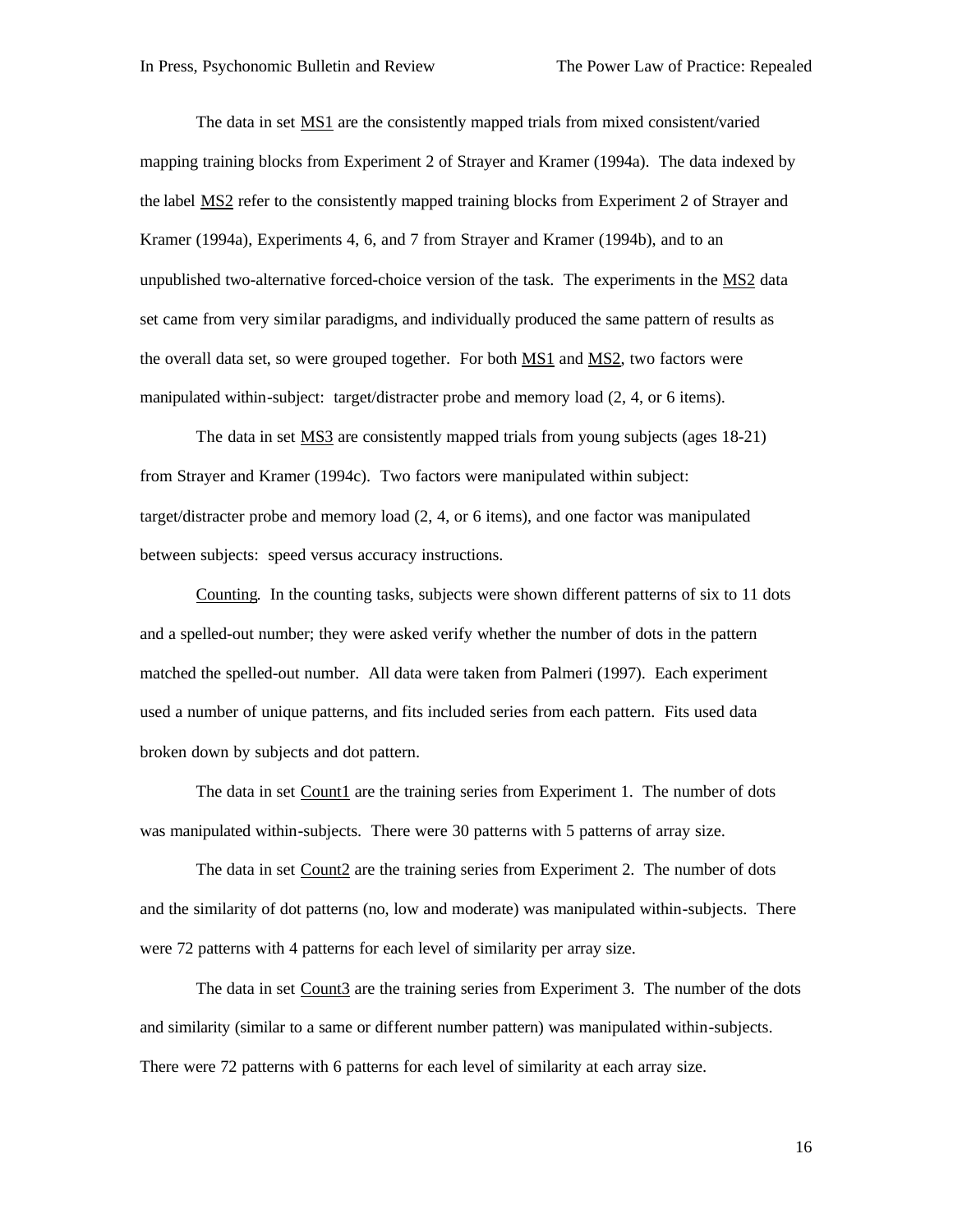Mental arithmetic. The mental arithmetic tasks included a diverse set of problem types. Fits used data broken down by subjects and problem examples.

The data in set Math1 are from a single-digit multiplication task taken from Experiment 1 of Rickard and Bourne (1996). Either the subjects were shown 2 digits and asked to calculate the product, or they were shown a digit and a product and asked to divide the product to compute the dividend. RT was recorded as the time between the presentation of the problem and the keystroke of the first digit of the answer. There were 16 problem examples. Problem type (compute product or compute dividend) and range of digits was manipulated within-subjects.

The data in set Math<sub>2</sub> are from a three-step arithmetic task (Experiment 1 of Rickard, 1997). Subjects were shown two numbers and asked to calculate their difference, to add 1 to the result, and, then, replacing one of the numbers with the result so far, to compute the sum of it with the remaining original number. RT was recorded as the time between the presentation of the problem and the keystroke of the first digit of the answer. Subjects reported using one of two strategies, recalling the answer from memory or computing the answer (algorithm) on every third trial. We split the data into sets defined by the subject's strategy using the logistic method described by Rickard  $(1997)^4$  and fit series with more than 9 trials.

The data in set Math3 are from two-digit multiplication and addition tasks reported as Experiment 1 by Reder and Ritter (1992). Subjects were shown two two-digit numbers and asked first to indicate which of two strategies, recall (which we label "memory") or calculate (which we label "algorithm"), they intended to use. They then answered the problem. We fit only to data from the four problems (two addition and two multiplication) that were presented 20 times, and excluded one series because it had less than eight correct answers. Also, we fit data for each strategy separately, again excluding the short series.

 $\overline{a}$ 

<sup>&</sup>lt;sup>4</sup> We also used a number of simpler schemes for partitioning trials with the similar results.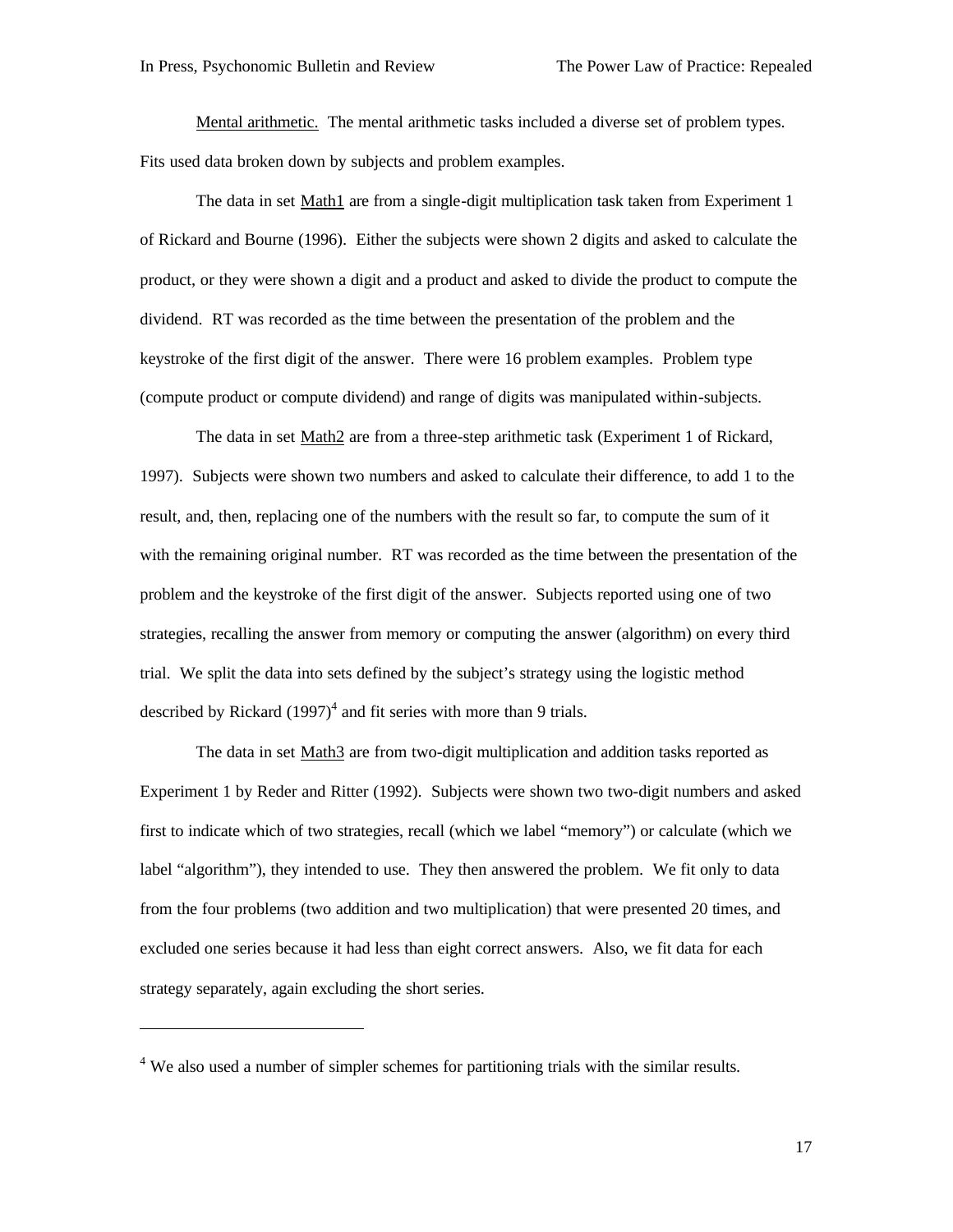The data in set Math4 are from a multi-step multiplication task with an initial rapid strategy report as for the Math $3$  (Experiment 2 by Reder & Ritter, 1992). We fit only data from the four problems that were presented 20 times, and excluded one series that had less than eight correct answers. The data were also classified by strategy and fit separately, again excluding the short series.

The data in set Math5 are from a two-digit task combining multiplication and addition, proceeded by a rapid strategy report, as for Math3 (Experiment 1 by Schunn, Reder, Nhouyvanisvong, Richards, & Stroffolino, 1997). We fit only the three problems presented 28 times and, again, excluded one series with length less than 8. The data were also classified by strategy and fit separately, again excluding the short series.

Alphabetic arithmetic. Subjects were required to verify equations of the form  $A + 2 = C$ , or  $A + 3 = C$ , true and false equations respectively. We broke down the data by subjects and by problem example.

The data in set **AA1** are from Experiment 2 of Rickard (1997). Two factors were manipulated within subjects: addend (3, 5, and 7) and trial type (true/false), with four examples of each type. Data for each of the 24 problems were fit separately. Subjects reported strategy as for the Math2 data set. We also analyzed data for the two strategies separately, excluding series with less than 10 responses.

The data in set AA2 are from an unpublished experiment by Smith and Mewhort (1994). Three factors were manipulated within subjects: addend  $(2, 3, 4)$ , arithmetic operator  $(+,-)$  and trial type (true/false), with one example of each type. We fit the data from each of the 12 examples separately.

Visual search. In the visual search tasks, subjects were required to indicate whether or not a target appeared in a visual display. In VS1 and VS3, the target was defined by the relative position of two features; in VS2, the target was defined by a conjunction of colours. Stimuli used for targets and distracters were consistently mapped over trials in VS1 and VS2. Targets and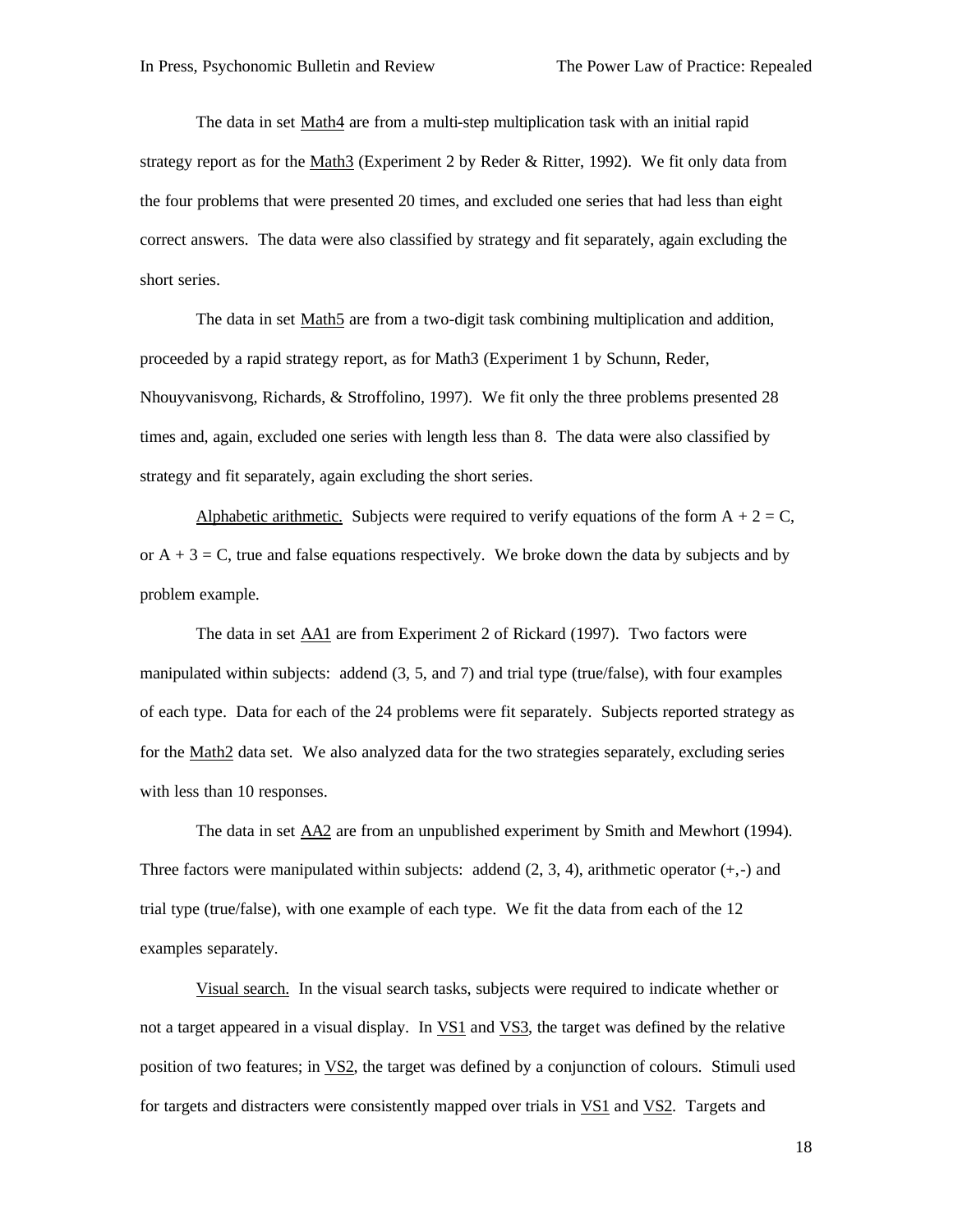distracters were variably mapped in VS3, and a target cue was given before each trial. Fits used data broken down by subjects and by within-subject factors.

Data in set VS1 are from Experiment 1 of Heathcote and Mewhort (1993). Two factors were manipulated between-subjects: feature type (brightness or colour) and display area (small or large). Two factors were manipulated within subjects: display size (2, 4, 6 or 8 objects) and trial type (target/distracter).

The data in set **VS2** are from Experiment 3 of Carrasco, Ponte, Rechea, and Sampedro (1998). Two factors were manipulated within subject: display size (2, 6, or 10, 14, 18, 22 objects) and trial type (target/distracter).

The data in set VS3 are from Experiment 3 of Heathcote and Mewhort (1993). Three factors were manipulated within subject: display size (2, 4, 6 or 8 objects), target type, and trial type (target/distracter).

Motor learning. In the motor learning tasks, subjects were required to press combinations or sequences of keys in response to compatible stimulus displays. All fits were broken down by subjects. Fits for production of combinations of key presses used series broken down by combination. Fits to sequence production used data broken down by within-subject factors but not sequence, as each subject used the same sequence.

The data in sets Key1t, Key1c, Key1k, Key2t, Key2c and Key2k, were taken fromVerwey (1996). Subjects executed the same 9-key sequence in response to a compatible display. Only the data where all 9 key responses were correct were analyzed. On most blocks of trials, the key sequences were divided into segments (calls chunks) by pauses between stimulus onset. The segment structure was manipulated between subjects: The 9 keystrokes were divided into 3 equal segments (3:3:3) or into 2 unequal segments (3:6). For the remaining blocks there was no pause between segments. Otherwise the next stimulus occurred immediately after the preceding key press. Subjects were instructed at the beginning of the second day of practice to use the pauses to group their responses temporally.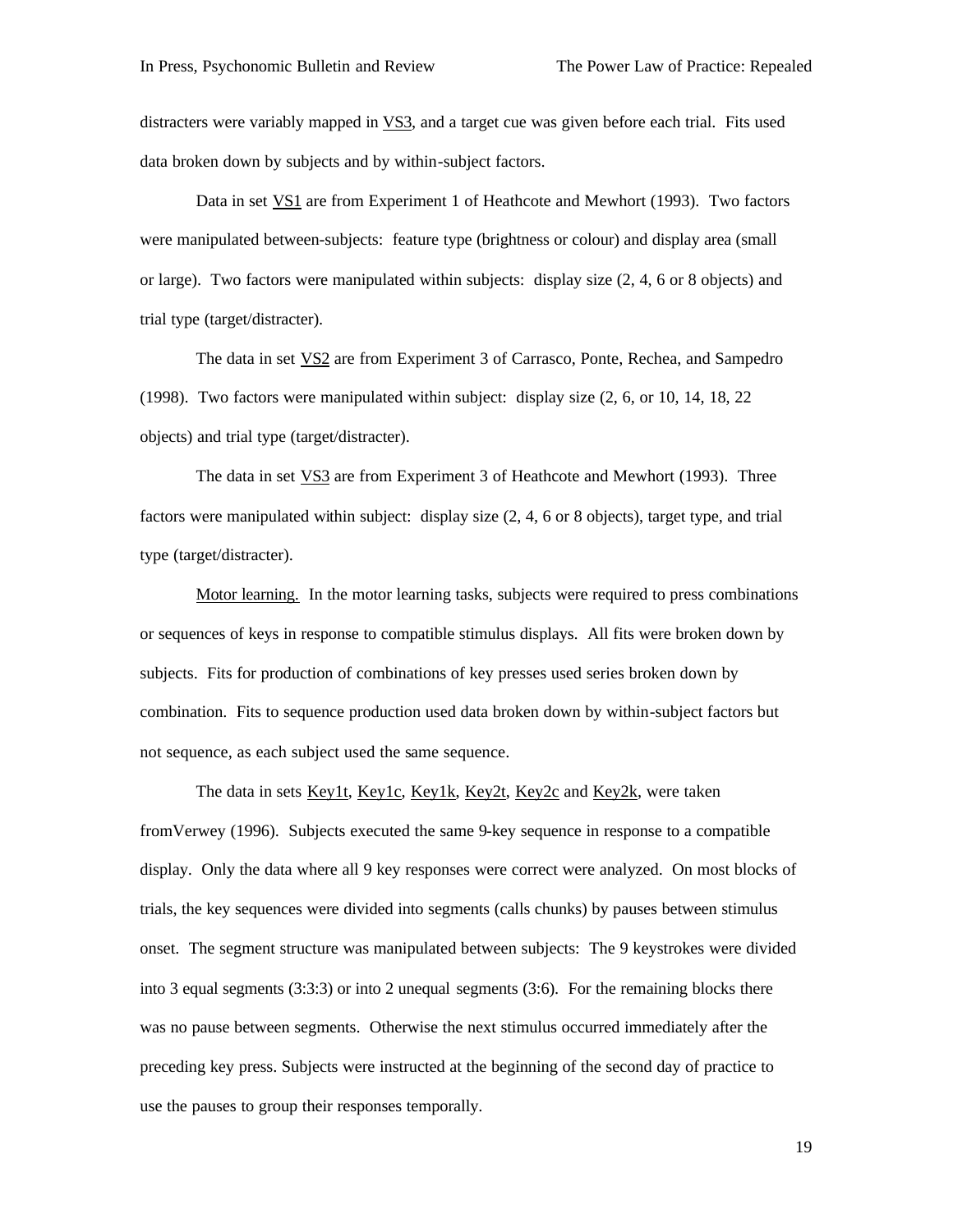Trials from Day 1 and from later days, and trials from blocks with and without pauses, were fit separately. Fits were performed for the time to complete each key press (Key1k and Key2k), to complete each chunk (Ket1c and Key2c), and to complete the total sequence (Key1t and Key2t).

The data in set Key3 were taken from an unpublished experiment by Brown and Heathcote (1997). Subjects pressed combinations of 1 to 3 keys from a set of four keys in response to a compatible visual display (bright rectangle presented on a screen above the response keys). All 14 possible combinations were practiced in random order.

Learning rules from examples. The data were taken from the three experiments reported by Anderson, Fincham, and Douglass (1997). Subjects studied examples of the form "Skydiving was practiced on Saturday at 5 p.m. and Monday at 4 p.m.", with the underlying rule being that the second practice occurred 2 days later and one hour earlier. Subjects then indicated the missing parts of similar examples by clicking on one of a set of choices using a mouse.

The data in sets Rule1, Rule2, and Rule3 are from Experiments 1, 2, and 3 respectively. All experiments started with blocks using 8 different rules and required the same part (first or second) to be filled in for each rule. Over groups of blocks, examples were introduced that required the other part to be filled in. The manipulation defined the within-subject factor practiced/unpracticed rule direction. The data for the unpracticed rule direction came from the rules in each group of blocks that had not previously been seen in the unpracticed direction. Experiment 2 introduced a second within-subject factor: Rules could either have unique or repeated examples. Experiment 3 made the example repetition a between-subjects factor, with either 0, 1, or 2 repeated examples per block.

For fitting, the data were broken down by all within-subject factors. However, data were averaged over rules, and over examples of rules, for groups of four, eight and eight blocks for Experiments 1, 2, and 3 respectively.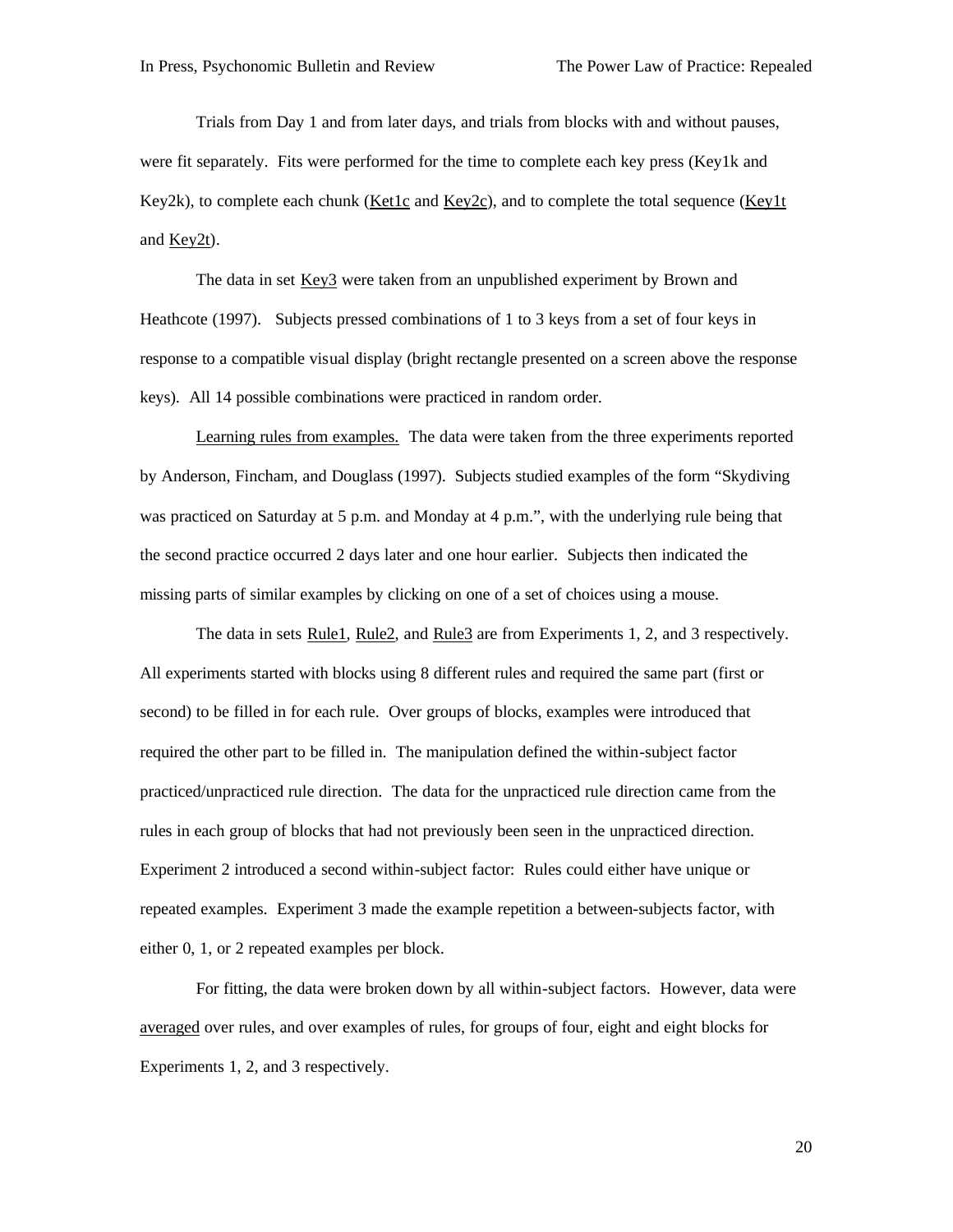Mental Rotation. Subjects were presented with one of four letters (F, G, P, R) either in their normal or mirror-image form and rotated by 0, 30, 60, 90, 120, or 150 degrees. The subjects' task was to indicate whether the letter was normal or a mirror-image form. Letter type, letter orientation and normal- versus mirror-image were manipulated within-subject. Participant age (child or adult) was a between-subjects factor.

Data in sets MR1c and MR1a, child and adult subjects, respectively, were taken from Kail and Park (1990). The data were averaged over letter and block (two examples per block); otherwise, we broke down the series by within-subject factors. Data in sets MR2c and MR2a were from child and adult subjects, respectively, and came from an unpublished replication of Kail and Park (Ringland & Heathcote, 1998). The latter data were not averaged: Letter type was used to break down the series, and we fit individual trial data rather than block averages.

## Results

Note that where we report a statistic averaged over data sets, the average was calculated weighted by the number of series in each data set (see Table 1 for the number of series in each data set). Table 2 and Figures 1, 3, and 4 give statistics for individual data sets.

#### The Shape of the Practice Function

l

Comparing power and exponential functions. Figure 1 reports the percentage of series in each published<sup>5</sup> and unaveraged data set that were better fit by the exponential function than by the power. Power and exponential functions provided an equally good fit in 2.5% of series, and these series were excluded from the calculation of the percentages shown in Figure 1. Of the remaining series, the exponential function provided a better fit than the power in 82.2% of cases, ranging from a minimum of 64% for the MS2 data set to a maximum of 93% for the Count3 data

 $<sup>5</sup>$  The single exception is the unpublished two alternative forced choice experiment included in the</sup> MS2 data set. These data were included, as they are very similar to all others in MS2.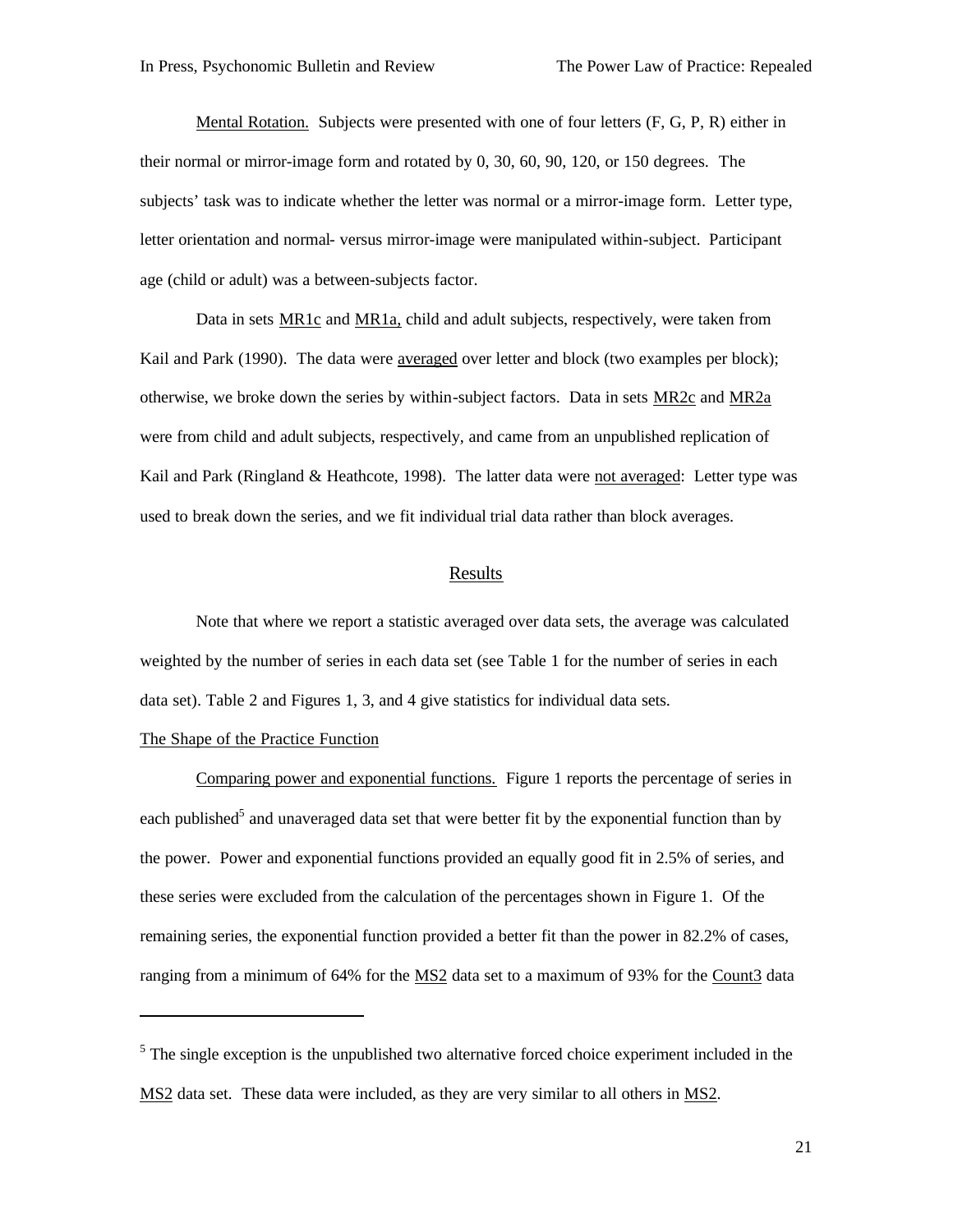set. In every case, we could reject, at the 95% confidence level, the null hypothesis that power and exponential functions were equally likely to win.



Figure 1. Percentages of cases where the exponential function provided a better fit than the power function (solid circles) and exact binomial 95% confidence intervals for the published and unaveraged data sets in the survey.

Table 2 gives the average across all learning series of the proportion of variance  $(R^2)$ accounted for by the power and exponential functions. In every data set, the exponential function accounted for more variance than the power function. Overall, the average  $R^2$  was 0.498 for the exponential and 0.426 for the power. The exponential fits provided, on average, a 17% improvement relative to the power function, ranging from 3.7% for the Key1t data set to 28.6% for the Count2 data set. In many cases, the absolute increase in  $\mathbb{R}^2$  was quite large; that is, the improvement in fit provided by the exponential was not trivial. Figure 2 reports one such case. Note that the power function's decreasing relative learning rate forces it to approach asymptote very quickly at first and then very slowly, so that it briefly over estimates then under estimates data in early practice trials. For later practice trials, it over estimates the data. Beyond the range of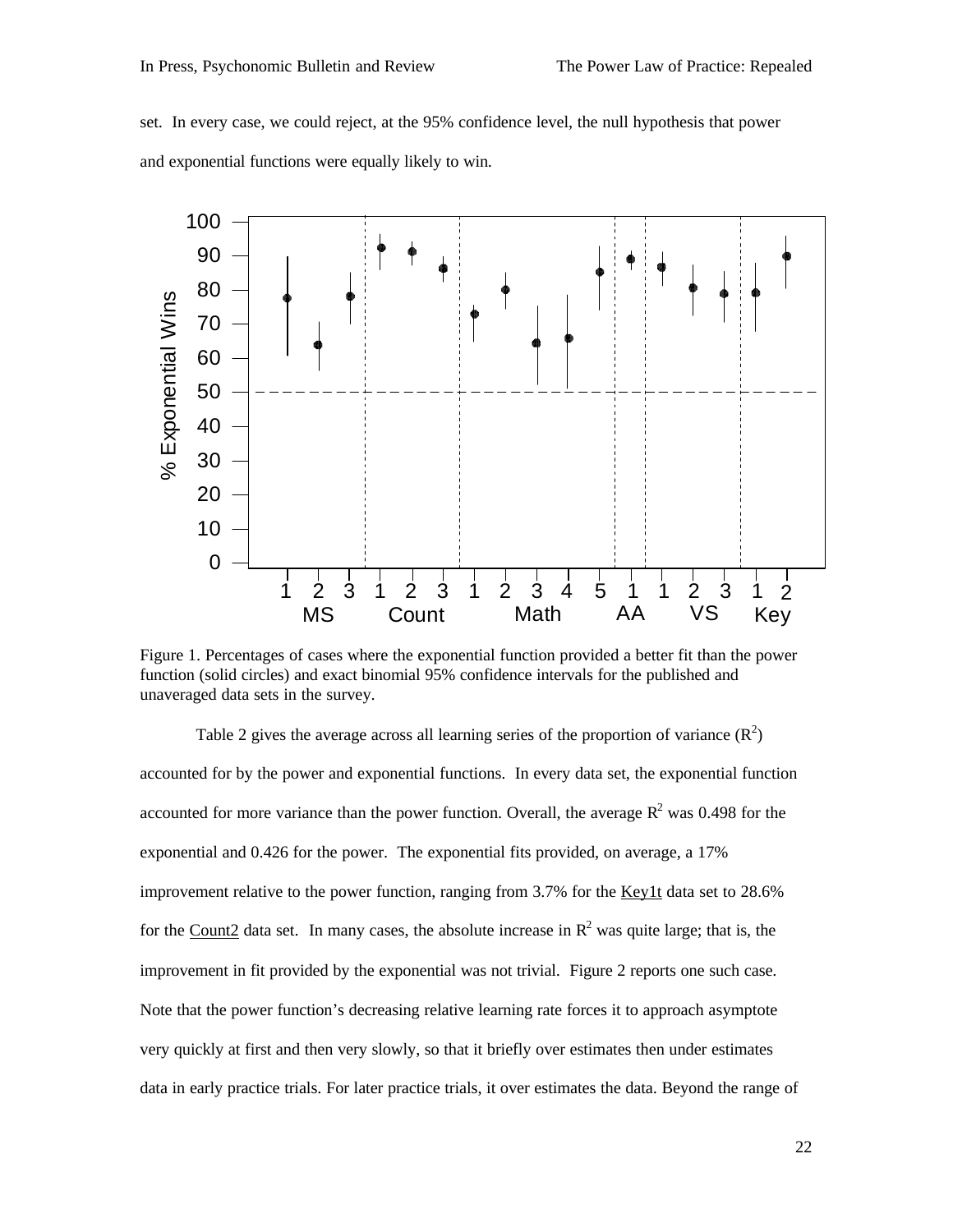practice trials measured, it makes a clearly implausible under estimate, that response time reduces to zero.



Figure 2. A learning series from the Count3 data set (subject number 2, stimulus number 39, "enemies" trials). Also shown are the best fitting exponential (solid line,  $\Delta_E$  = 840.56,  $B_E$  = 3800,  $\alpha = 0.00142$ ,  $R^2 = 0.576$ ) and power (dashed line,  $\underline{A}_P = 0.00$ ,  $\underline{B}_P = 17037$ ,  $\beta = 0.33922$ ,  $R^2 =$ 0.472) functions.

Sometimes, however, the advantage for the exponential over the power was small, and, in most of such cases, the  $R^2$  values themselves were also small. Interpretation of small  $R^2$  values for nonlinear regression is tricky, however. The expected value of the nonlinear  $R^2$  can depend on the length of the series. Specifically, the nonlinear  $R^2$  should decrease as series length increases because extra trials at asymptote add noise but do not add additional signal to the correlation (here, signal means a change in the expected value due to learning). In the memory-search experiments, for example, the practice series were very long, and the absolute values of  $\mathbb{R}^2$  were relatively small. Nevertheless, learning, especially early in practice, was quite strong.

Over all data sets, the difference between  $R^2$  for the power and exponential functions was highly correlated with their average value ( $r = 0.752$ ), indicating that the magnitude of the difference was an increasing function of the variance accounted for by learning. Consequently, it appears that smaller advantages for the exponential function are associated with higher levels of noise, rather than being due to a systematic difference between data sets. Taken together with the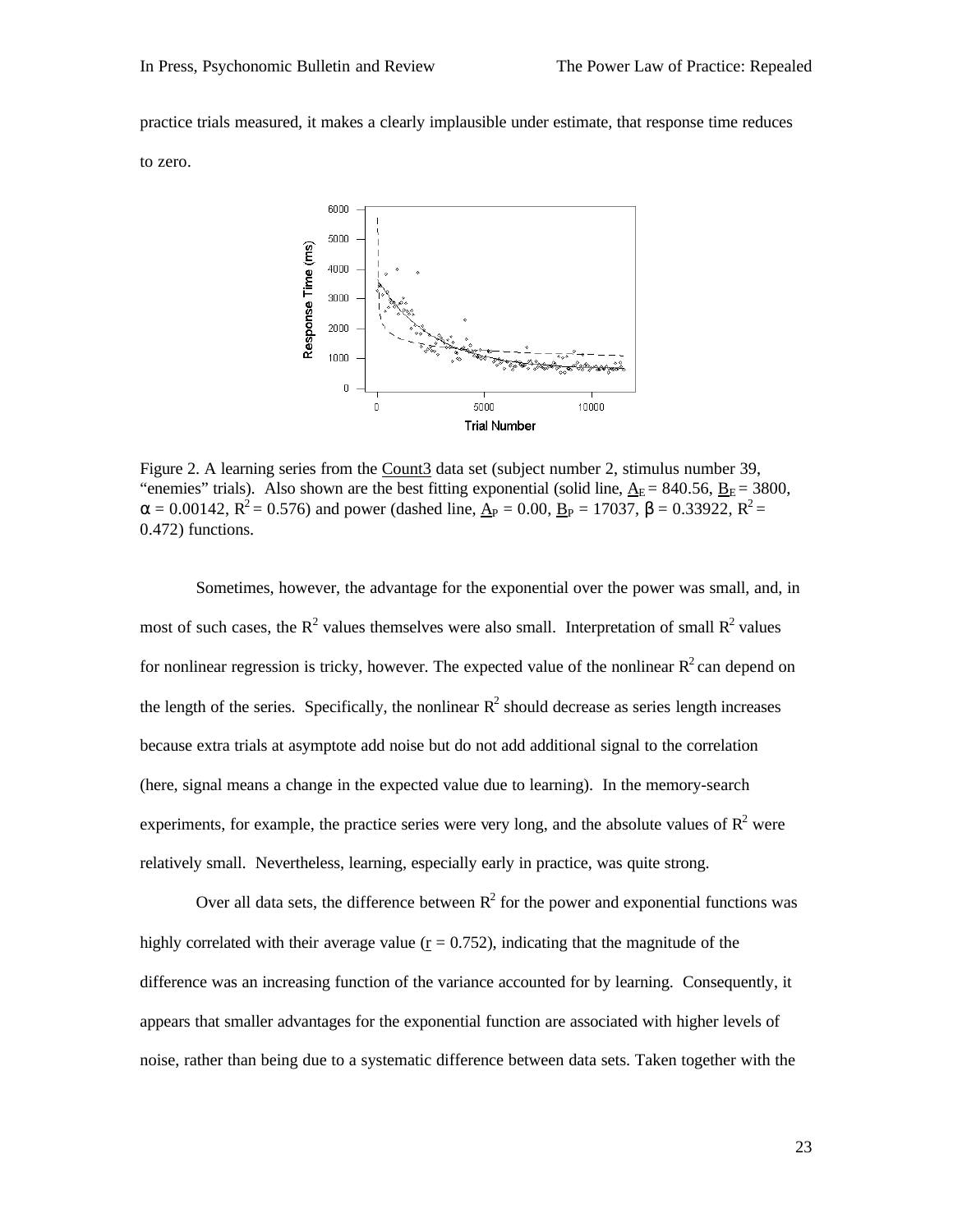cautionary note, the correlation shows that the relative increase in  $\mathbb{R}^2$  afforded by the exponential

function was important in all data sets.

l

Table 2. Results for published and unaveraged data sets. E, P, APEX, and GP refer to the exponential, power, APEX and general power functions respectively. Significance is assessed at the 95% confidence level.

| Data              | ${\bf R}^2$ |       |             |           | $% A < 150$ ms |      |             |      | % Significant |      |                |             |
|-------------------|-------------|-------|-------------|-----------|----------------|------|-------------|------|---------------|------|----------------|-------------|
| <b>Set</b>        | E           | P     | <b>APEX</b> | <b>GP</b> | E              | P    | <b>APEX</b> | GP   | Overall       | â'   | $\hat{\bm{b}}$ | <b>APEX</b> |
| MS1               | 0.051       | 0.047 | 0.054       | 0.053     | 13.9           | 80.1 | 47.2        | 44.4 | 97.2          | 41.7 | 8.3            | 2.8         |
| MS <sub>2</sub>   | 0.124       | 0.119 | 0.130       | 0.128     | 11.5           | 61.5 | 24.0        | 31.3 | 93.2          | 48.4 | 27.1           | 5.7         |
| MS3               | 0.055       | 0.048 | 0.056       | 0.055     | 19.0           | 72.0 | 39.4        | 37.1 | 81.1          | 50.0 | 9.1            | 0.0         |
| Count1            | 0.647       | 0.507 | 0.651       | 0.637     | 18.3           | 91.7 | 23.3        | 30.0 | 100           | 95.0 | 20.8           | 16.7        |
| Count2            | 0.607       | 0.472 | 0.613       | 0.601     | 11.1           | 88.9 | 18.1        | 30.2 | 100           | 91.3 | 13.5           | 8.0         |
| Count3            | 0.592       | 0.489 | 0.599       | 0.590     | 5.0            | 88.3 | 14.7        | 25.8 | 100           | 86.4 | 18.6           | 11.7        |
| <b>Math1</b>      | 0.166       | 0.154 | 0.173       | 0.166     | 19.0           | 39.1 | 21.6        | 21.1 | 47.9          | 16.7 | 9.1            | 0.3         |
| Math <sub>2</sub> | 0.658       | 0.577 | 0.679       | 0.669     | 19.2           | 45.7 | 48.7        | 54.4 | 99.6          | 82.5 | 32.0           | 21.5        |
| Math <sub>3</sub> | 0.394       | 0.377 | 0.419       | 0.411     | 36.6           | 51.2 | 41.7        | 38.0 | 40.5          | 6.3  | 2.5            | 0.0         |
| Math4             | 0.236       | 0.219 | 0.253       | 0.251     | 23.4           | 45.3 | 28.6        | 38.1 | 25.4          | 6.3  | 3.2            | 0.0         |
| Math <sub>5</sub> | 0.540       | 0.485 | 0.546       | 0.530     | 33.7           | 51.1 | 49.2        | 49.2 | 69.2          | 30.8 | 0.0            | 0.0         |
| AA1               | 0.619       | 0.497 | 0.628       | 0.615     | 18.1           | 64.0 | 30.0        | 44.8 | 99.4          | 84.9 | 11.1           | 5.6         |
| VS1               | 0.277       | 0.221 | 0.282       | 0.280     | 19.8           | 93.2 | 31.3        | 48.4 | 98.4          | 81.3 | 10.4           | 5.2         |
| VS <sub>2</sub>   | 0.261       | 0.218 | 0.265       | 0.262     | 7.8            | 51.6 | 24.2        | 29.2 | 100.0         | 96.4 | 17.9           | 14.3        |
| VS3               | 0.305       | 0.265 | 0.313       | 0.312     | 7.0            | 86.7 | 14.1        | 28.9 | 97.7          | 68.8 | 13.3           | 3.9         |
| Key1t             | 0.624       | 0.602 | 0.633       | 0.624     | 1.4            | 52.8 | 8.3         | 13.9 | 95.8          | 52.8 | 36.1           | 36.1        |
| Key2t             | 0.185       | 0.176 | 0.187       | 0.179     | 45.8           | 63.9 | 56.9        | 52.8 | 88.9          | 31.9 | 6.9            | 1.4         |

To assess the strength of learning, we tested each series using the null hypothesis that the series had a constant mean across practice. Table 2 shows the percentage of series in which learning was significant. For most data sets, the majority of series show significant learning. Importantly, the two data sets that showed the least significant preference for the exponential (Math 3 and Math4) also showed the weakest learning. Across data sets, the correlation between the percent of exponential winners and percentage of significant practice effects was  $r = 0.646$ . The strong positive correlation again indicates that the weaker advantage for the exponential shown by some data sets in Figure 1 reflects noise rather than the form of the underlying learning function<sup>6</sup>.

<sup>&</sup>lt;sup>6</sup> In the limit of no learning, power and exponential functions will both win about 50% of the series each. Hence, a 50% result means either that the true shape of the practice function falls between the shapes of the power and exponential functions, or that learning is very weak.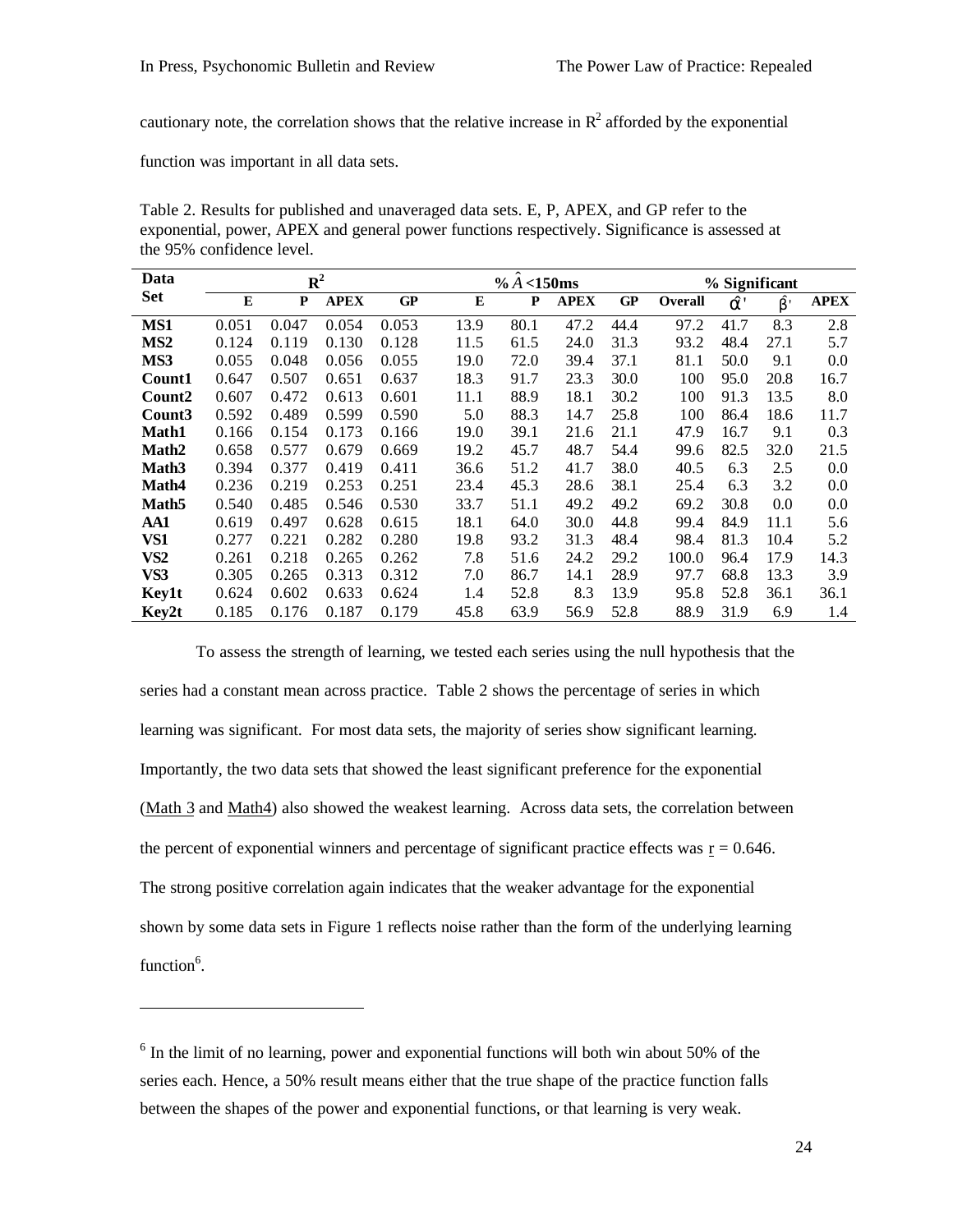Comparing APEX and general power functions. Although our analyses, so far, strongly support the exponential function over the power, the comparison may have been confounded by the effect of pre-experimental practice. The power function assumes pre-experimental practice has not occurred, whereas the exponential does not. When pre-experimental practice is important, the power function is forced to estimate a too-large decrease in relative learning rate early in practice, and, as a result, the exponential might dominate. The general power function takes pre-experimental practice into account. Hence, to consider a role for pre-experimental practice, we compared the fit of the general power function against the fit of the APEX function.

The APEX function can estimate an asymptotic relative learning rate greater than zero, whereas the general power function requires relative learning rate to decrease to zero across practice. Consequently, better fits for the APEX than the general power function indicate that relative learning rate does not decrease to zero (i.e., the function is asymptotically exponential). Conversely, better fits for the general power function indicate that relative learning rate does decrease to zero (i.e., the function is asymptotically power).

Figure 3 shows the percentage of series that were better fit by the APEX function than by the general power. In the few cases where APEX and general power functions provided equally good fits, the general power function was classified as the winner because these cases corresponded to a power function solution (i.e, the estimate of  $\alpha' = 0$  for the APEX function).

Overall, the APEX function won in 84.1% of series, ranging from a minimum of 70% for Math3 up to a maximum of 94% for Key2t. Importantly, all of the cases in which the exponential function was weakest in Figure 1 were more strongly won by the APEX function in Figure 2. Hence, many of the cases won by the power function in Figure 1 (reflecting a decrease in relative learning rate early in practice) do not support a further decrease to an asymptotic value of zero later in practice. These results suggest that the fundamental assumption of the power function – asymptotically negligible relative learning rates – is not supported by any of the data sets in this survey and that accounting for prior practice is not sufficient to rescue the power law of practice.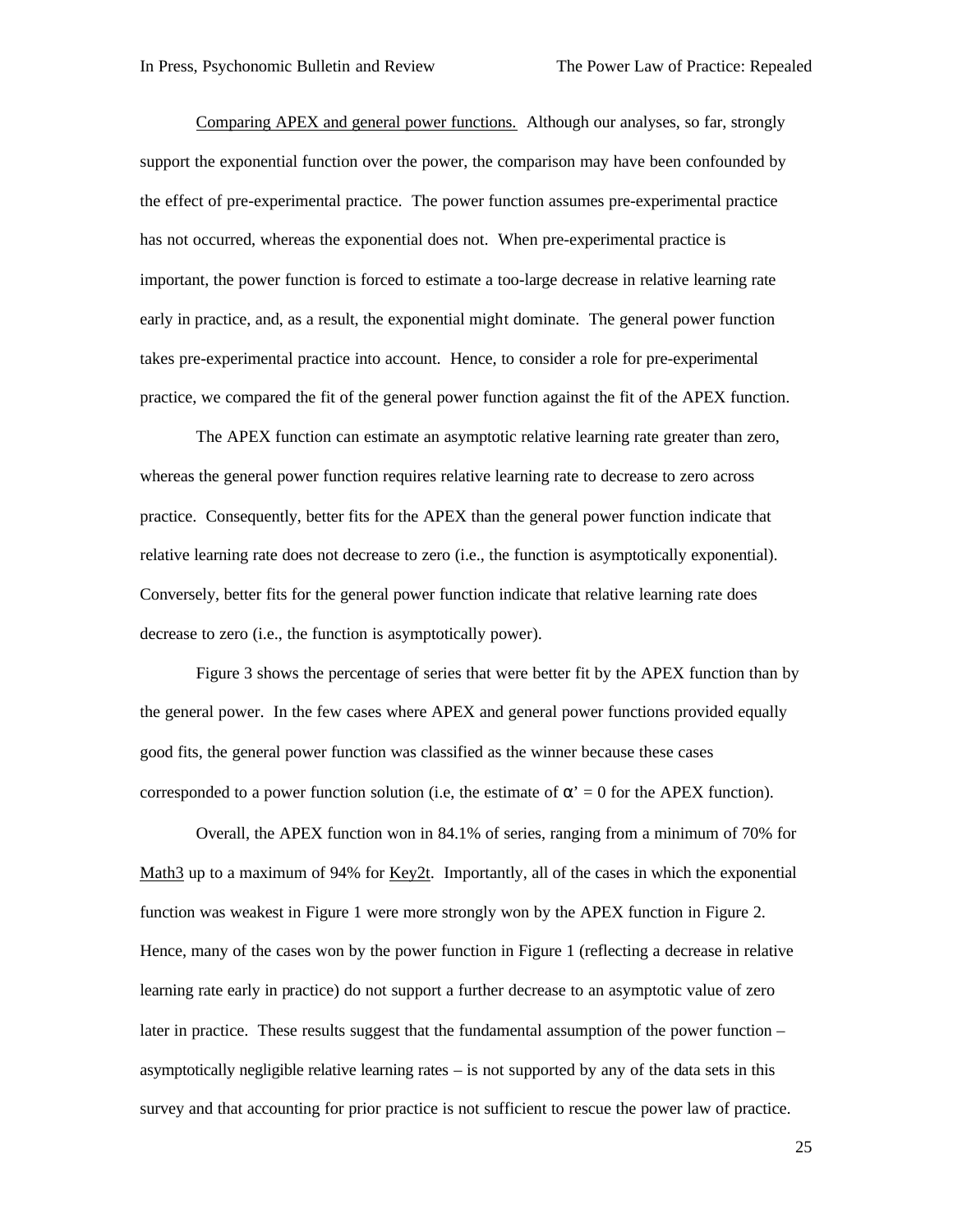

Figure 3. Percentages of cases where the APEX function provided a better fit than the general power function (solid circles) and exact binomial 95% confidence intervals for the published and unaveraged data sets in the survey.

Table 2 gives the average  $R^2$  values for APEX and general power functions for each data set. In every data set, the APEX function accounted for more variance than the general power function. Overall, the average  $R^2$  was 0.507 for the APEX and 0.498 for the general power. The APEX fits provided, on average, only a 2% improvement relative to the general power function. The small difference is to be expected, as the APEX function and the general power functions are quite flexible and hence able to imitate each other. However the advantage for the APEX function is very reliable, being evident in both the mean  $R^2$  values and number of individual learning series winners for every data set. Further, on average, the general power function provided no improvement in fit over the exponential, despite its extra parameter and ability to mimic exponential data. These results suggest that the better fit of the general power function over the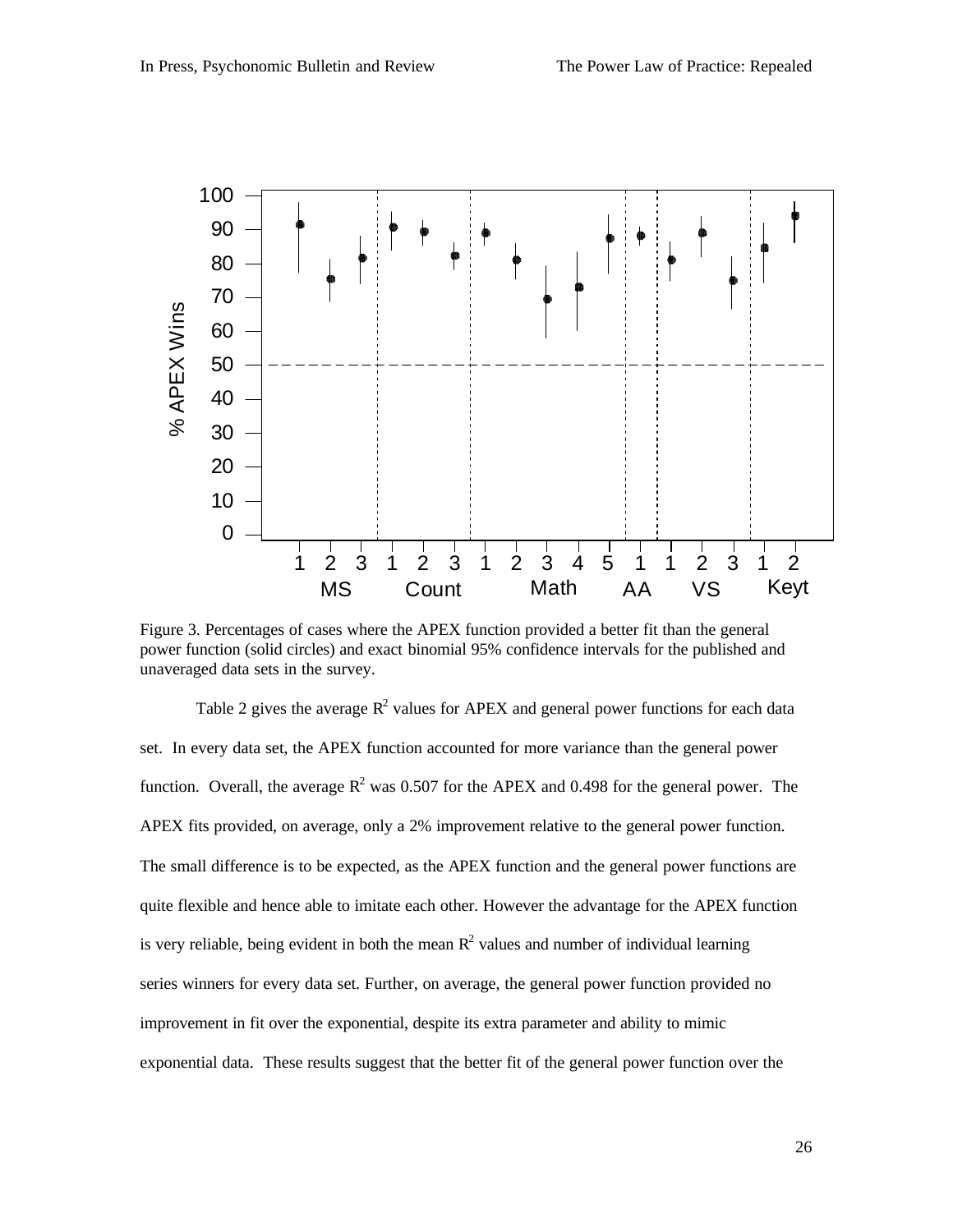power function is due to its ability to mimic the exponential function rather than due to the effect of pre-experimental practice.

Across data sets, the correlation between the percent of APEX winners and percentage of significant practice effects was  $r = 0.405$ . The value was reduced somewhat by ceiling effects reflecting a very strong preference for the APEX function in some data sets. The difference between  $R^2$  for the general power and APEX functions was also highly correlated with their average value ( $r = 0.81$ ). Taken together, the results support the argument that the weaker advantage for the APEX function shown by some data sets in Figure 3 and Table 2 reflects noise, not the form of the underlying learning function.

Assessing asymptotic performance. As documented in Table 2, the power function tended to predict implausibly fast asymptotic performance. By implausibly fast, we mean an estimate of asymptotic expected RT ( $\hat{A}_P$  or  $\hat{A}_E$ ) less than 150 ms. Luce (1986), notes that "... minimal [simple] visual reaction times are of the order of 180 msec" (p. 63) and that "... choice reaction times ... are slower than the comparable simple ones by 100 to 150 msec" (p. 208). Hence, a criterion of 150 ms is a conservative estimate of plausible expected RT after extensive practice. Nevertheless, 87.7% of the estimates of asymptotic performance derived from the power function were less than 150 ms, compared to only 16.1% from the exponential.

Under prediction of asymptotic performance can be anticipated in a few cases, either because of noise associated with individual subject and condition series or because the series were too short to measure asymptotic performance adequately. The power function's systematic tendency towards under prediction, however, is a symptom of serious misfit. The reason is straightforward: The power function requires a large decrease in relative learning rate from the beginning to the end of practice. Apparently the power function cannot both match the relative learning rate occurring early in practice and maintain a large enough learning rate late in practice to predict plausible asymptotic performance. Figure 2 illustrates such a case. Note that the power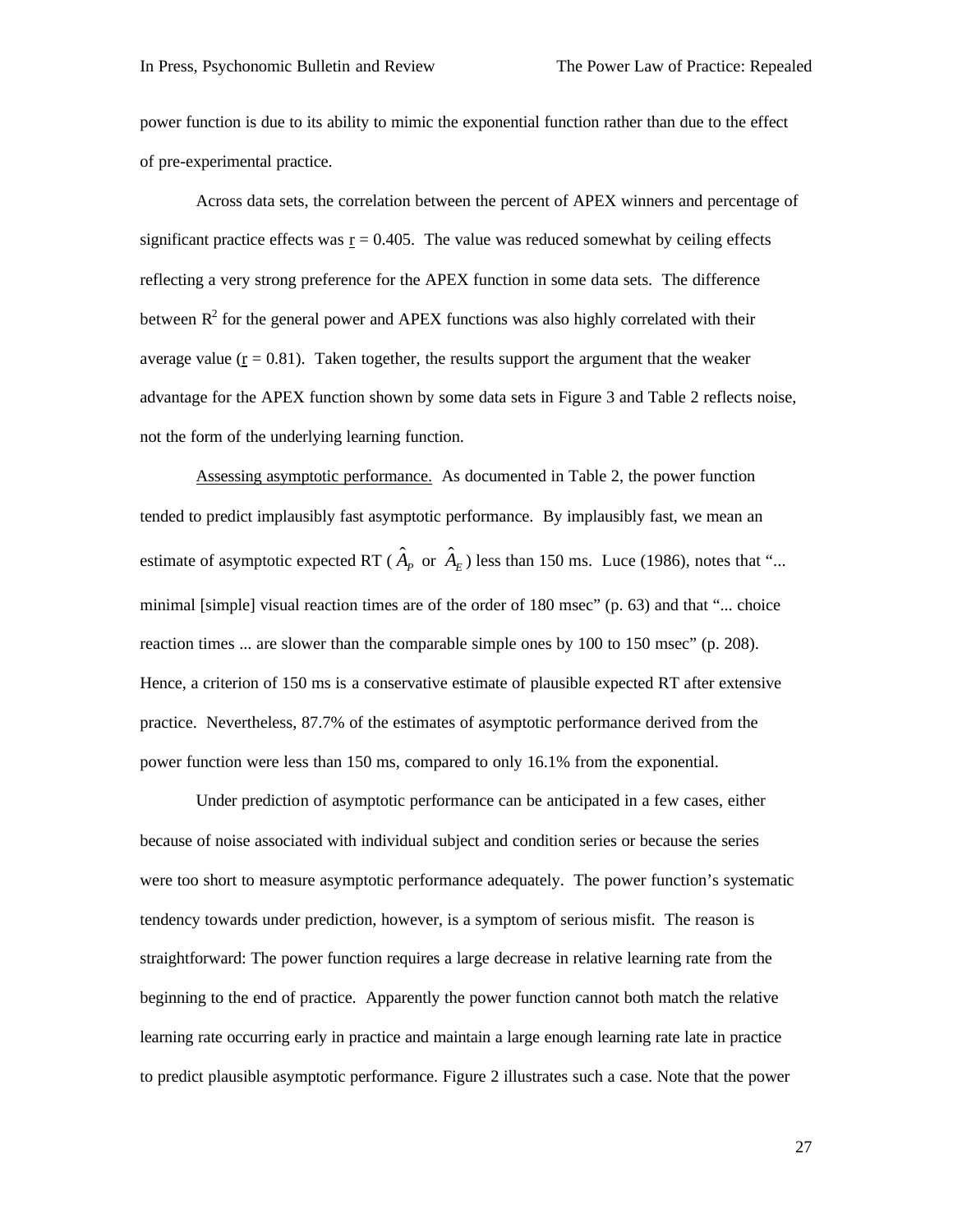function's slow approach to its (implausibly fast) asymptote means that the under prediction is not evident in the range of practice trials measured.

Allowing for pre-experimental practice greatly improves the frequency of plausible asymptotic performance estimates. Overall, the general power function predicted asymptotic performance less than 150 ms in only 35.3% of series. Unlike the power function, the general power function does not have to predict a large decrease in relative learning rate from the beginning to the end of practice, although is does still predict that relative learning rate eventually decreases to zero. The improvement, however, required large estimates of the effect of preexperimental practice. Overall, the estimates of pre-experimental practice were 90.4% of the length of practice series, indicating that almost half of the learning relevant to the experimental tasks occurred prior to the experiment.

Allowing for a constant relative learning rate greater than zero later in practice, but a decreasing relative learning rate early in practice, increased the frequency of implausible asymptotic performance estimates. Overall, the APEX function predicted asymptotic performance less than 150 ms in 27.4% of series. The result raises the possibility that an exponential function is biased to over predict asymptotic performance, at least when the relative learning rate decreases early in practice. Because the exponential function must predict that the relative learning rate is constant throughout practice, a decrease in relative learning rate early in practice causes over prediction of the relative learning rate later in practice and, hence, larger asymptote estimates. As noted earlier, under prediction of the asymptote may occur because of noise and because practice was not carried on sufficiently to obtain an accurate estimate of asymptotic performance. The results for the APEX function suggest that this may have been the case in about a quarter of the series contained in the published data sets.

Three parameters or four? Parsimony suggests that we should prefer a simpler model to a more complex model if the complex model does not provide a better explanation of the data. As noted previously, the general power function provides, on average, no improvement in  $\mathbb{R}^2$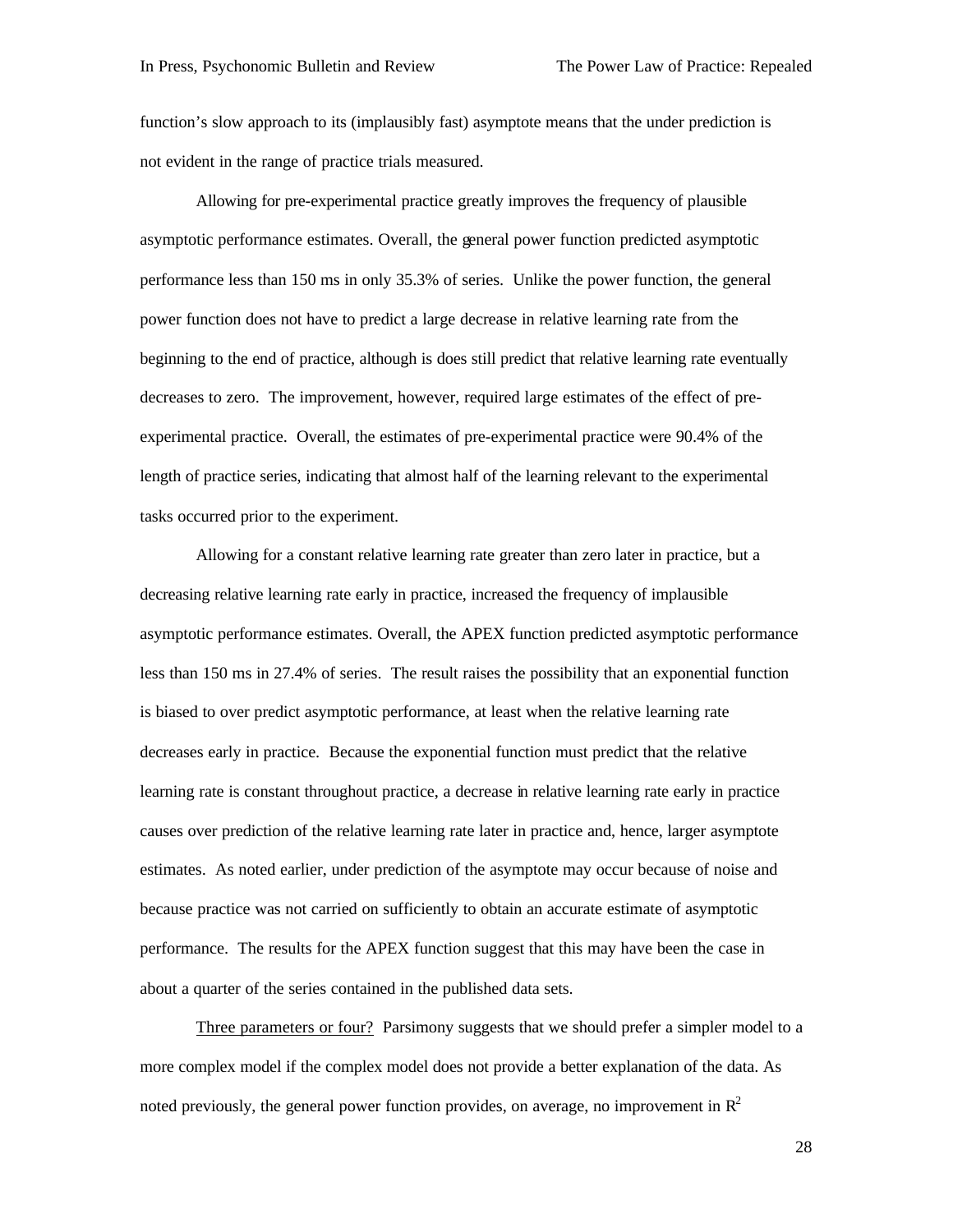compared to the simpler exponential function. Hence, parsimony suggests that we should prefer the exponential function to the general power function as the Law of Practice.

The simple three-parameter exponential function also fits almost as well as the more flexible four-parameter APEX function. Indeed, in 49% of the data series, the fits of APEX and exponential functions were equal, because the estimate of  $β'$  for the APEX function was zero. However, the APEX function did provide, on average, a 2.4% improvement in  $\mathbb{R}^2$ , relative to the  $R<sup>2</sup>$  for the exponential function, with values ranging from 0.6% for the Count1 data set to 7.2% for the Math4 data set.

The latter results indicate that relative learning rate is either constant throughout practice or decreases slightly early in practice but then remains constant. Over data sets, the difference between  $\mathbb{R}^2$  for the exponential and APEX functions was positively correlated with their average value  $(r = 0.334)$ . The correlation suggests that weaker improvements of the APEX function are due to noise rather than the underlying shape of the practice function. However, the association is much less than for comparison of the exponential function with the power function, and comparison of the APEX function with the general power function. Hence, other factors may be at work. The data sets that show the largest improvements in  $R^2$  for the APEX function (Math2, Math3, and Math4) all come from experiments designed to examine a mixture of algorithmic and memory-based processes. Consequently, a decrease in relative learning rate early in practice hence, the need for an APEX Law of Practice rather than an Exponential Law of Practice—may often reflect a mixture of strategies.

Individual significance tests. For each series, we compared the fit of the APEX function against that of the power and exponential functions using change-of- $R^2$  tests (see Table 2). Overall, goodness-of-fit decreased significantly when the exponential parameter (α') was fixed at zero in 65.7% of series, ranging from 6.3% for the Math3 and Math4 data sets to 96.4% for the VS2 data set. By contrast, goodness-of-fit decreased significantly for only 15% of series when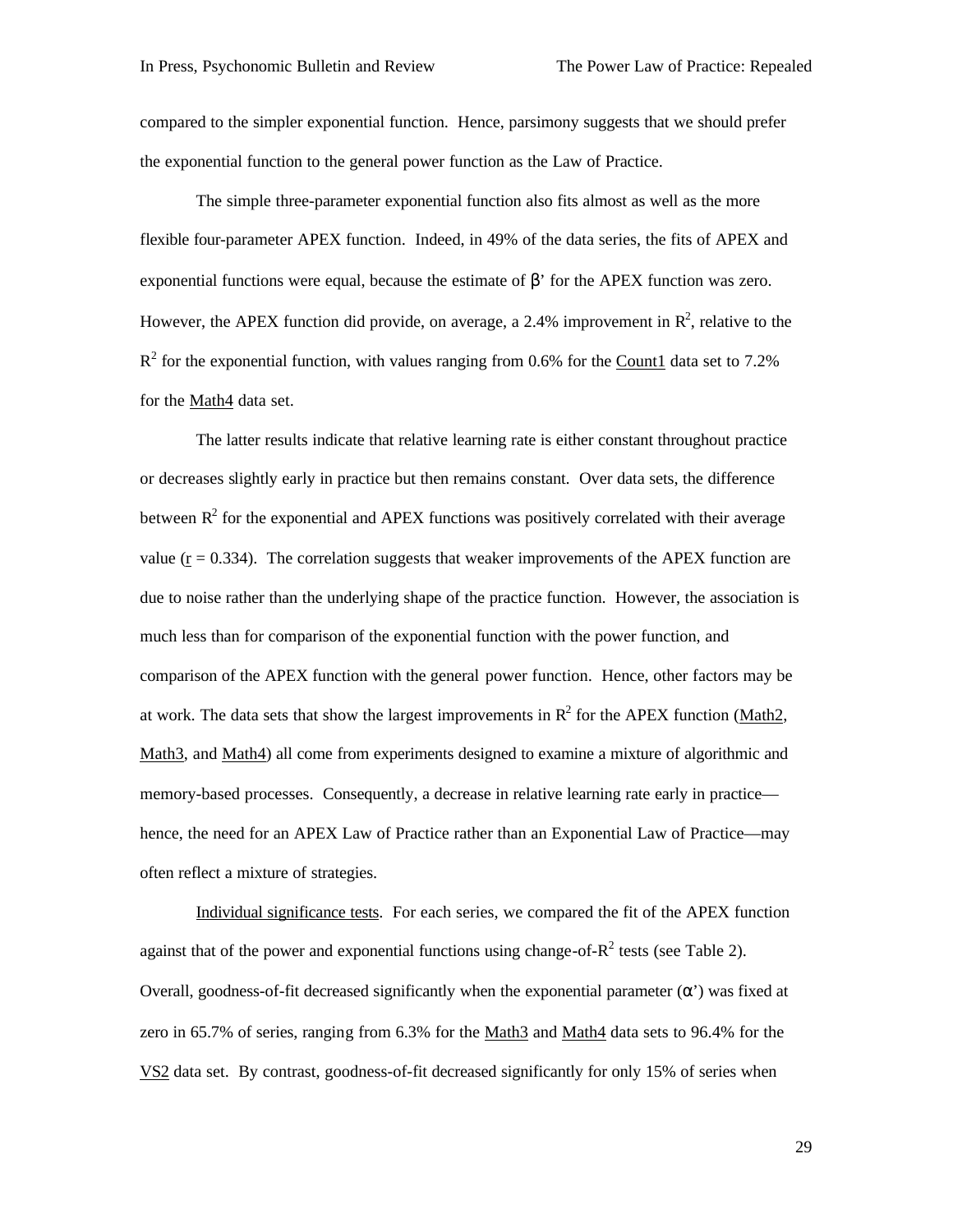the power (β') parameter was fixed at zero, ranging from no significant decreases for the Math5 data set to 36.1% for the Key1t data set. The difference in rates supports the previous evidence favouring an exponential function over a power function.

A very strong positive correlation was found between the percentage of significant practice effects and the percentage of significant  $\alpha'$  parameters,  $r = 0.85$ . The correlation suggests that cases where  $\alpha'$  was not significant were due to higher noise levels. The correlation between the percentage of significant practice effects and the percentage of significant β' parameters,  $r = 0.566$ , was weaker. The weaker correlation suggests some cases where  $\beta$ ' was not significant were due to noise, but that in many other cases  $\beta'$  was not significant because the underlying practice function did not have a power component.

Only 7.8% of series had both α' and β' estimates significantly greater than zero (i.e., required the full APEX function). The data set that provided the strongest evidence for a power component (Key1t) also provided the strongest evidence for the full APEX function. The percent of series with significant β' estimates was highly correlated  $(r = 0.879)$  with the percent of series in which both  $\alpha'$  and  $\beta'$  estimates were significant; hence, even when relative learning rate decreased early in practice, asymptotic relative learning rate did not decrease to zero. The one exception was the Math2 data set; here, 21.4% of the series with a significant  $β'$  estimate did not have a significant  $\alpha'$  estimate. Even in the Math2 data set, however, significant  $\alpha'$  estimates predominated over significant β' estimates.

The individual significance tests support results reported earlier in suggesting that the exponential function provides a parsimonious model of the Law of Practice in most cases. Strong evidence for the full APEX function was obtained in only a minority of series and paradigms. Where evidence existed for a power component, it was usually associated with simultaneous evidence for an exponential component. Hence, a power function alone does not provide a good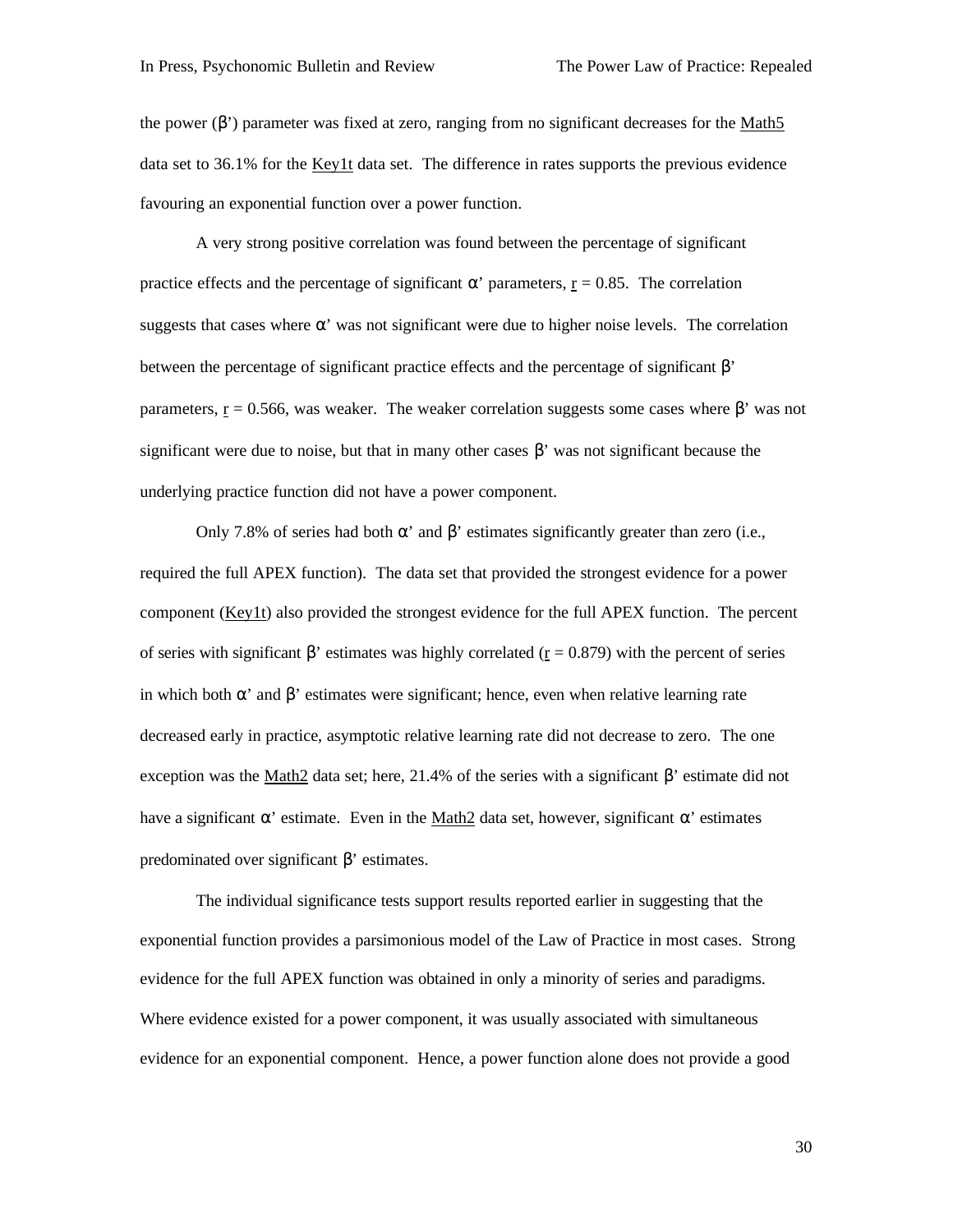model of the Law of Practice because it wrongly predicts that the relative learning rate decreases to zero with practice.

#### The Effect of Aggregation

The analyses presented so far used data sets from individual learners and learning conditions to avoid confounding the shape of the function with the effects of aggregation over series with different learning rates. However, some level of aggregation could still have occurred, due either to a mixture of strategies or to summation of times for a series of responses. In the following sections, we examine the effects of such aggregation in detail. We then examine the effects of aggregation in data sets that were only available as an average across within-subject conditions.

Mixed strategies? Rickard (1997) has recently suggested that the Power Law of Practice fails because subjects use a mixture of algorithmic and memory-based processes, particularly early in practice. Although he maintains that both algorithmic and memory-based processes individually follow a power function, he argues that the mixture does not follow a power function. He has also speculated that an advantage for an exponential function over a power function might reflect the mixing of algorithmic and memory based processing, both of which separately follow a power function (Rickard, 1996, personal communication).

We tested his suggestions using data sets from Rickard (1997), Reder and Ritter (1992), and Schunn et al. (1997). In all three studies, subjects reported their processing strategy. For our analysis, the data sets from the latter two papers (Math3, Math4, and Math5) were combined, as each data set by itself had few series.

The results of fits, subdivided by processing strategy, are presented in Figure 4 (in the sections labelled Math and AA). Both algorithm (75.1%) and memory (79.2%) series were better fit by the exponential than power function (77.8% overall). An advantage for the APEX function over the general power was even stronger: 86.1% overall, with 86.4% of the algorithm series and 85.9% of the memory series won by the APEX function. As indicated by the 95% confidence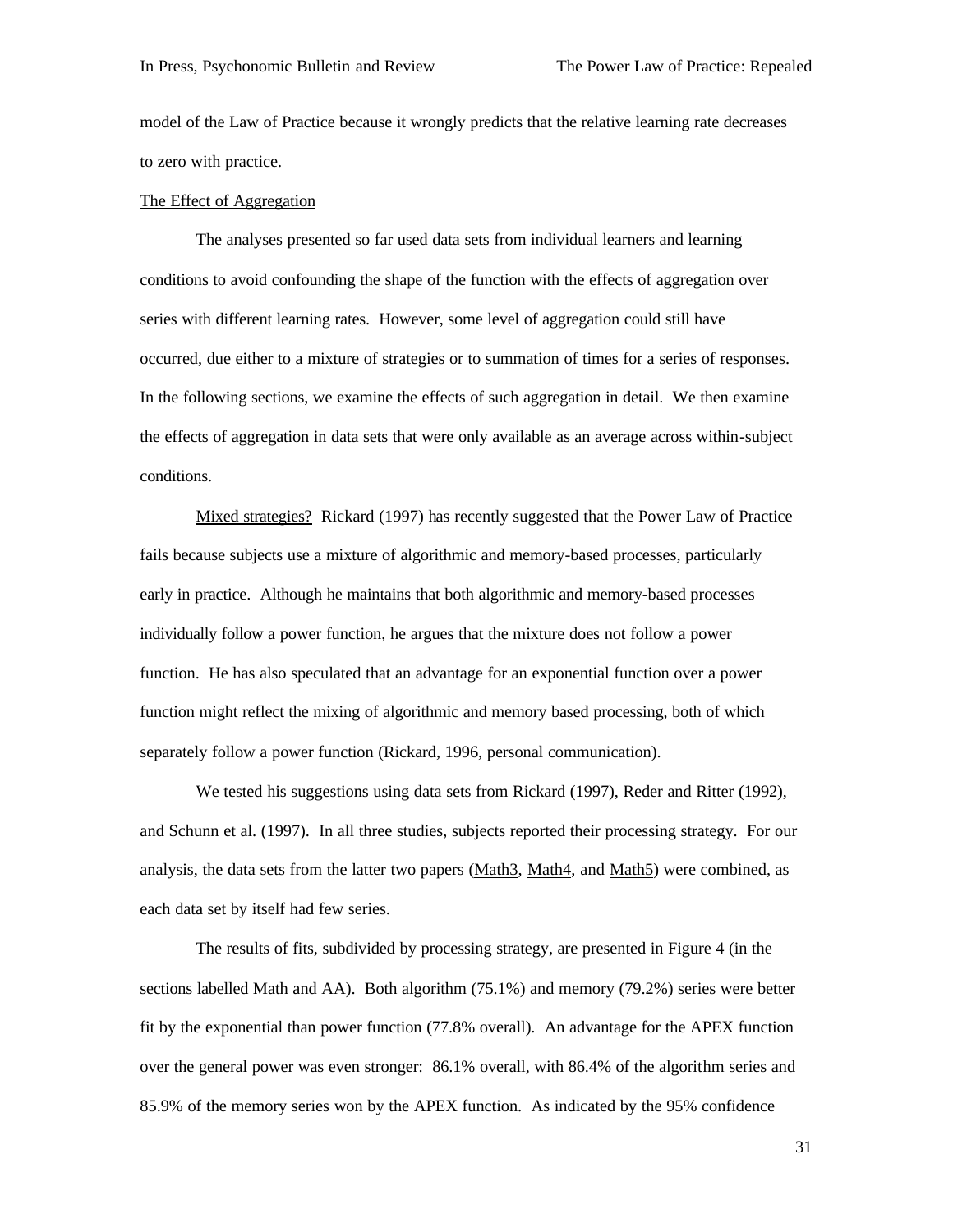

Figure 4. Percentages of cases (solid circles) where (a) the exponential function provided a better fit than the power function, and (b) the APEX function provided a better fit than the general power function, and exact binomial 95% confidence intervals, for data sets in the survey not presented in Figures 1 and 2.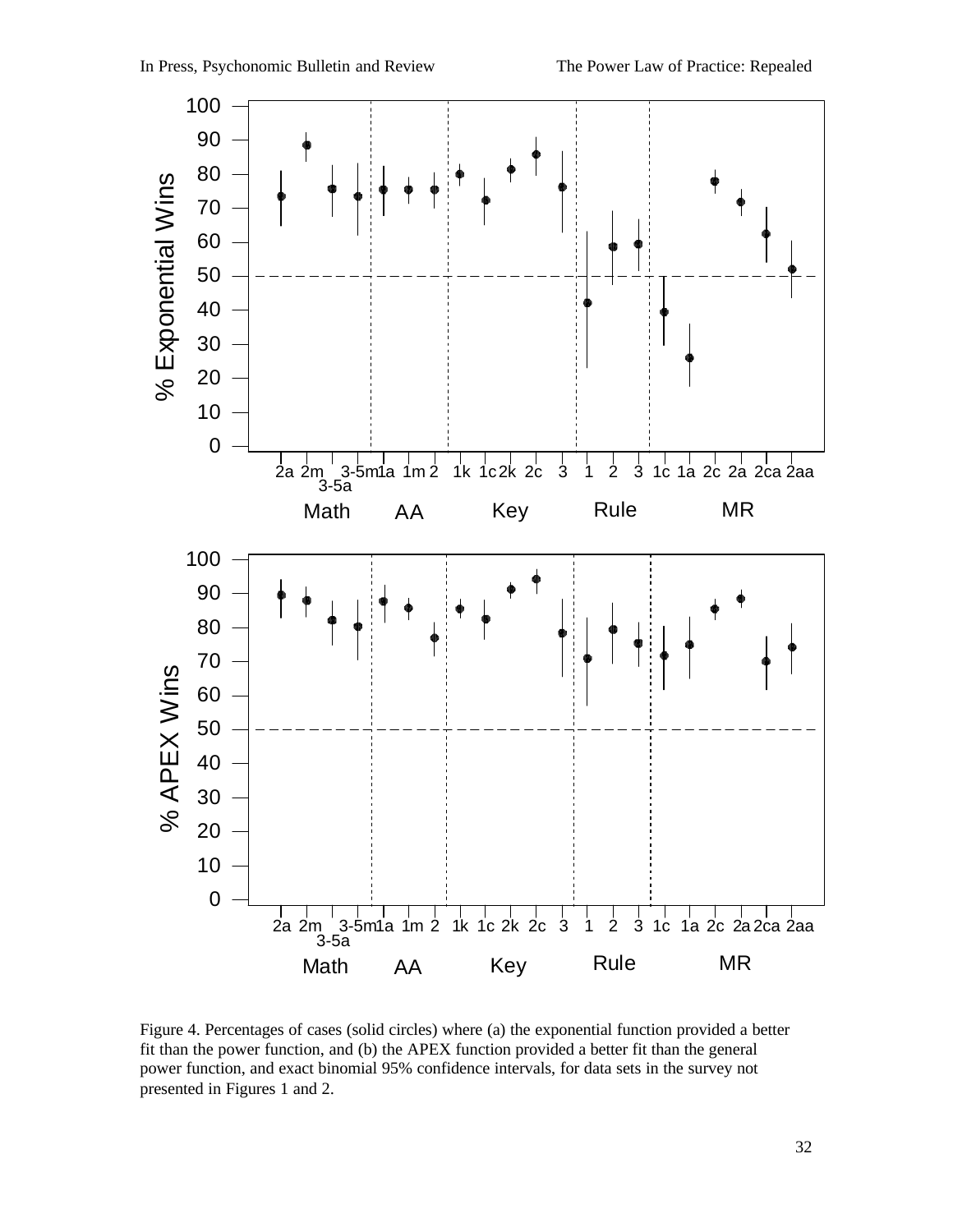intervals in Figure 4, the preference for exponential and APEX functions was highly significant. We conclude that the better fit for the exponential function is not due to a mixture of component power functions.

The results for the series separated by processing strategy, are almost identical to the data for the same data sets in Figures 1 and 3, where no distinction was made between processing strategy (83.4% exponential and 84.0% APEX overall). We take comfort from the similarity because it argues that mixtures of processing that might have taken place elsewhere in the survey did not distort the tests that we have reported.

Figure 4 also shows the results for a data set from an unpublished alphabet-arithmetic task (AA2) similar to Rickard's (1997) task, except that the subjects were not asked to report their strategy. The results for AA2 also clearly favour the exponential and APEX functions, confirming their dominance in the alphabet-arithmetic paradigm when strategy reports are not required.

Sequential responses. Figure 4 summarises the effect of a second type of aggregation: summing times from a sequence of responses. In the analyses of Verwey's (1996) data shown earlier, we examined the total time to perform nine sequential key presses. Because summing across individual key presses may have distorted the form of the practice function, we looked at the separate responses.

As Figure 4 shows, the time to produce individual chunks and the time to produce individual key presses were both fit better by the exponential and APEX functions than by the power and general power functions respectively. Combining over data sets from Day 1 and later days, there was a slight reduction in the preference for the exponential for individual key press (80.7%) and chunk (79.1%) compared to the total series (84.7%). There was also a slight reduction in the preference for APEX for individual key press (88.6%) and chunks (88.6%) compared to the total series (89.6%). The small reductions likely reflect greater noise in the key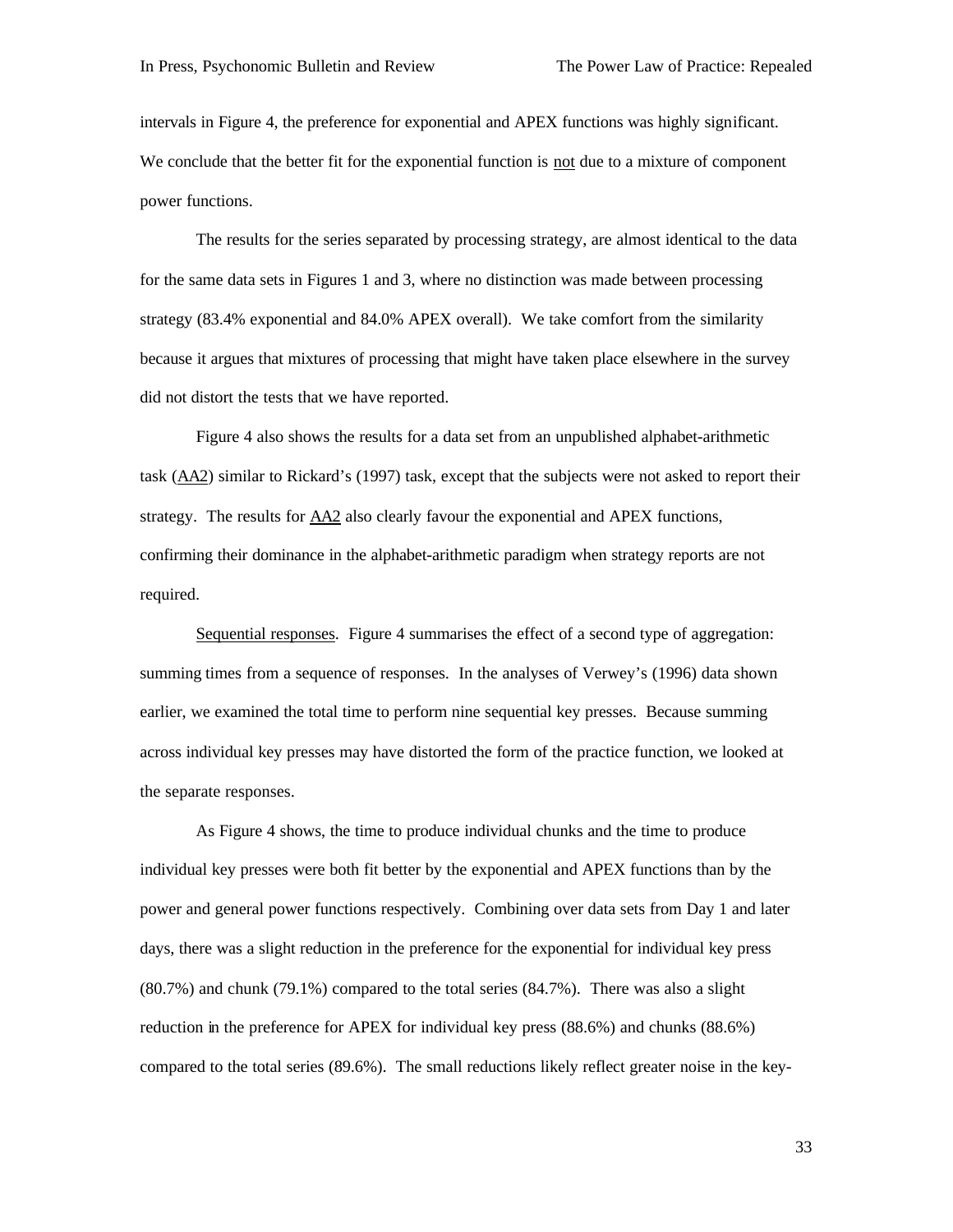press and chunk compared to the total series. In any case, the results indicate that summing times to perform individual responses did little to distort the form of the practice function in these data.

Averaging across conditions. Seibel (1963) studied subjects who practiced production of all 1023 possible combinations of 10 key presses in response to a compatible visual display. Newell and Rosenbloom (1981) re-analysed the data from one of Seibel's subjects, JK, from the first 75 blocks of practice. The data were averaged over the 1023 different combinations of key presses and blocks. When we re-analysed the data using ordinary least squares fitting, the power function ( $R^2 = 0.9858$ ) provided a better fit than the exponential ( $R^2 = 0.9584$ ) but the APEX function ( $\mathbb{R}^2 = 0.9902$ ) provided a better fit than the general power function ( $\mathbb{R}^2 = 0.9895$ ).

Some combinations of key strokes are harder than others and, as a result, may have been learned at different rates. If so, the shape of the practice function may have been distorted by averaging over conditions with different learning rates. The effect of averaging over conditions with different learning rates is the same as the effect of summing over components of performance with different learning rates; conditions with fast learning rates will dominate the relative learning rate early in practice but will soon approach their asymptote. Hence, late in practice, conditions with slow learning rates will control the relative learning rate. The transition will decrease the relative learning rate of the average function and could yield a better fit for the power than the exponential. However, if learning is exponential for the combinations with slower learning rates, the relative learning rate later in practice will be a constant greater than zero, and, as we found, the APEX function will fit better than the general power function. Further evidence against the general power function in this paradigm is reported by Rosenbloom and Newell (1987a). They found that that the exponential function fit better than both the power and general power functions for a single subject performing Seibel's (1963) task.

Because evidence on the form of the practice function for learning key combinations is both scant and used relatively short series for each combination, Brown and Heathcote (1997) examined learning key combinations in a larger sample of subjects with a larger number of trials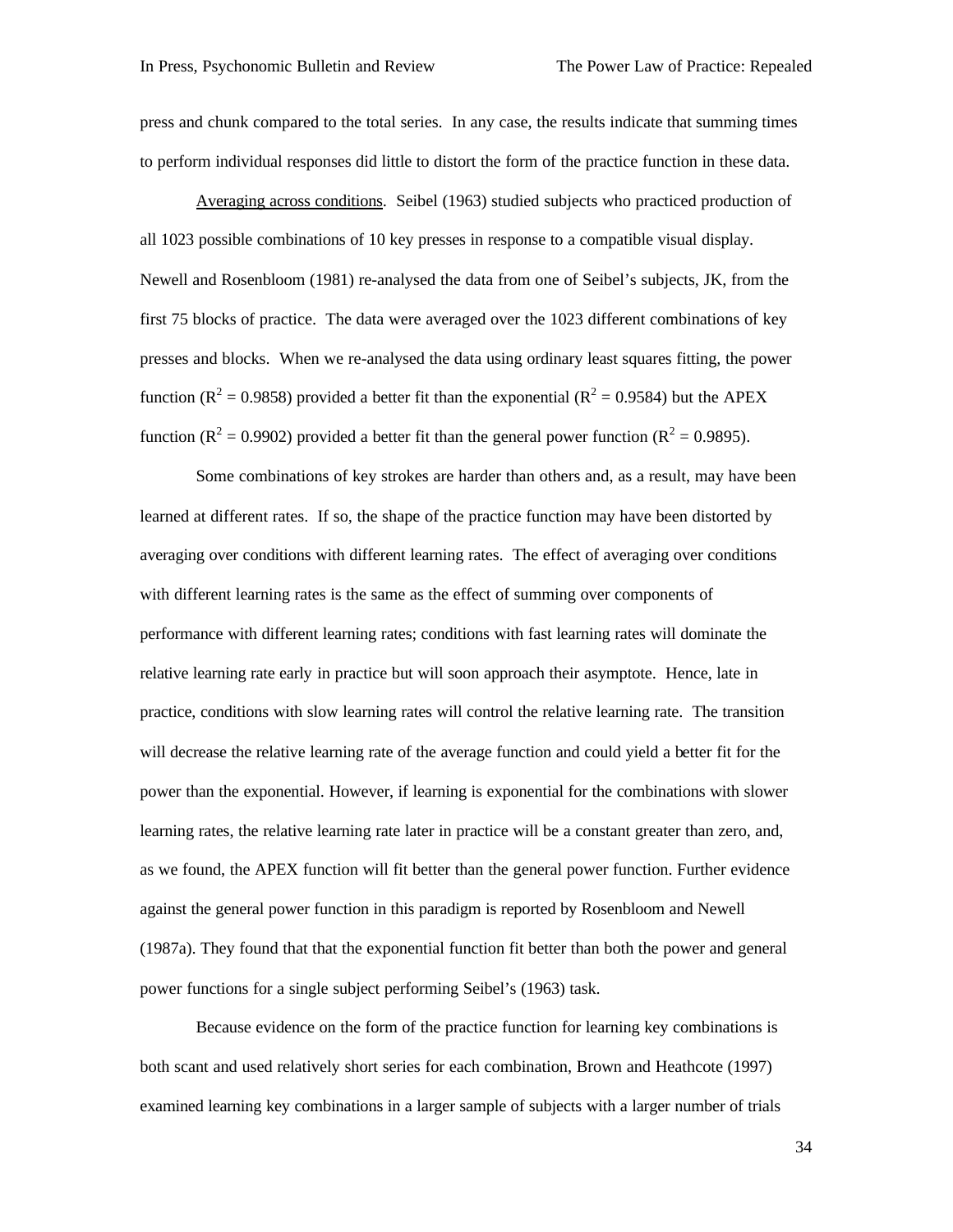per combination. Simplifying Seibel's (1963) paradigm, they used only four response keys and the 14 possible keystroke combinations that involve 1 to 3 key presses. By reducing the number of combinations (relative to Seibel's 1023), they were able to increase the length of the series for each combination.

As shown in Figure 4, 76.4% of series were better fit by the exponential than power function. The result suggests that the power function fit better than the exponential function for Seibel's (1963) subject JK because of averaging. In Brown and Heathcote's (1997) data, 78.6% of the series were better fit by the APEX function than the general power function. The pattern suggests that the asymptotic relative learning rate did not decrease to zero and is consistent with the results for Seibel's subject JK and Newell and Rosenbloom's (1987a) subject. Hence, results for key combinations are consistent with results for other tasks in suggesting that relative learning rate is constant within experimental conditions.

The final analyses presented in Figure 4 concern data sets that were available only as averages across conditions. The first three data sets were from Anderson, Fincham, and Douglass (1997); subjects practiced the application of a number of different rules learned from examples. The data were averaged over the different rules and over groups of practice blocks. As shown in Figure 3a, only one data set produced significantly more exponential than power fits, and one data set displayed a (non-significant) preference for the power function.

As shown in Figure 4b, however, all data sets were fit significantly better by the APEX function than by the general power. Overall, the APEX function won in 76.4% of the series from these data sets. The advantage for the APEX indicates that power components to learning were largely restricted to the early part of practice and that asymptotic learning was exponential. We suspect that the rules differed in difficulty and, hence, in learning rate. Certainly, the pattern reported in Figures 4a and 4b is consistent with the effects of averaging across conditions with different learning rates.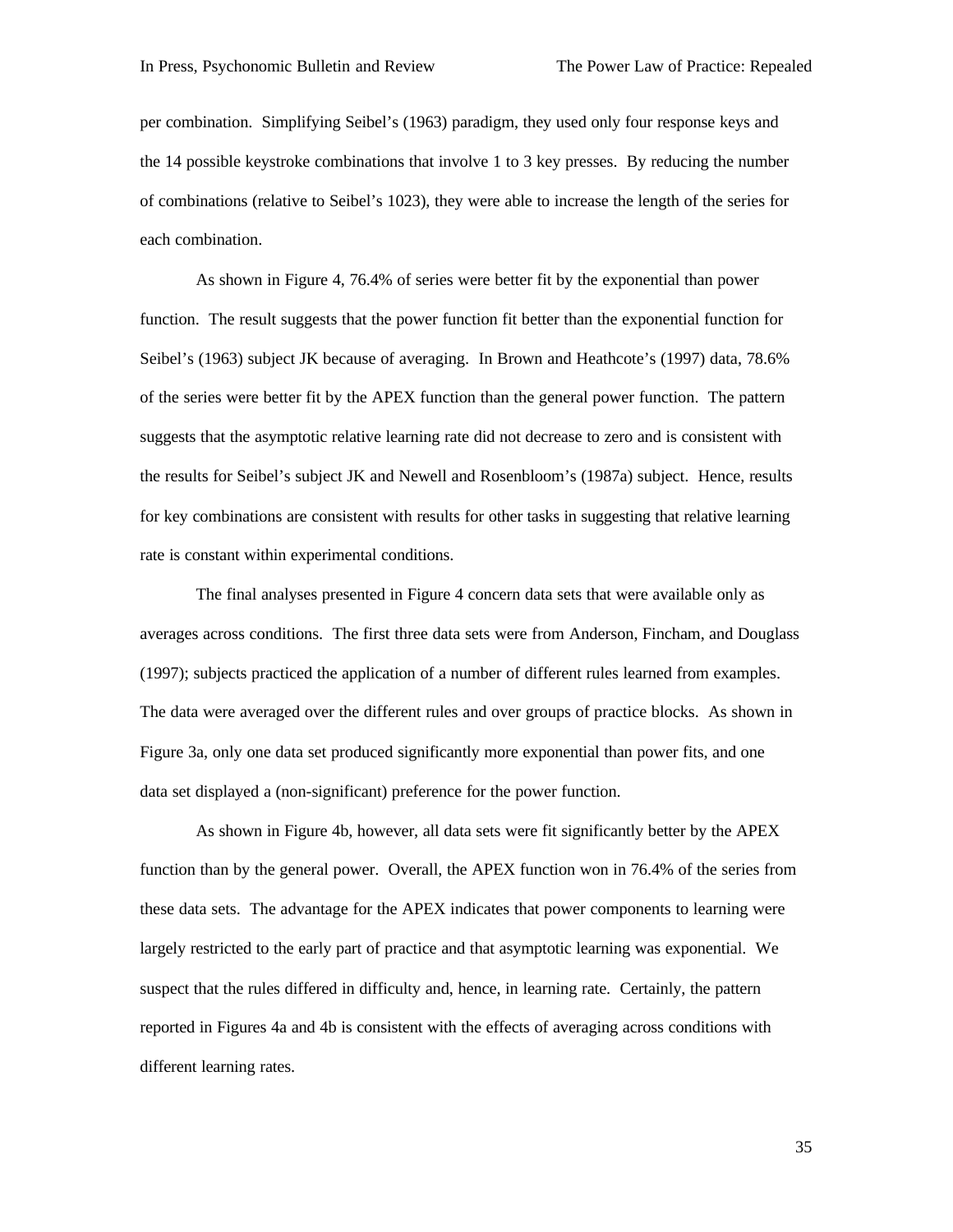The final averaged data set is from a developmental study of mental rotation of letters performed by Kail and Park (1990). The data were averaged over the four types of letter stimuli and the two presentations of the letters in each practice block. Figure 4 presents the results of analyses separately for children and adults. They show a strong preference for the power function over the exponential. However, like the other data that included averaging, the APEX function provided a better fit than the general power function, with preference for both children and adults being significant and on average 73.4%. As before, the advantage for the APEX indicates that power components to learning were largely restricted to the early part of practice and that asymptotic learning was exponential.

Because the mental rotation data provide the strongest evidence for the Power Law of Practice of any data set in the survey, Ringland and Heathcote (1998) replicated Kail and Park's (1990) study. As shown in Figure 4, when analyzed without averaging (MR2c and MR2a), mental rotation too significantly favored the exponential function over the power function for both ages. Figure 4 also shows Ringland and Heathcote's data averaged in the same way that Kail and Park's data had been averaged (MR2ca and MR2aa). Although a strong preference for power was not obtained, averaging reduced the number of exponential wins. Moreover, as before, the APEX function provided a better fit significantly more often than the general power function, for both averaged and unaveraged series. In other words, averaging pushes the results towards the power function. We suspect that the remaining differences between the Kail and Park's data and Ringland and Heathcote's data reflect differences in learning rates induced by differences in the font in which the stimuli were displayed.

#### Individual Differences

Over almost all of the data sets analysed, both exponential and APEX functions dominate power and general power functions, but the dominance is not complete. Between 15-20% of learning series were better described by power and general power functions. One explanation is noise. We have provided evidence for this possibility by showing that preference for the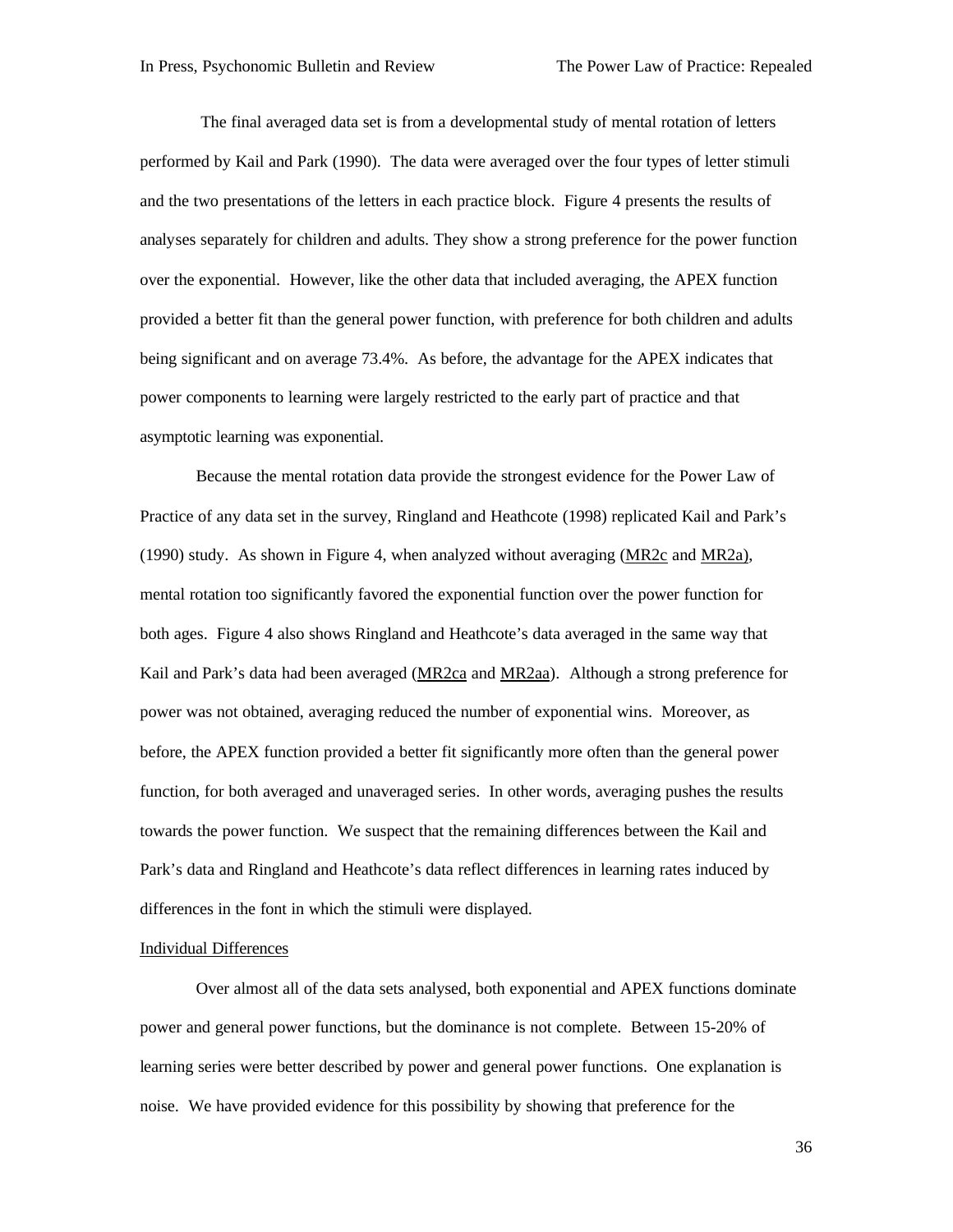l

exponential and APEX functions increases as noise decreases. Nevertheless, the possibility remains that the power or general power functions might provide a better description of practice effects in at least some data sets for a minority of conditions or subjects.

We calculated  $\Phi$  coefficients to quantify the relationship between a preference for exponential and APEX functions and (a) all of the between- and within-subject factors used in the various tasks in the survey, and (b) individual subjects. The  $\Phi$  coefficient is a non-parametric correlation that ranges between zero and one. It is a linear transformation of the  $\chi^2$  statistic used to test the contingency between frequencies in a two-way classification. Larger values of Φ indicate a stronger contingency or association. If the power or general power functions provide a better description of learning for a subset of subjects or a subset of conditions, preference should be systematically related to those subjects and conditions, the corresponding  $\Phi$  coefficients should be large, and their corresponding p-values should be small. By contrast, if preference for the power or general power functions reflects noise, it should not be systematically related to any experimental factor or to particular subjects, and all  $\Phi$  coefficients should be small. Small values of Φ and correspondingly large p-values indicate that the null model (i.e., no systematic relationship between factors and preference for a function) provides a good description of the data.

Table 3 presents both estimated Φ coefficients and the significance levels of the associated  $\chi^2$  tests<sup>7</sup>. The values of the  $\Phi$  coefficients were very small in most cases, with a mean value of 0.11 and a median of only 0.07. Table 3 reports just the cases, out of more than 200, with  $\Phi$  estimates greater than 0.2. All but three of these estimates were associated with subjects

<sup>&</sup>lt;sup>7</sup> The significance of each  $\Phi$  coefficient was tested with the corresponding  $\chi^2$  test. The significance levels for these tests must be treated with some caution, especially for the subjects factor, as they assume independence.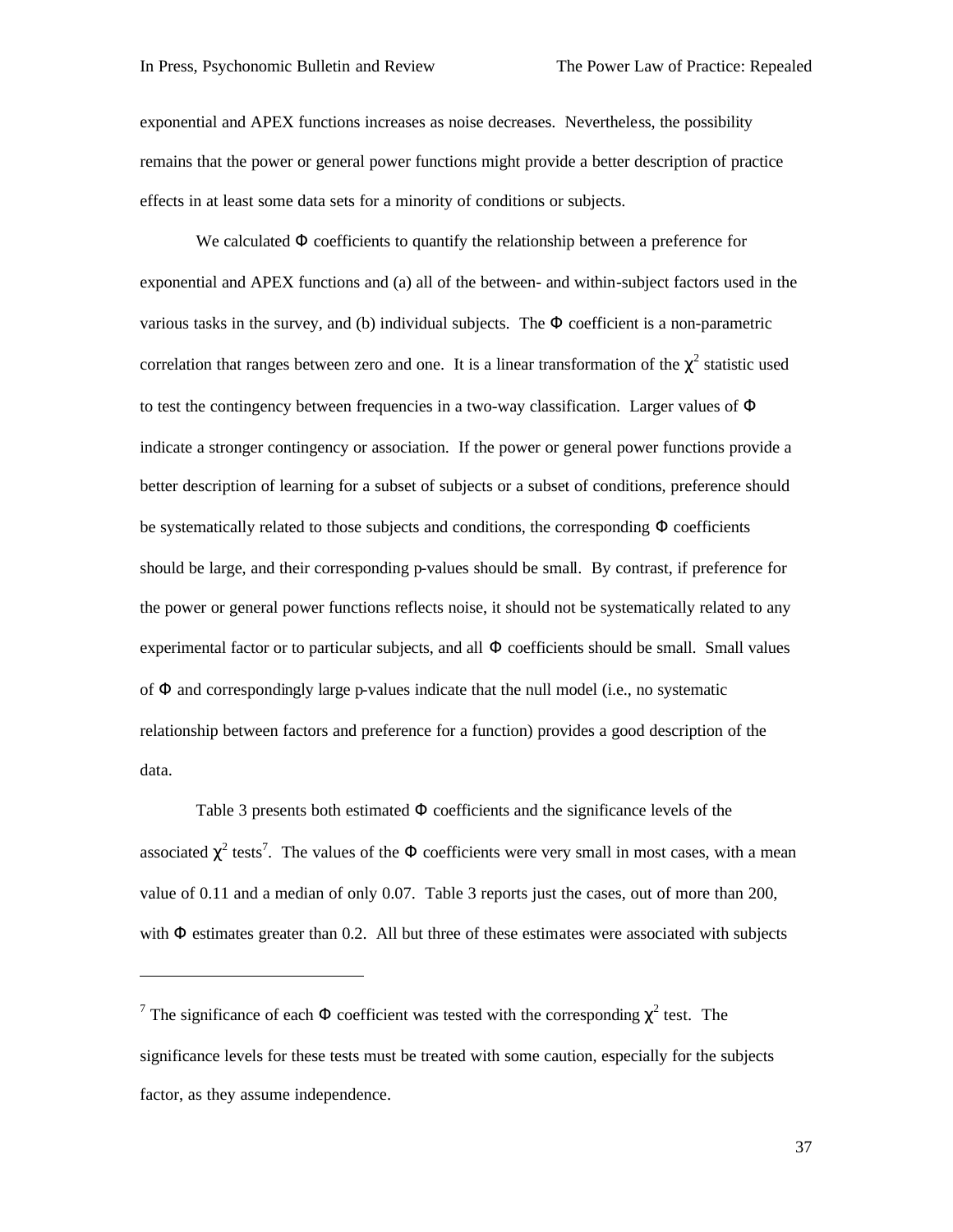(i.e., individual differences), despite the larger number of other types of factors. Two of the three experimental factors with Φ coefficients greater than 0.2 are between-subjects, and so may be due to individual differences. The only within-subjects factor in Table 3 has a  $\Phi$  coefficient only slightly greater than 0.2. Only two of over 200 tests indicated significant systematic contingency between function preference and an experimental factor, and in both cases, the experimental factor was a between subjects factor.

Table 3.  $\Phi$  coefficients greater than 0.2 for all data sets in the survey. Probability (p) refers to a test of the  $\chi^2$  value corresponding to each  $\Phi$ .

|                   | <b>Exponential vs. Power</b> |       |       | <b>APEX vs. General Power</b> |           |       |       |  |  |
|-------------------|------------------------------|-------|-------|-------------------------------|-----------|-------|-------|--|--|
| Data Set          | <b>Factor</b>                | F     | p     | Data Set                      | Factor    | F     | p     |  |  |
| Rule1             | Subjects                     | 0.664 | 0.638 | Rule1                         | Subjects  | 0.470 | 0.994 |  |  |
| MR1               | Subjects                     | 0.489 | 0.000 | Key1t                         | 3:3:3/3:6 | 0.281 | 1.000 |  |  |
| Rule3             | Subjects                     | 0.440 | 0.861 | MR1                           | Subjects  | 0.280 | 0.449 |  |  |
| Math4             | Subjects                     | 0.434 | 0.674 | Rule3                         | Subjects  | 0.274 | 1.000 |  |  |
| Math1             | Subjects                     | 0.329 | 0.011 | Math <sub>3</sub>             | Subjects  | 0.263 | 0.999 |  |  |
| Keylt             | 3:3:3/3:6                    | 0.307 | 1.000 | Math4                         | Subjects  | 0.255 | 0.997 |  |  |
| MS3               | Subjects                     | 0.279 | 0.975 | MS <sub>2</sub>               | Subjects  | 0.254 | 0.999 |  |  |
| VS <sub>2</sub>   | Subjects                     | 0.261 | 0.275 | VS <sub>2</sub>               | Subjects  | 0.252 | 0.802 |  |  |
| Keylc             | Subjects                     | 0.244 | 1.000 | MS3                           | Subjects  | 0.235 | 0.997 |  |  |
| AA2               | Subjects                     | 0.231 | 0.881 | Keylc                         | Subjects  | 0.230 | 1.000 |  |  |
| Math <sub>5</sub> | Subjects                     | 0.224 | 1.000 |                               |           |       |       |  |  |
| Key2t             | Subjects                     | 0.220 | 1.000 |                               |           |       |       |  |  |
| Math4             | Problem <sup>†</sup>         | 0.220 | 0.263 |                               |           |       |       |  |  |

\*Between subjects factor for chunk size.

†Within subjects factor for problems.

The largest estimates of  $\Phi$  occurred in the averaged data sets, suggesting that they may reflect individual differences in exponential learning rates across averaged conditions, rather than true power practice effects. The only significant associations were obtained for exponential compared to power fits. In the  $MR1$  data set, a single child had exponential wins in all 12 conditions, and two adults had 8/12 exponential wins, whereas the majority of series were power wins. For the Math1 data set, subjects ranged from all exponential to all power across the 16 within-subject conditions.

The results suggest that deviation from the general finding of exponential practice is more likely to be associated with individual subjects than with particular within-subject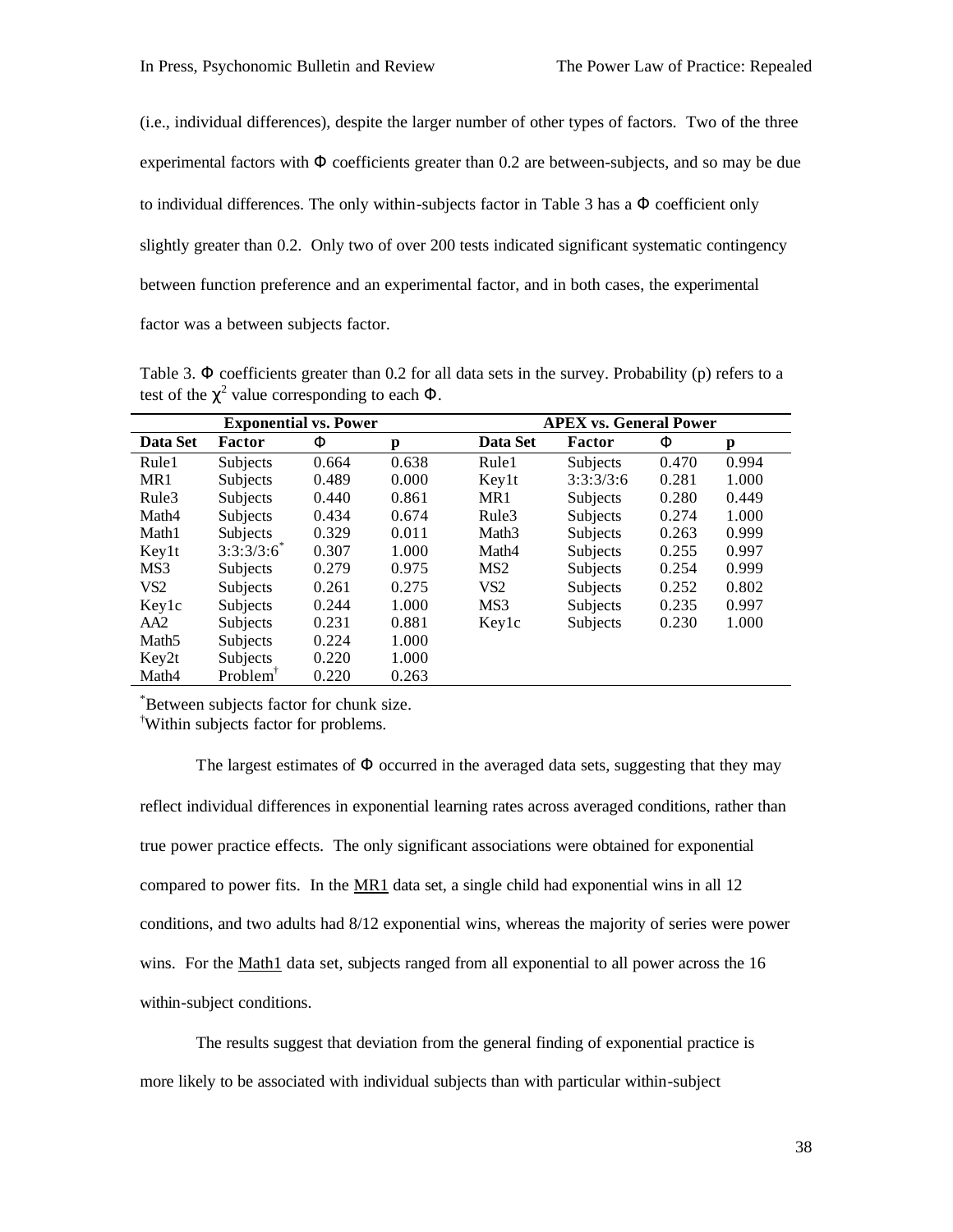conditions. The finding reinforces our earlier caution that practice functions from different subjects should not be averaged, not only because variation of learning rates can distort the shape of the average function, but also because individual subject's learning may occasionally follow a function other than the usual exponential form.

### Discussion

Our results can be summarized as follows: The three-parameter exponential function provided a better description of learning than the three-parameter power function in more than 80% of cases. The four-parameter APEX function provided a better description than the fourparameter general power function in about 85% of cases. Hence, a mixture or sum of powerfunction processes early in practice cannot explain the power function's loss, as learning was exponential later in practice, when a single process should predominate. In experiments that identified algorithmic and memory based components, learning in both components was better described by the exponential and APEX functions than by the power and general power functions, respectively. The four-parameter general power function provided no improvement over the simpler three-parameter exponential function. Hence, the power function did not lose to the exponential function because of the effects of pre-experimental practice.

In about half of the cases considered, the four-parameter APEX function provided no measurable improvement over the three-parameter exponential function, indicating that the extra flexibility implied by a fourth parameter was not needed. Where the fit was improved, the improvement largely reflected a decrease in relative learning rate early in practice. Later in practice, learning was exponential, as indicated by the dominance of the APEX function over the general power function. Hence, the most parsimonious assumption appears to be that practice produces a simple exponential improvement and a constant relative learning rate, with the caveat that some change in the relative learning rate may occur early in practice.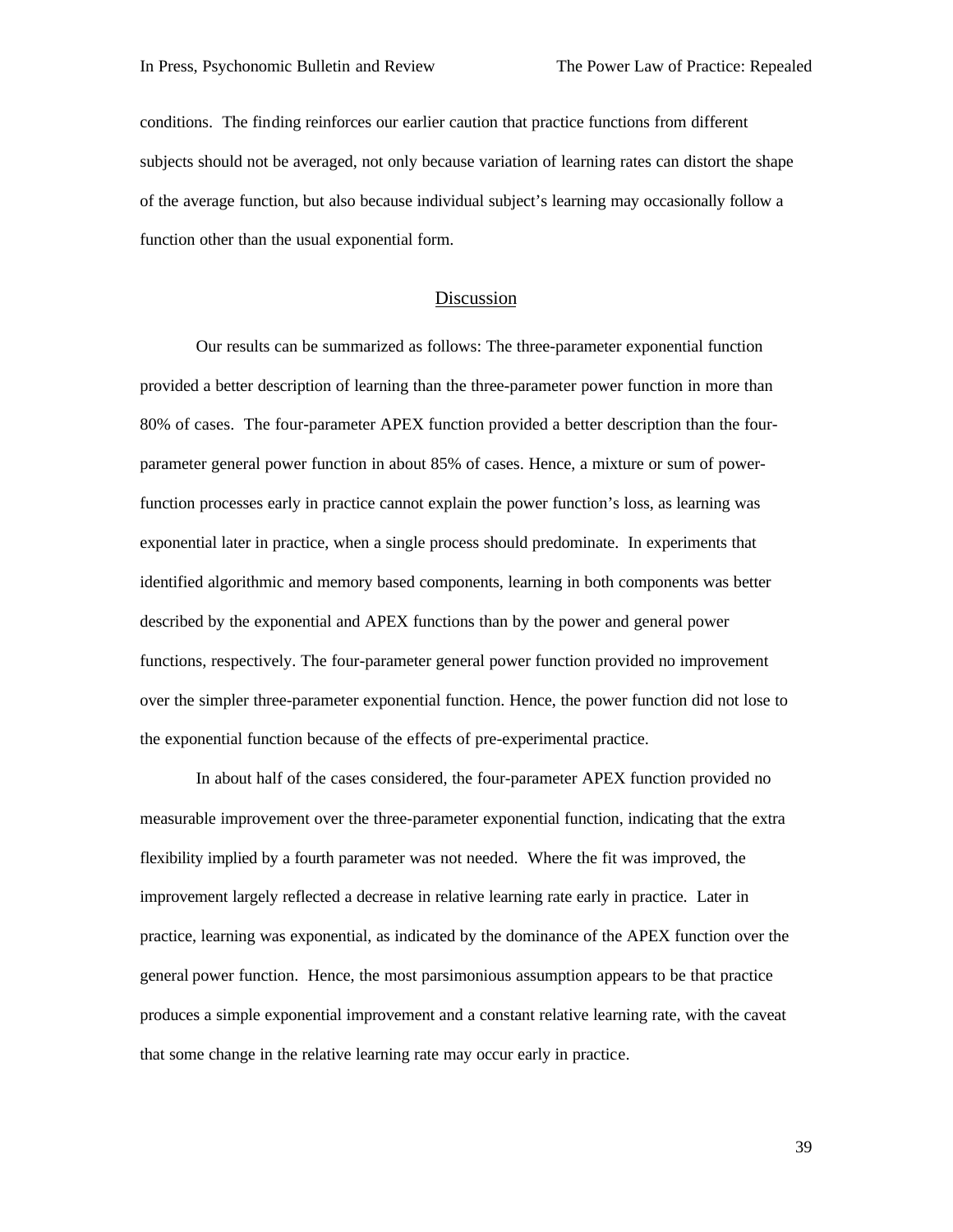Despite the ability of nonlinear practice functions to imitate each other, determining the form of the practice function, at least to a first approximation, has not proved to be an insoluble technical issue. For the theoretically important comparison of exponential and power functions, preference for the exponential function was clear and significant in all paradigms. The improvement in fit provided by the exponential function relative to the power was in many cases quite large, with an average value of 17%. Consequently, the description of practice effects by a power function is often substantially in error (e.g., Figure 2).

The estimated parameters of the power function are also misleading because of the problem of imitation. We have shown that at least one parameter of fitted power functions, the asymptote, is usually an under estimate. Under estimation of the asymptote likely reflects imitation of a constant relative learning rate, particularly later in practice. Because parameter estimates tend to be correlated, underestimation of the asymptote is likely to distort estimates of the other parameters of the power function. In short, parameter estimates from the power function are likely to be unrelated to the psychological processes underlying learning or, at best, related in a complex way determined by the best imitation that a fitting algorithm can find.

The minority of cases in which the exponential function was not the best description appear largely to be due to random variation. Preference for the exponential function was larger in paradigms with higher signal to noise ratios, and the frequency of exceptions to the exponential rule was not systematically related to within subject conditions. However, a small minority of individual subjects did show systematic deviation from the exponential rule.

Overturning an empirical law requires a high standard of evidence. Our results are clear that the most parsimonious Law of Practice is the exponential function. Nevertheless, it would be unwise to accept the exponential function without question. Instead, it should form a baseline for comparison with other possible forms, and comparison should be carried out using individual subjects' data via nested-model tests. Testing should not be carried out on averaged data, as averaging distorts the form of the practice function (Brown & Heathcote, in preparation;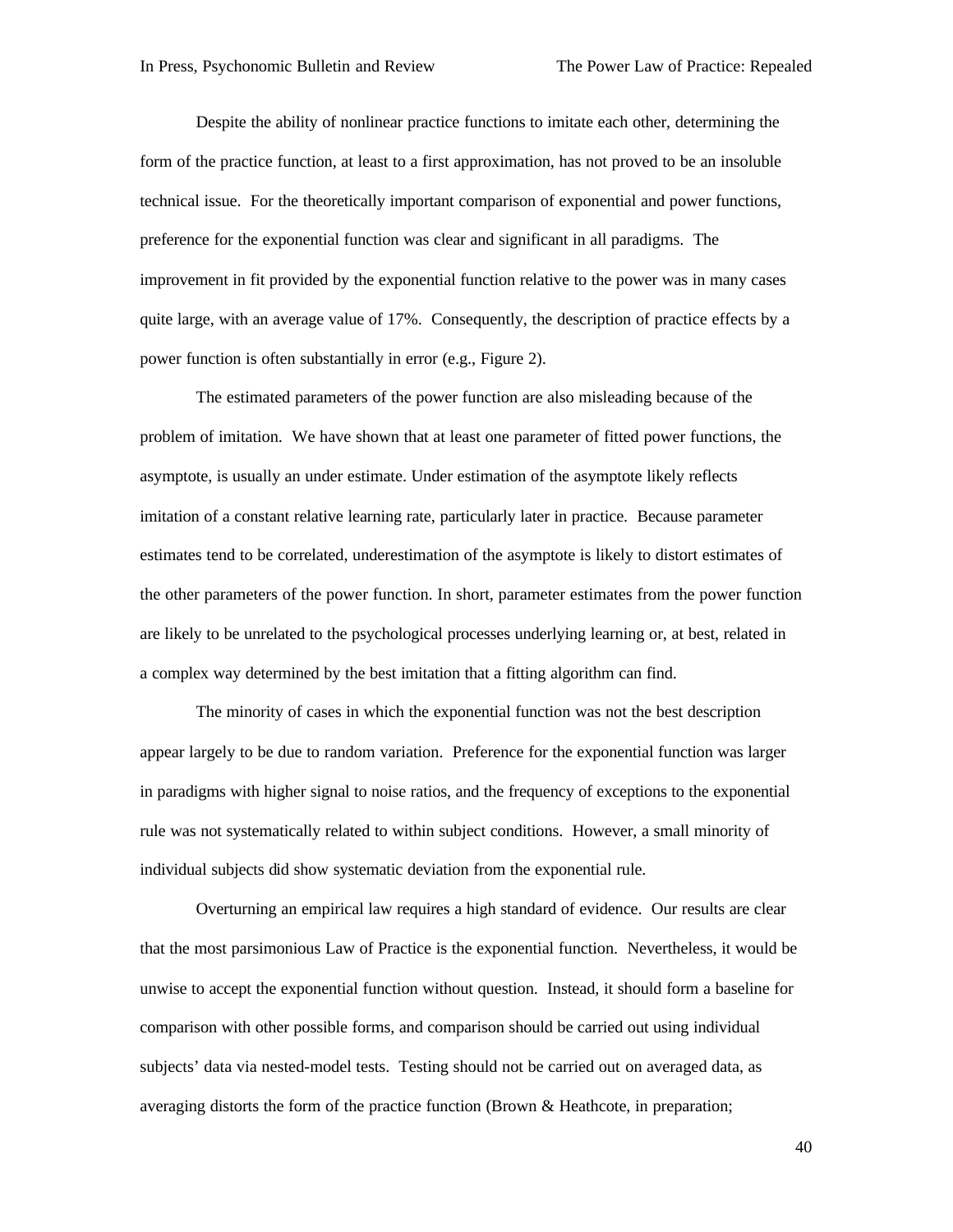Anderson & Tweney, 1997; Myung et al. 1998). The following sections examine these techniques in more detail. We then consider the implications of an Exponential Law of Practice for theories of skill acquisition.

#### Measuring Practice Functions

Averaging and practice functions. Averaging usually distorts the form of the practice function. Our analyses for individual subjects and conditions stand in marked contrast to Newell and Rosenbloom's (1981) results for averages over subjects and conditions. Empirically, we found that averaging over within-subject conditions can produce a bias in favour of the power function. We also found that practice curves for a small minority of subjects may differ from the usual exponential form. Consequently, as Newell remarked, averaging "… conceals, rather than reveals. You get garbage or, even worse, spurious regularity." (1973, p. 295).

Our findings reinforce long standing analytic results that the learning curve for an arithmetic average need not have the same form as the functions contributing to the average (e.g., Estes, 1956; Sidman, 1952). They also confirm that these results are not a mathematical nicety: Arithmetic averages can be biased in favour of a power function and against an exponential function in real data. Myung, Kim, and Pitt (1998) have explored why arithmetic averaging of nonlinear functions distorts the average curve and have shown that other averaging techniques are required when dealing with nonlinear models; the appropriate average depends on the nature of the functions to be averaged. Our empirical results and the analytic results converge on the same conclusion: averaging cannot succeed without first taking into account the form of the functions to be averaged. Research workers can no longer afford to ignore, or worse to dismiss, the effect of averaging as irrelevant to real data from paradigms used in the study of learning.

Some variability among component learning rates is necessary for distortion of power and exponential function averages. When component learning rates are exactly equal, the average has the same functional form, and its parameters equal the average of the component's parameters, at least for purely deterministic functions. When the component learning rates vary,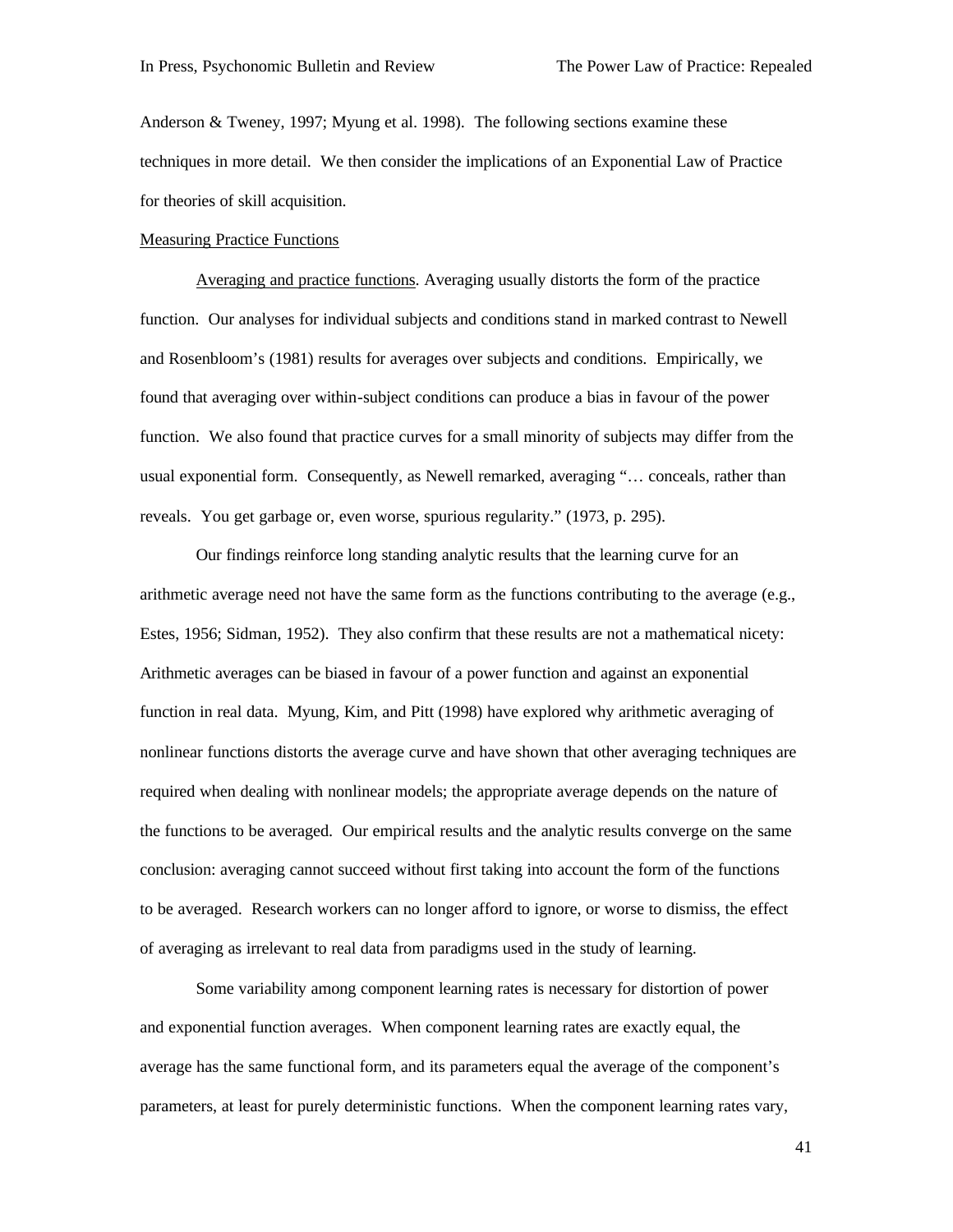neither condition need apply (see Myung et al., 1998). The degree of distortion is proportional to the degree of learning rate variability. In particular, for averages over exponential functions, a power-like decrease in the relative learning rate will occur if the sample contains fast and slow learners.

Rickard (1997) suggested that averages do not distort practice functions because the parameters of learning functions "do not have extremely large variance (a condition that probably holds in most real data sets)" (p. 295). Our experience, both with real data sets and with numerical simulations, differs. Most data sets in the survey contained both fast and slow learners and sometimes fast and slow learning conditions, with learning rates often varying over several orders of magnitude. Subjects or conditions that showed a substantial improvement with practice, but at a slow learning rate, were particularly likely to bias the fit toward the power function in the average. Not only were large variations in learning rates regularly observed in the survey data, but also simulations (Brown & Heathcote, in preparation) show that the amount of variation in learning rates required to produce significant bias is often as little as one order of magnitude. Hence, we think it is dangerous to assume that the parameters of learning functions are sufficiently homogenous to avoid substantial averaging distortion.

Geometric averaging (averaging on a logarithmic scale) has been widely suggested as a solution to the problem of distortion (e.g., Anderson & Tweney, 1997; Rickard, 1997). However, geometric averaging preserves the form of averages of power functions and averages of exponential functions only if the asymptote is negligible. It is unreasonable to assume a negligible (near zero) asymptote for practice functions because performance is limited by physical constraints, such as neural integration time and motor response time. Geometric averaging, therefore, will still distort the form of the average practice function. While the distortion may be less than for arithmetic averages (although Brown & Heathcote, in preparation, found that the benefits were negligible for the data typically collected in practice paradigms), its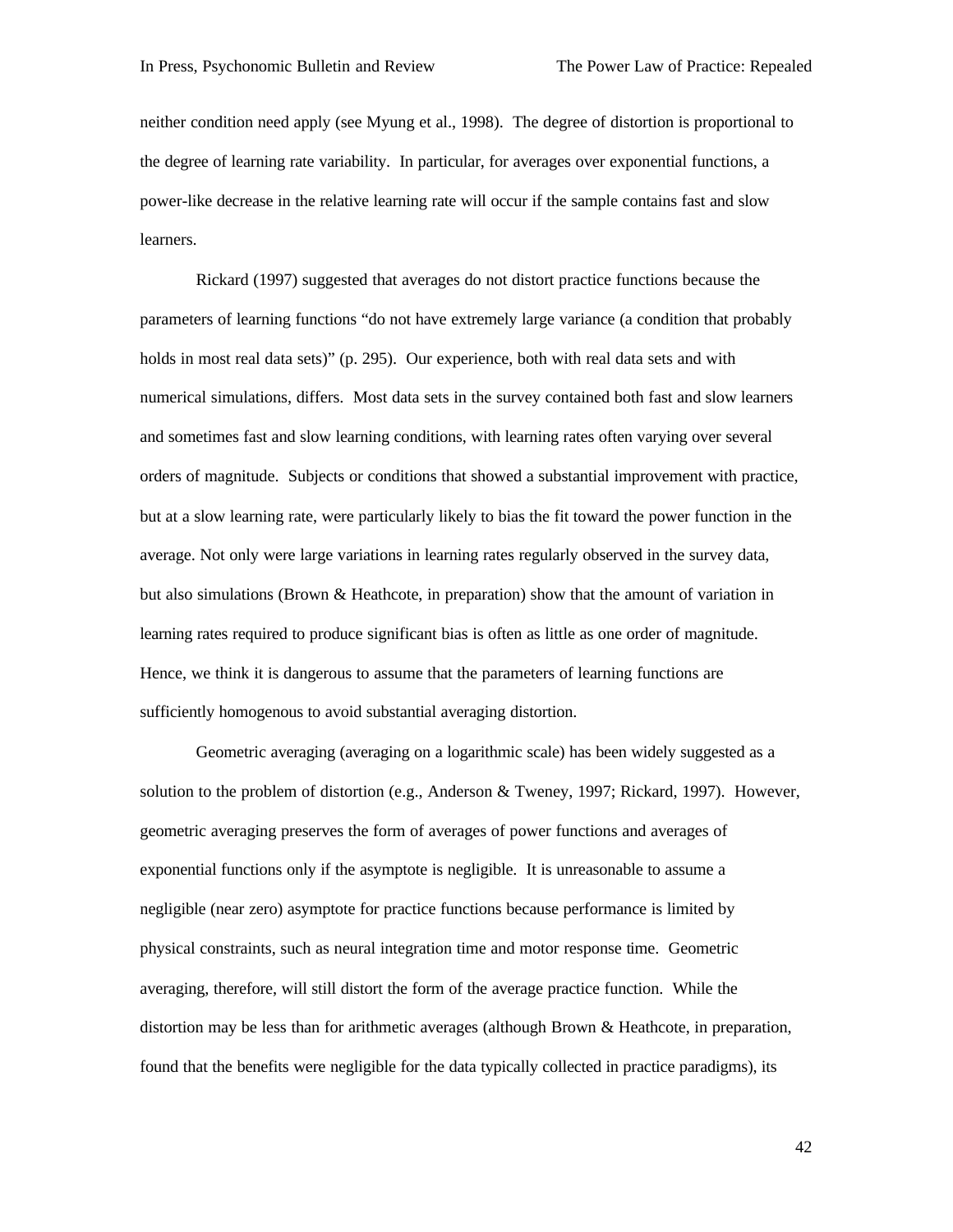effect may differ across experimental conditions or groups of subjects, potentially confounding comparisons.

In general the scale on which averaging should take place is data-dependent. With geometric averaging the scale depends on the (usually unknown) asymptote parameter, which must be subtracted from the data before logarithmic transformation. Consequently, practice functions must be fit to individual data to estimate the asymptote before averaging can be safely performed. Even then, averaging is problematic because the asymptote is an expected value, and hence will be greater than some data points, at least when a sufficiently long practice series is measured to produce a reliable estimate of the asymptote (cf. our critique of Newell  $\&$ Rosenbloom's, 1981, fitting methods). Subtracting the asymptote estimate from such data points produces a negative number for which the logarithmic transformation is undefined. Hence, even when the appropriate transformation is known or can be estimated, averaging raw data, which is always contaminated by noise, will not be useful when fitting power and exponential functions.

The only case in which averaging is safe is when learning rates vary little between the components of the average. Given that individual analysis is needed to determine when averaging is safe (i.e., to determine the individual learning rates) analysis of the averaged data adds little of value. The survey, however, is encouraging for the study of individual learning. Individual learning effects were often very large, so that averaging was not needed to minimise the effects of trial-to-trial variability. In paradigms with large learning effects, nested-model tests on individual curves were usually decisive. Typically, they indicated the need for an exponential component only, but in a small number of cases, they implicated a power component or both components simultaneously. Such nested-model tests not only provide an inferential basis for conclusions about the form of individual learning curves but also provide a method of identifying unusual cases.

Despite these problems, most researchers would agree that "average data are useful because they often reveal general trends" (Anderson, 1999, personal communication). Given its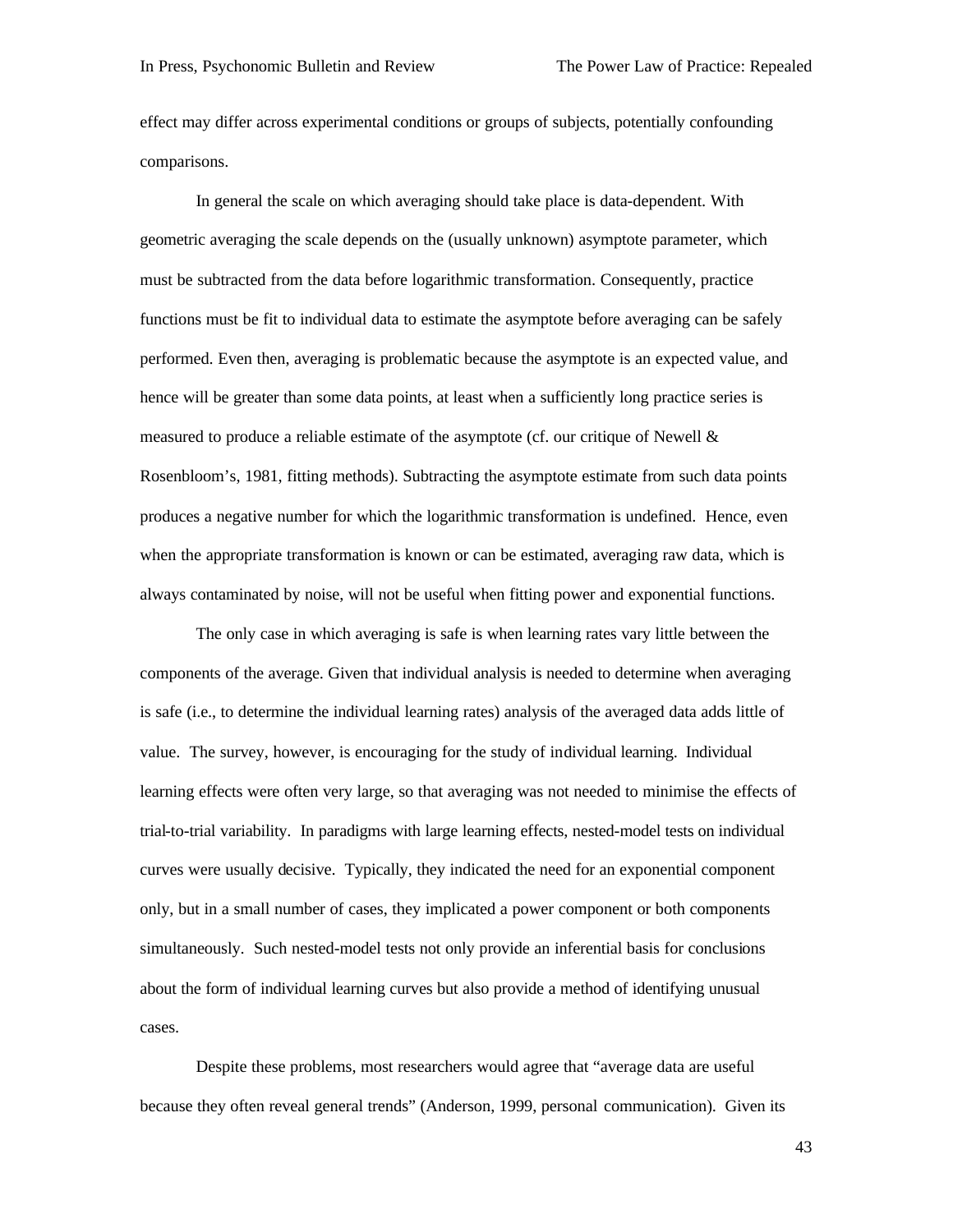l

utility, averaging is not likely to surrender its place in data analysis – and nor should it. Averaging itself is not intrinsically problematic; biases are only introduced when the scale on which data are averaged does not match either the data or the analyses. Because of noise, averaging of raw practice data is unlikely ever to be useful. However, analysis of average parameter estimates, such as performing ANOVA on the parameters of the best fitting practice functions as determined by individual analysis, remains viable (e.g., Heathcote & Mewhort, 1995). Such analyses maintain the beneficial effects of averaging, such as reducing noise and revealing general trends, without introducing the systematic distortions produced by averaging raw data. Representations of average performance can be obtained by plotting the practice function with parameters equal to the average of parameters for individual practice functions.

Nested models and relative learning rates. Detailed consideration of nested-model testing is beyond the scope of the present work (we recommend Bates & Watts, 1987, for further reading). However, a few points of clarification are in order. The benefits of nested-model tests are not limited to practice functions, and useful higher-order nesting functions are not limited to the APEX function. Commenting on the form of the forgetting function, for example, Wickens (1998) suggested the use of higher-order functions that isolate theoretically important characteristics in separate parameters. The idea is that theories can then be tested by measuring the effect of experimental manipulations on parameter estimates. We chose the APEX function because tests of the  $\alpha'$  and  $\beta'$  parameters determined the contributions of theoretically important power and exponential components. Other functions such as the Weibull, favored by Wickens<sup>8</sup>, or perhaps a sum or mixture of exponential functions, may prove useful in other applications.

 $8$  The Weibull function is a power transformation of the exponential function. With an exponent of one it equals an exponential function and so has a constant relative learning rate. Exponents greater than or less than one produce increasing and decreasing relative learning rates respectively. Wickens (1998) also used the Parto II function. The Parto II function is a special case of the general power function. Our evidence suggests that the general power function is inferior to the APEX function and plagued by ill-conditioned fitting for practice curves.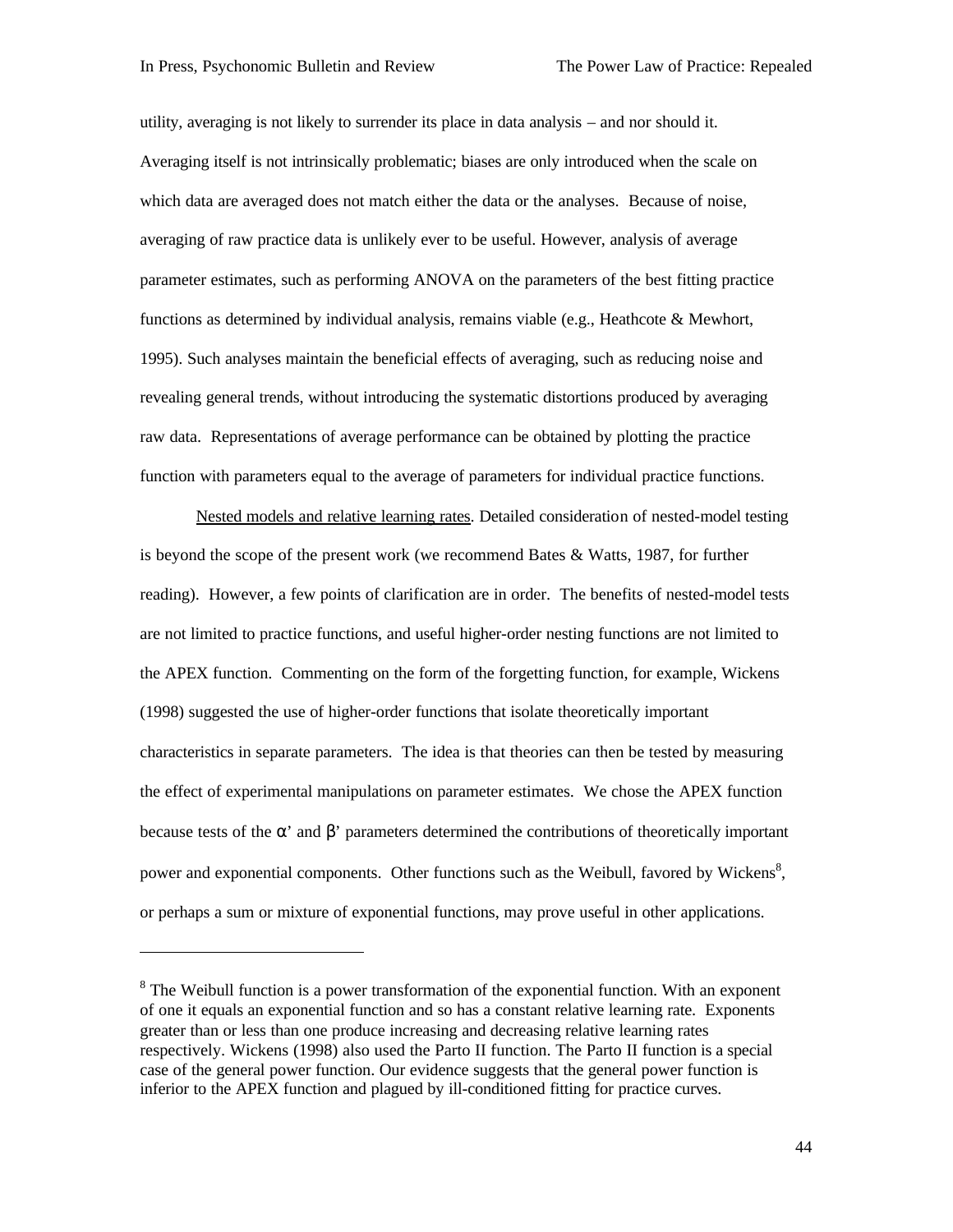$\overline{a}$ 

Again, nested-model tests provide an inferential basis for determining a parsimonious form for the function and for testing theories.

An important feature of our work is the use of relative learning to compare practice functions with different mathematical forms. Wickens (1998) used the hazard rate for forgetting functions in much the same way that we use relative learning rate. Relative learning rates and hazard rates are defined on different measures, expected **RT** and probability of forgetting, respectively, but are otherwise identical.

The importance of the relative learning and hazard rates suggests the desirability of a direct estimate that does not assume a parametric function. However, as Wickens (1998) notes "Although the use of empirical estimates of the hazard function to select among candidate functions or explanations is attractive, adequate precision is hard to obtain …" (p.382). Nonparametric relative learning rates can be obtained by dividing estimates of the derivative, such as the difference between RT for adjacent practice trials, by an estimate of the expected value of **RT**. Like other researchers (e.g., Luce, 1986, p. 60-63), we have found such methods to be inefficient for response time measures. The problem is that such estimates of the derivative tend to be unacceptably noisy, especially with data that are not averaged. Because of these problems, the approach we have taken is fitting simple parametric models with different relative learning rate functions.

Recent advances in non-parametric regression may provide an alternative approach. These techniques reduce the effects of noise by local smoothing with kernels or splines. By estimating the regression function using local polynomial regression, for example, direct estimates of the derivative are obtainable at every point. These methods have been shown to often provide reliable estimates of differential metrics (Wand & Jones, 1995), such as the relative learning rate.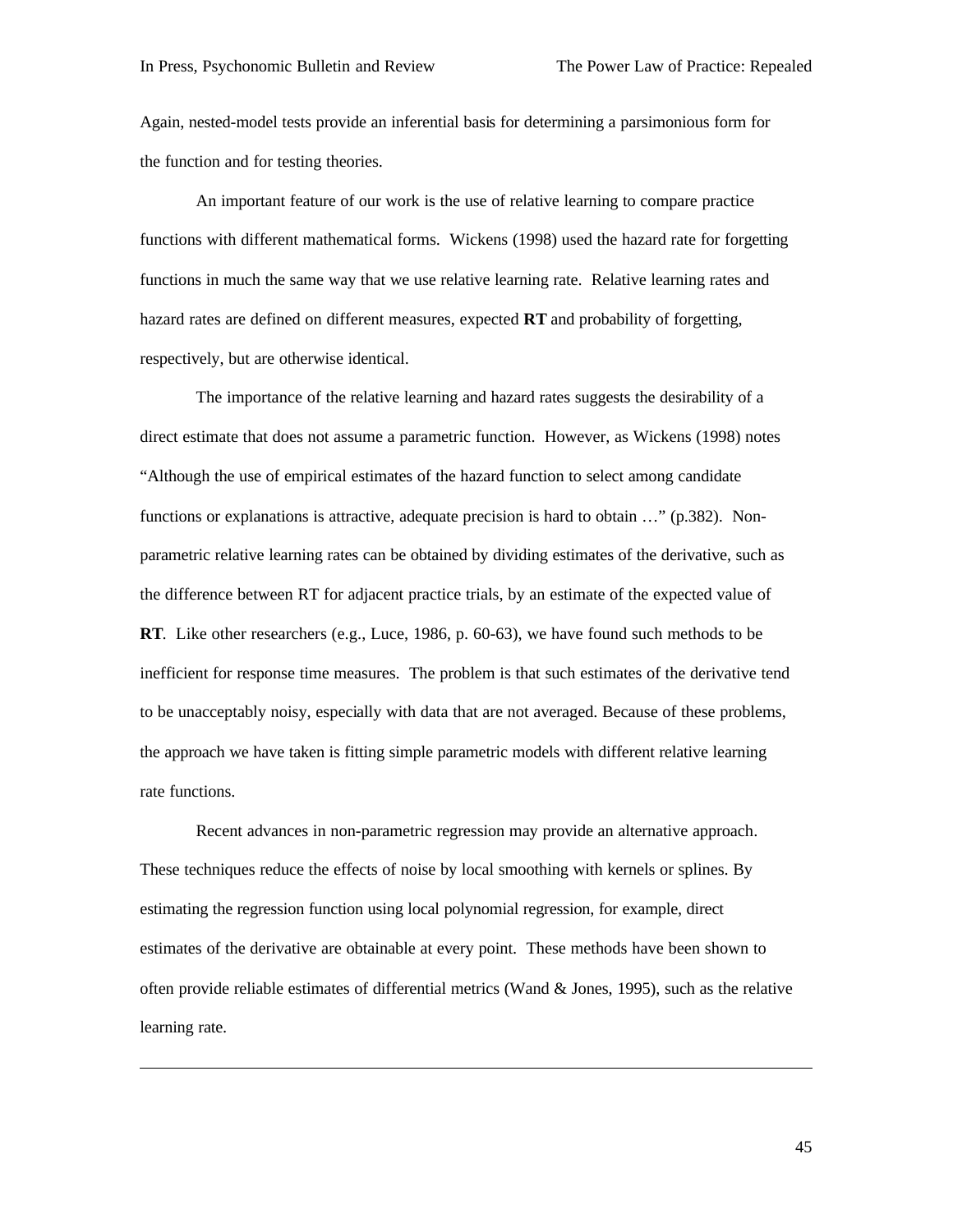However, simple parametric functions, particularly the exponential function, provide an important advantage for empirical investigations: They allow the estimation of a single learning rate parameter that applies for all levels of practice. Because the practice function's slope changes with practice, slope cannot provide a single parameter summary of learning rate. The exponential function's  $\alpha$  parameter does provide such a summary by assuming that slope is proportional to the amount left to be learned. The  $\beta$  parameter of the power function also provides a single parameter summary by assuming that slope is hyperbolically related to the amount left to be learned. However, the results of our survey suggest that the power function does not provide an accurate model of practice effects, and so inferences based on estimates of β may be misleading.

Fitting methods and RT distribution. Least-squares fitting, as used in the survey, assumes normally and independently distributed residuals around the expected value function (i.e. the practice function). This assumption is violated by response time data. Response time distributions are usually positively skewed and their means and variances are often positively correlated across conditions (Luce, 1986). Changes in the residual distribution with practice have been analysed previously (e.g., Logan, 1988; Rickard, 1997) and large decreases in standard deviation with practice observed.

These violations of the assumptions of least-squares fitting may have biased our results. To check for such bias, we developed a more sophisticated regression technique (APEXL) and applied it to the survey data. Space restrictions do not allow a full explication of the APEXL technique, or the results of its application. Briefly, APEXL fitting uses a special case of Box and Cox's (1964) two-parameter transformation family and implements Carroll and Ruppert's (1988) "transform both sides" approach to regression. It simultaneously estimates both the expected value function's parameters and a data-dependent transformation parameter. The transformation is a shifted logarithm,  $\ln(RT-\lambda)$ , where the transformation parameter,  $\lambda$ , is an estimate of the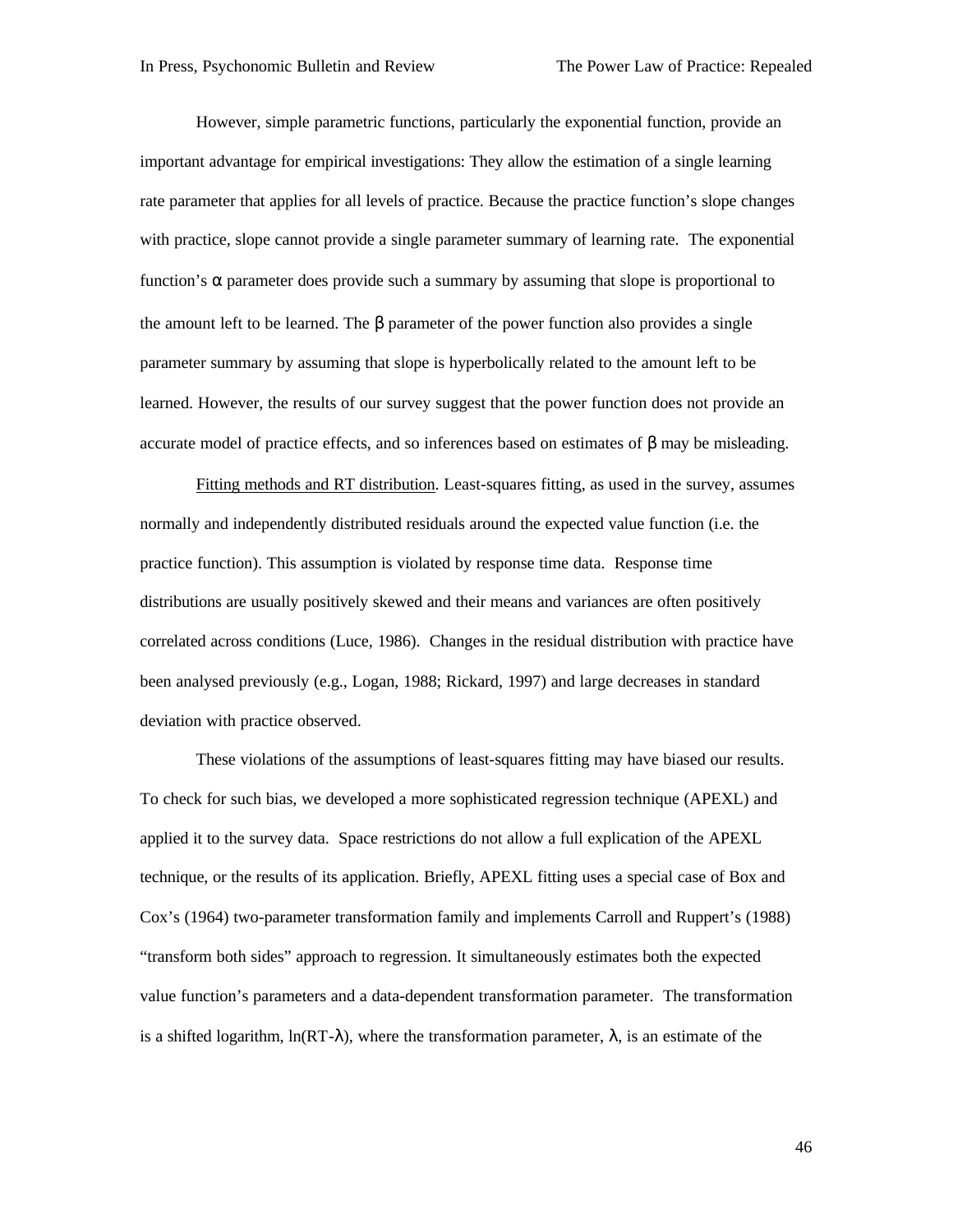lower bound of **RT** distribution. APEXL fitting iteratively re-weights residuals during fitting to maximise normal distribution and homogeneity of variance on the transformed scale.

The model underlying APEXL fitting is that **RT** follows a Lognormal distribution. The Lognormal distribution is positively skewed and has been found to provide a good account of response time data (Ratcliff & Murdock, 1976). The APEXL model assumes that Lognormal distribution is combined multiplicatively with the expected value function, so that response time mean and variance are positively correlated. A detailed analysis by Heathcote and Mewhort (1995) found that the model provided a good description of response time distribution for Heathcote and Mewhort's (1993) visual search practice data. When we applied APEXL fitting to the unaveraged data sets<sup>9</sup> in the survey, 79.0% of practice series were better fit by exponential than power functions. Hence, the APEXL analysis supports the conclusion from the least-squares analyses that the exponential function is the best simple candidate for the Law of Practice. We are confident, therefore, that our results were not biased by violations of the assumptions underlying least squares fitting.

While the results of APEXL and least squares fitting are consistent in their selection of the best practice function, APEXL fitting has a number of advantages over the ordinary least squares approach. APEXL fits simultaneously estimates the median function along with the expected value function (the two are identical on the transformed scale as residuals are normally distributed). It provides not only estimates of the expected value function's parameters but also characteristics of variability around the expected value function, such as the variance and lower bound of the Lognormal distribution. When its assumptions hold, APEXL fitting is more efficient than ordinary least squares fitting, a critical advantage when fitting noisy individual data. The assumptions of nested model tests are better fulfilled on the transformed scale and so Type 1 error

 $\overline{a}$ 

<sup>&</sup>lt;sup>9</sup> The averaged data sets were not analysed using the APEXL technique because the central limit theorem implies that averages tend to be normally distributed.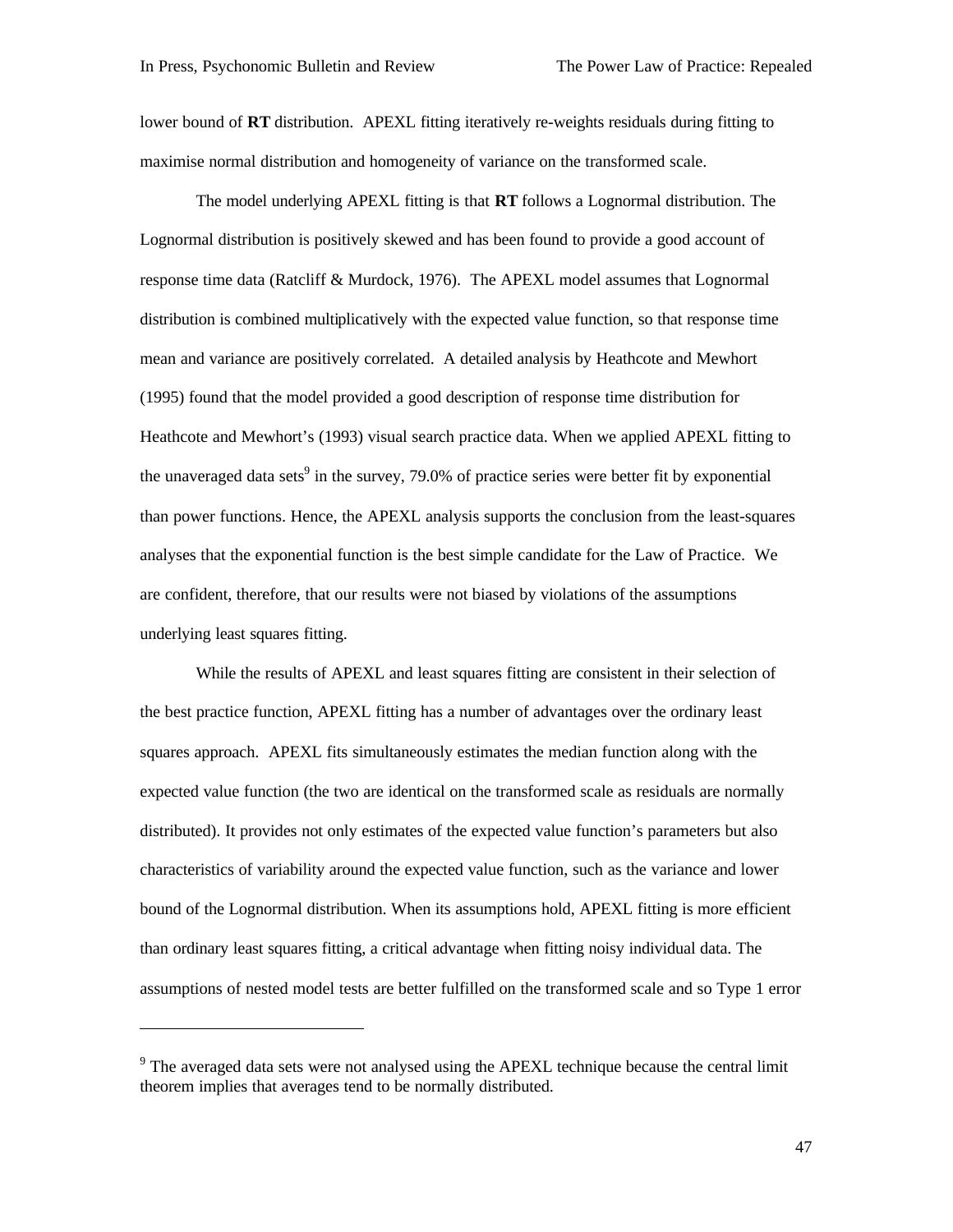$\overline{a}$ 

probability is better estimated. Finally, the form of the expected value function is the same on the transformed and natural scale, a property that is not true of the more commonly used power transformations (Miller, 1984). Heathcote, Brown and Mewhort (in preparation) examine the performance of the APEXL technique in detail, both for data from the survey and for simulated data.

Approaches such as APEXL fitting help to illuminate interesting properties of practice data sets beyond the expected value function, such as the change in response time variance as a function of practice. Such properties can provide useful constraint for theories of skill acquisition (Logan, 1992; Rickard, 1987). Proper measurement of variance, however, relies on prior estimation of the expected value function. Previous attempts to measure variance as a function of practice, for example, used variance estimates calculated from successive blocks of raw data (Kramer, Strayer & Buckley, 1990; Logan, 1988). Block variance has two components, variance around the expectation function and variance caused by a decrease in expected values across the block. The contribution to block variance from the change in expected value function is unequal in different practice blocks. Early in practice, the expected value function changes rapidly, and, as a result, block variance is greatly inflated by it. After extensive practice, however, the function is relatively flat, so block variance is an almost pure measure of variance around the expected value function.

Predictions from skill acquisition theories have been derived for pure variance around the expected value function (e.g. Logan, 1988, 1992). Consequently, these theoretical predictions cannot be tested by measurement of block variance, which does not purely measure variance around the expected value function. The problem can be remedied, by analysing residuals obtained by subtracting the expected value function from the raw data, but the correct expected value function must be determined first. A similar procedure is required for measurement of other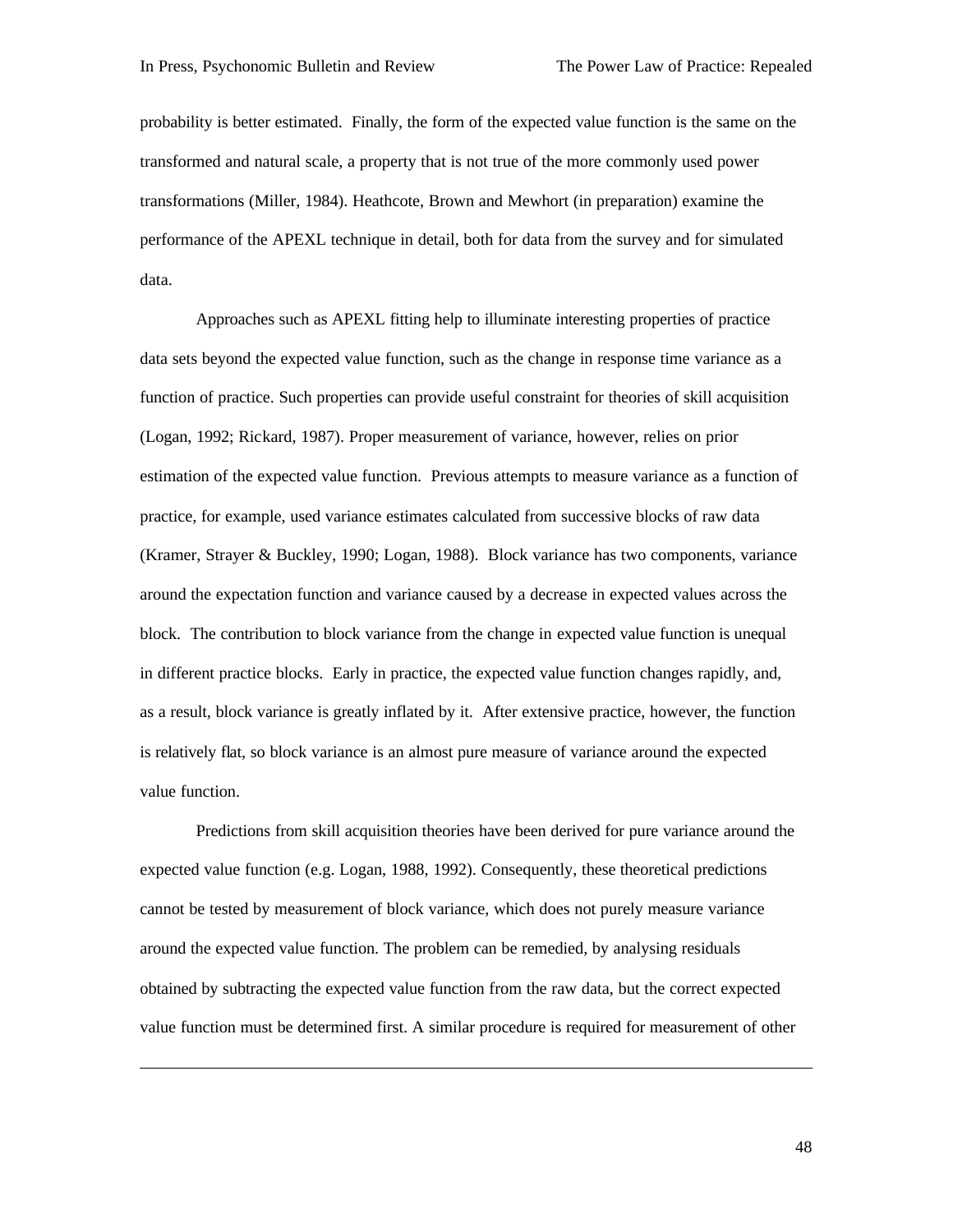interesting properties of practice data sets, such as autocorrelation between responses. Hence, the results of our survey, which bear on the form of the expectation function, provide the first step in the proper assessment of these other interesting measures.

Before closing this section we wish to caution against a widely used technique for fitting practice functions: log~log and log~linear plots. In detail, the goodness of fit of power and exponential functions are determined by comparing the linearity of data in  $log(RT)$ ~log(N) and log(RT)~N plots respectively. Such fits implicitly assumes that the asymptote of the practice function is zero. The assumption is not only wrong, but also produces a bias in favor of the power function. The power function approaches its asymptotic value more slowly than the exponential function and, so, its fit is less effected by an underestimated asymptote. In the survey data, small estimates of the asymptote were more commonly associated with the best fits for the power function than the best fits for the exponential function. Hence, our results show that assuming a zero asymptote will likely hurt the fit of the exponential function more than the fit of the power function. Misspecification of the asymptote is also likely to make estimates of other practice function parameters, such as learning rates, at best difficult to interpret and at worst misleading, because parameter estimates are usually correlated.

#### Theoretical Implications

Our results repeal the Power Law in favour of an Exponential Law of Practice. Many of the data sets included in the survey were collected in order to test specific theories of skill acquisition. We will now consider the implications of an Exponential Law of Practice for these theories. Some of the theories are tied to the power function more tightly than other theories. Although it is possible for some theories to retain their fundamental assumptions, all require at least some modification in the way these assumptions are applied. The mathematical details of the required modifications are beyond the scope of the present work. In the following we provide only heuristic details in order to illuminate the theoretical implications of an Exponential Law of Practice.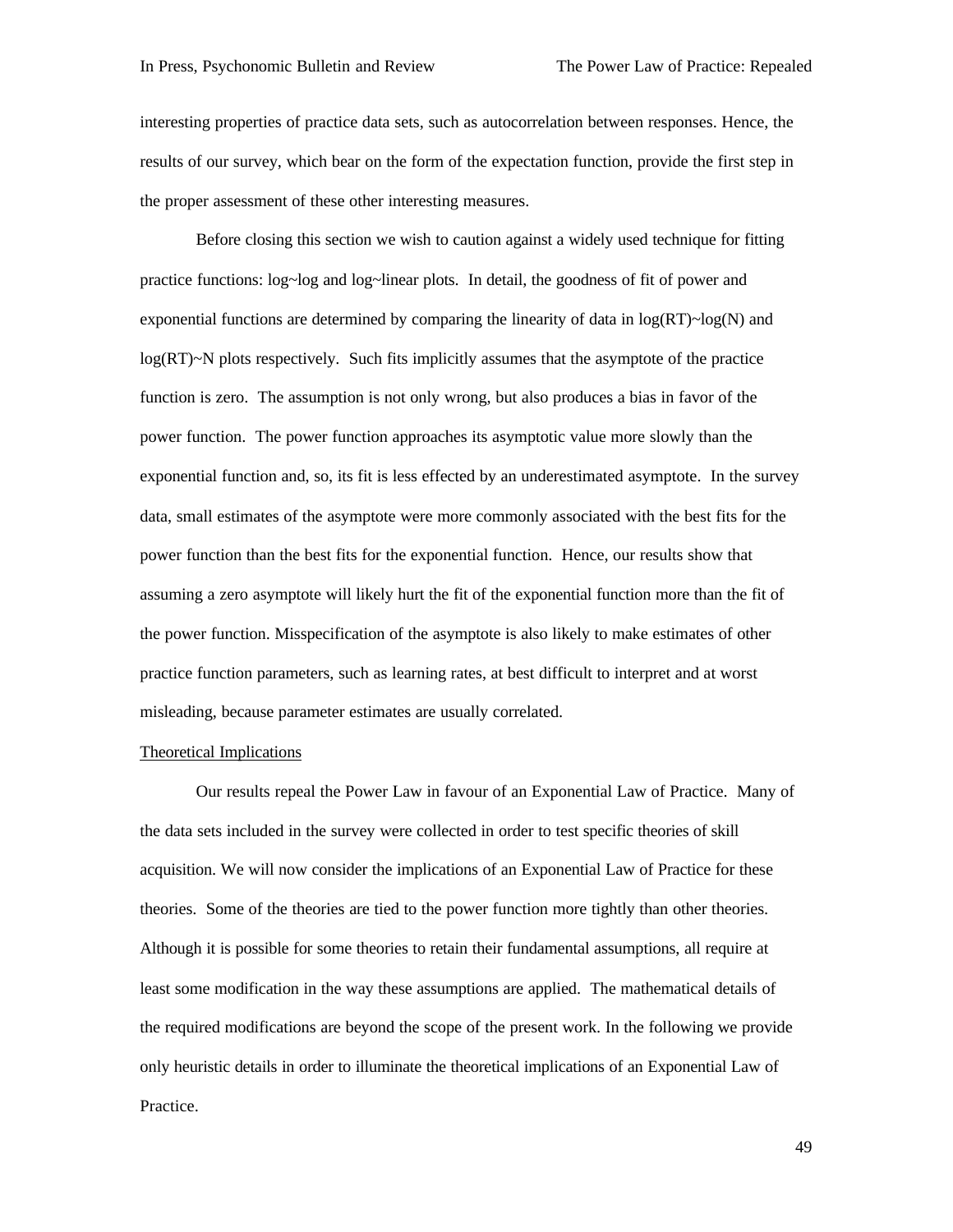Chunking theory. The first response to Newell and Rosenbloom's (1981) Power Law of Practice was their chunking theory, which was later elaborated by Rosenbloom and Newell (1987a, 1987b). The theory does not exactly predict a Power Law of Practice, but it does predict that relative learning rate decreases to zero with practice. To obtain a decreasing relative learning rate, Newell and Rosenbloom assume (a) chunks are learnt hierarchically, (b) that larger chunks necessarily practice their smaller components every time the larger chunk is practiced, and (c) that no larger span chunk is acquired until all chunks of smaller span are acquired, at least in combinatorial learning environments. A combinatorial learning environment is one in which larger chunks are encountered less often than smaller chunks. The prototypic example is Siebel's (1963) key-press combination task.

Newell and Rosenbloom's (1981) assumptions can be replaced by a single simple assumption to achieve an exponential practice function: Chunks are executed as a single unit and, so, practice only themselves, not their constituents. Newell and Rosenbloom implicitly make a similar assumption by claiming that the execution time for a chunk is independent of its size. Neves and Anderson (1981) also note that such a chunking mechanism, which they call composition, produces an exponential practice function.

Even if Newell and Rosenbloom's (1981) theory is not modified, it predicts a decreasing relative learning rate only with practice in a combinatorial learning environment. Arguably, in most of the paradigms examined in the survey, the learning environment was not combinatorial. Hence, chunking theory predicts the observed exponential practice functions. The only data from clearly combinatorial environments come from Siebel's (1963) subject JK, Rosenbloom and Newell's (1987a) single subject, and Brown and Heathcote's (1998) subjects. Brown and Heathcote's data strongly favoured an exponential function, but their paradigm used a smaller set of combinations than the other experiments; hence, the effect of the combinatorial environment was likely attenuated. Verwey's (1996) paradigm is also likely to be only weakly combinatorial as subjects practiced exactly the same sequence on all trials and chunk structure was consistently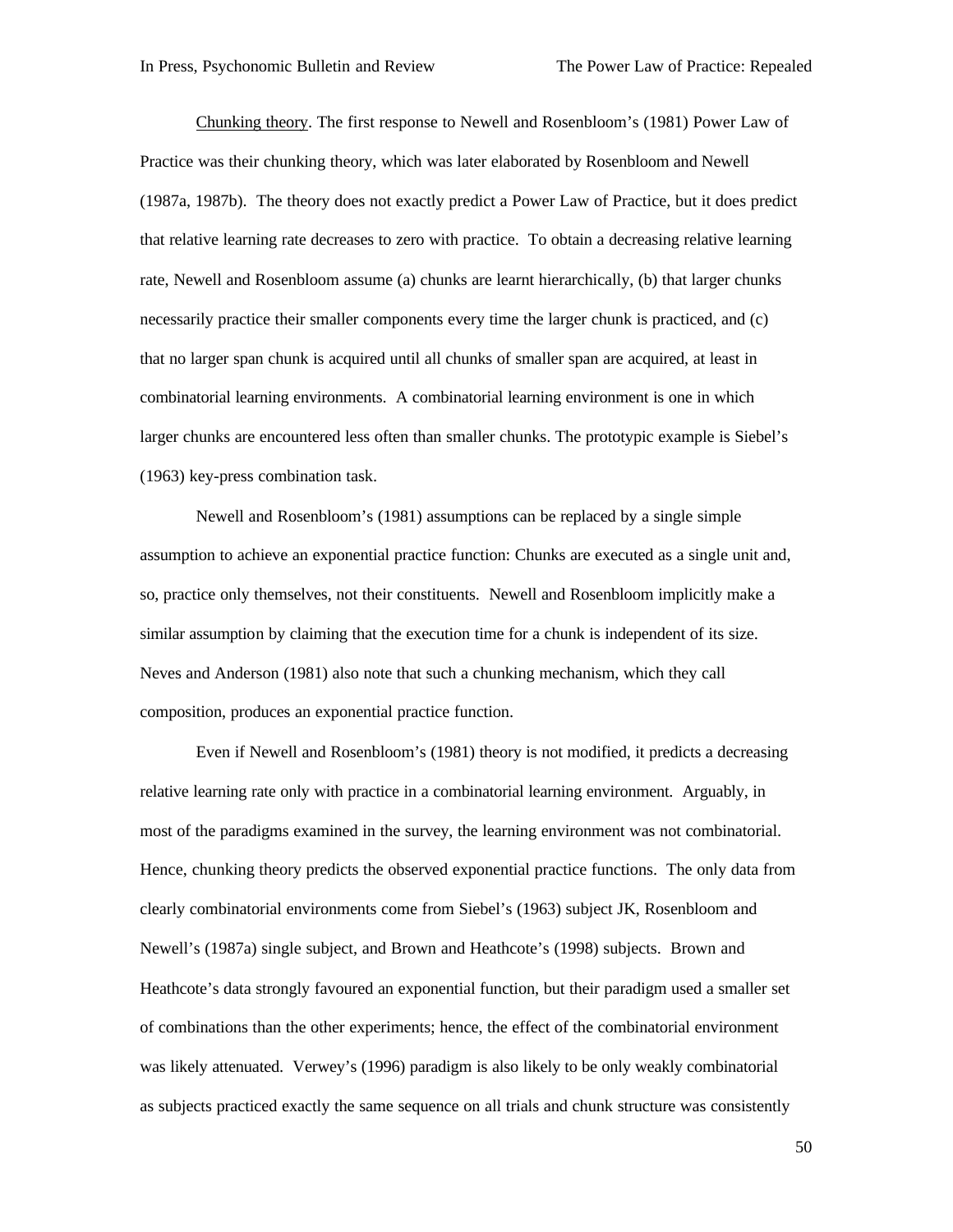defined by cues. For simple environments our results are unambiguous that the relative learning rate does not change much with practice, a pattern predicted by a simple chunking mechanism.

Clearly, more work is required to determine if complex combinatorial environments yield a decreasing relative learning rate. At present, however, the weight of evidence favours a constant relative learning rate and, hence, the assumption that chunks are seamless units that do not practice their constituents. More work is also required on Newell and Rosenbloom's (1981) derivation of a decreasing relative learning rate (it is not exact). In contradiction of the derivation, several of the simulations of their model presented in Rosenbloom and Newell (1987a) were better fit by an exponential function than a power function.

Aggregated component theories. Neves and Anderson (1981) suggested a second mechanism based on chunking that produces a decreasing relative learning rate with practice: The summation of many components that learn exponentially. The mechanism is a generic one. For example, Rickard (1997) suggests that response strength for memory based processing is the sum of strengths of a collection of neural connections that individually learn exponentially, so that the sum is a power function. At a coarser scale, Kirsner and Speelman (1996) argue that many tasks rely on several components and so a sum of component learning functions provides a superior model of practice effects.

The critical factor for producing a decreasing relative learning rate in the sum of exponential components is that some components learn more quickly than others. A decreasing relative learning rate occurs for the same reason that averaging across subjects with different learning rates produces a decreasing relative learning rate. Fast learning components produce a large overall relative learning rate early in practice but soon reach asymptote; hence, learning later in practice is controlled by slow learning processes with smaller relative learning rates.

A modified assumption—that the variation amongst learning rates is small—is required if theories based on summed exponential components are to predict the exponential practice functions found in the survey. Where all components of the sum have exactly the same learning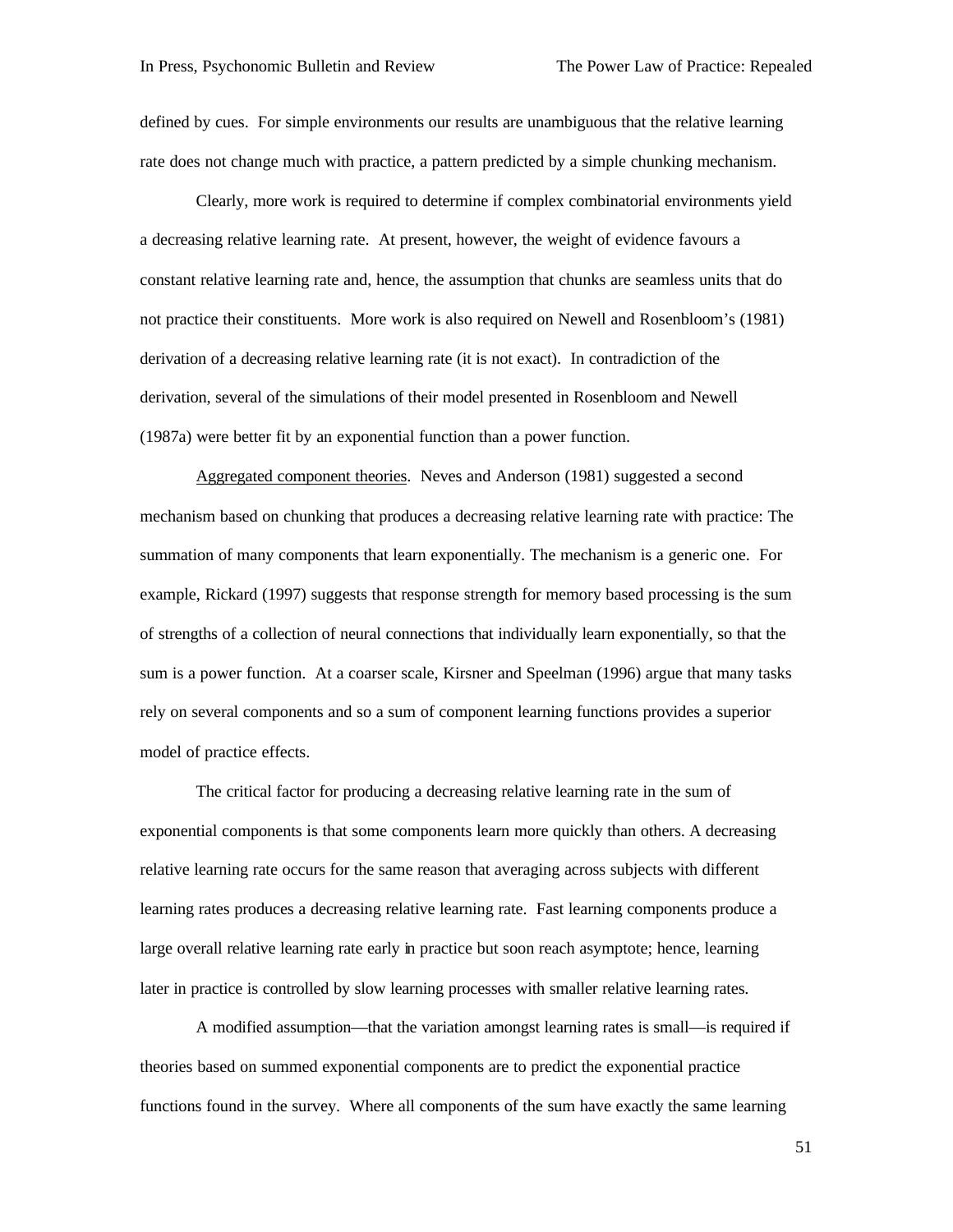rate, the sum is exactly exponential. Where learning rates vary, the sum will not be exactly exponential, but if the variation is small, it will approximate an exponential function. Such a model can also accommodate APEX practice functions if learning rates vary but the smallest learning rates are appreciably greater than zero. Later in practice, the smallest learning rate component or components control learning, so that relative learning rate is asymptotically greater than zero, as in the APEX function. This may account for the evidence for an APEX function that was found in the survey.

It is also possible that a sum of components that learn according to power functions can approximate an exponential or APEX practice function. It is well known that the sum of an infinite number of power functions (i.e., a Taylor series) can approximate nearly any function. However, an infinite number of components is not plausible for psychological processes. For finite sums, approximating an exponential function by the sum of power components also requires assumptions about the weight for each component in the sum. In particular, the weights must vary over at least as many orders of magnitude as there are components. Consequently, power components require justification for the change in weights across many orders of magnitude.

The assumption of power components itself also needs justification. Exponential components can be naturally derived from simple mechanisms. For continuous mechanisms, one need only assume that learning is proportional to the time taken to execute the component. That is, a component that takes longer to execute presents more opportunity for learning. As learning proceeds, the time to execute the component decreases; hence, the learning rate decreases, resulting in exponential learning. For discrete mechanisms, such as chunking, exponential learning occurs for similar reasons. As responses are produced by larger and larger chunks, fewer opportunities for further composition are available. Similar justifications are needed if power components are to be plausible.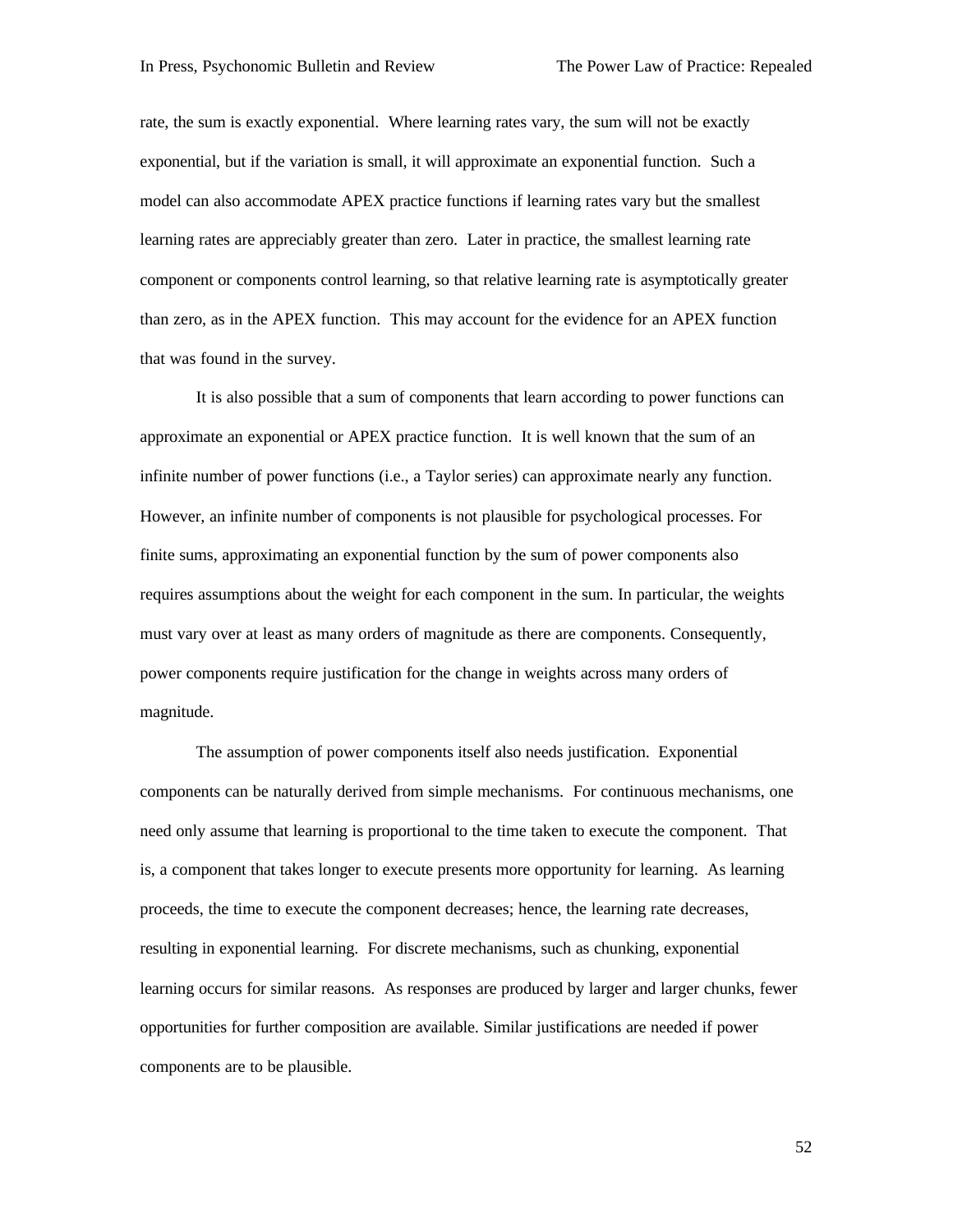Rickard's (1997) Component Power Laws theory also claims that the practice function is the result of an aggregate of component functions. Aggregation occurs through a mixture, rather than by summation, and only two component processes, algorithmic and memory based processing, are assumed. Our analysis of Rickard's data, combined with analyses of other data sets in which subjects were required to identify responses controlled by algorithmic and memory based processes, suggest that each component learns exponentially. As already discussed, the exponential nature of learning for memory based processing could result from homogenous learning rates amongst its component processes.

The mixture assumption in Rickard's (1997) theory can result in a complex change in the relative learning rate with practice, depending on the form of the mixture function. In particular, Rickard's assumption of a logistic mixture usually results in a non-monotonic change in the relative learning rate of the aggregate, first increasing and then decreasing. This occurs because the change in mixture proportions first accelerates then decelerates with practice. Rickard's Math2 data set did provide reasonably strong evidence for an APEX function and, hence, a decrease in relative learning rate early in practice. Explicit fits of the mixture model based on exponential components, and consideration of a range of possible mixture functions, are required to clarify this issue.

Sums of decaying traces and the forgetting function. Anderson's (1982) ACT model added a second mechanism based on strength of learning to the composition or chunking mechanism already discussed. This mechanism assumes that response time is a linear function of the reciprocal of learning strength. Learning strength equals the sum traces from each practice trial, and the strength of each trace is assumed to decay as a power function of time. The sum of the decaying traces increases approximately as a power function of practice trials, and hence the model predicts an approximately power decrease in response time with practice. Anderson, Fincham, and Douglass (in press) develop these ideas more fully and use them to explain slowed performance after a break in practice.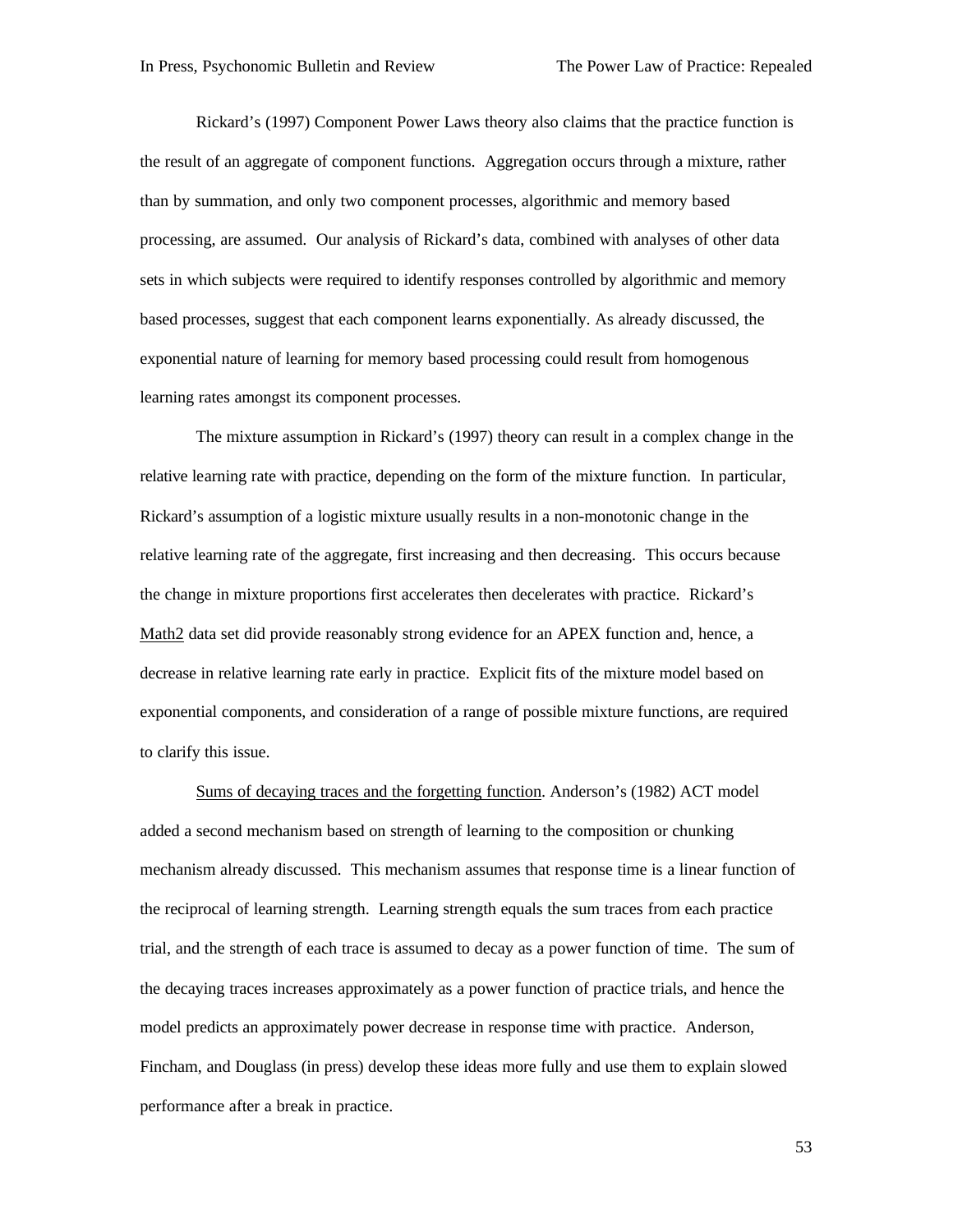There has been much recent debate on the form of trace-decay functions, as measured by forgetting of memorized items at a range of study-test delays. Many of the quantitative issues in this debate reflect the issues we have discussed for practice functions. As we previously noted, Wickens (1998) promotes the use of hazard rates, which are similar to relative learning rates, to compare and interpret different forms for the forgetting function. His analyses of short-term memory data supported a relatively constant hazard rate and hence an exponential function. Most analyses of long-term memory data favour a power function (Wixted  $&$  Ebbesen, 1991) or a Weibull function (Rubin & Wenzel, 1996), both of which have decreasing hazard rates. Anderson and Tweney (1997) suggested that previous analyses of forgetting functions might have been confounded by averaging over subjects. However, Wixted and Ebbesen (1997) presented a reanalysis of their 1991 data that showed that the power function also applied for individuals.

Recently, Rubin, Hinton and Wenzel (in press) reported recall and recognition experiments that were specifically designed to determine the form of the forgetting function using more trials and delays than in previous data sets. Their analysis supported an exponential function for both long- and short-term forgetting, with the rate of short-term forgetting more than an order of magnitude greater than the rate for long-term forgetting. It is possible, therefore, that decreasing hazard functions for forgetting data are due to a transition between a large hazard rate due to a short-term exponential component and a smaller hazard rate due to long-term exponential forgetting. Clearly, however, further work is needed to check this speculation.

Given the present uncertainties, the mechanism suggested by ACT to explain the form of the practice function, a sum of decaying memory traces, cannot be ruled out. Indeed, it is an attractive mechanism because it can potentially unify results for forgetting and practice functions. However, if ACT is to explain the exponential practice functions found in our survey, and particularly the constant relative learning rate found later in practice, it must modify its assumptions about the trace decay function.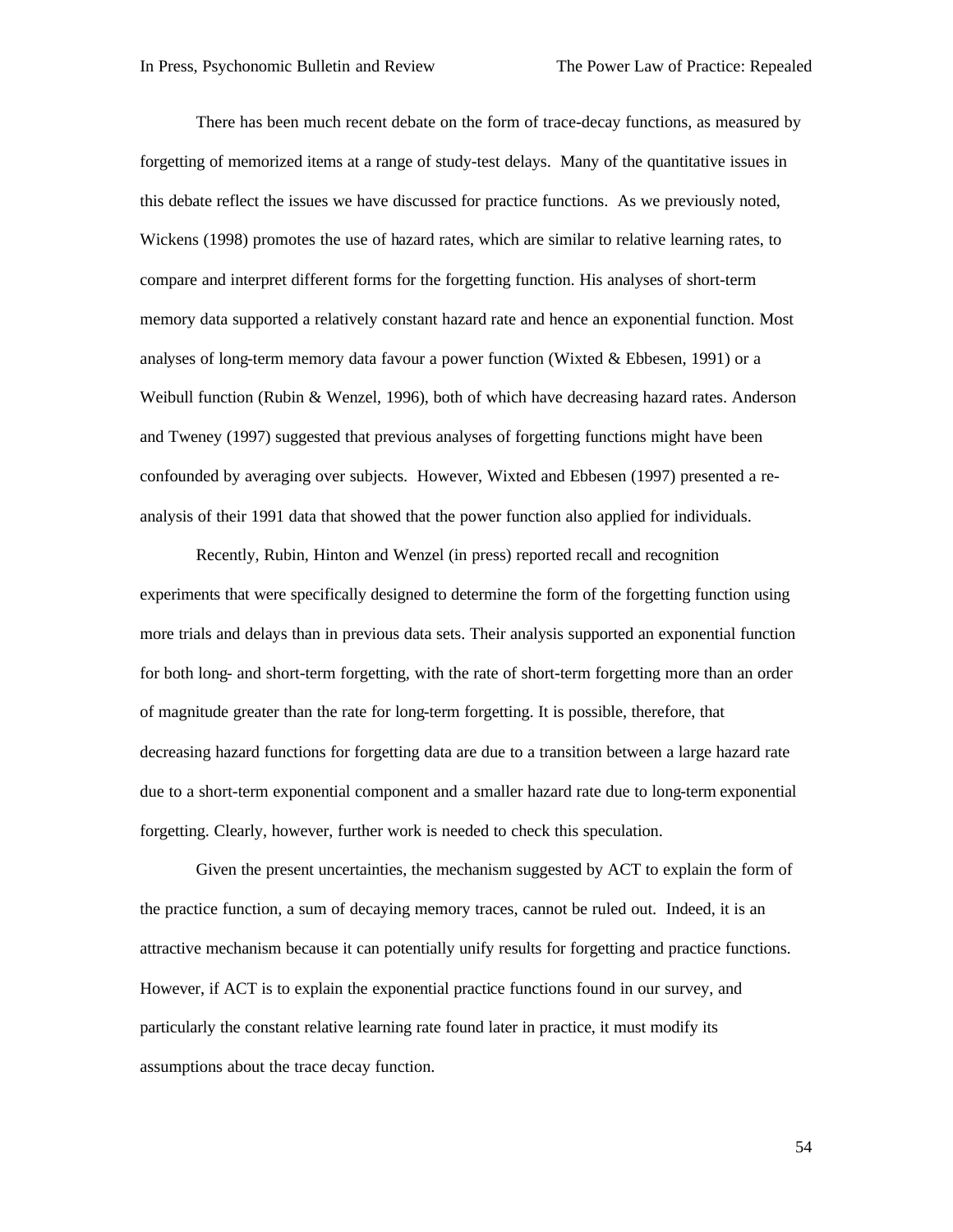Instance theories. The theory most closely tied to a power practice function is Logan's (1988, 1992) theory based on the minimum time for race among instance retrievals. As Logan (1995) has acknowledged, "A major goal in developing the theory was to account for the power function speedup." (p.751). Logan's theory uses a weak learning mechanism in comparison to other theories of skill acquisition. Each new learning trial speeds performance only because of random variation amongst retrieval time for traces. Hence, it is suited to predicting the power function's decreasing relative learning rate. Our survey included two of the tasks that Logan's theory was directly developed to account for, alphabet arithmetic and counting patterns of dots. These tasks provided some of the strongest evidence for an exponential function in the survey, with an average improvement in fit of almost 25% relative to the power function.

Logan (1988) originally claimed that a power practice function could be derived by asymptotic arguments for racing instances with any retrieval time distribution. However, Colonius (1995) showed that the asymptotic argument is flawed, because the asymptotic distribution of minimum times is degenerate except under linear rescaling that is not justified by Logan's theory. Although Colonius's point reduces the generality of the theory, Logan (1995) countered that a power function is still predicted using non-asymptotic arguments combined with the extra assumption that instance retrieval times have a Weibull distribution.

To accommodate our results, Logan's (1988, 1992) theory must either assume a different instance retrieval-time distribution or add auxiliary mechanisms. One such mechanism could be a race between algorithmic and retrieval processes. However, Logan's (1988) simulations of such a race mechanism did not deviate much from a power function. Secondly, a race between algorithm and retrieval cannot predict exponential learning later in practice, a clear finding of our survey, unless a substantial proportion of responses continue to be algorithmic throughout practice. Further, we found that that both algorithmic and retrieval processes were exponential in paradigms in which subjects indicated the type of processing that they used. It remains an open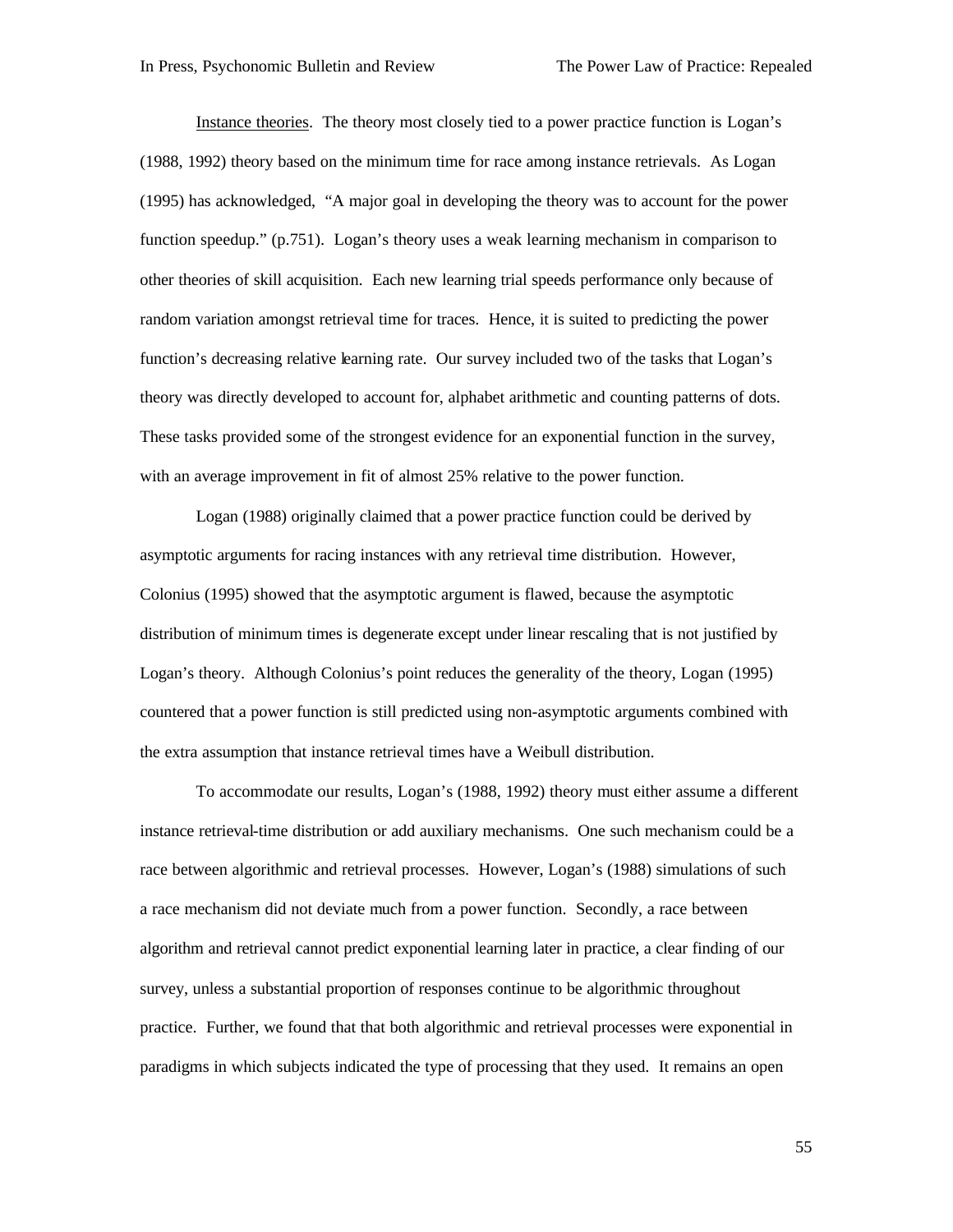question as to whether an alternative retrieval-time distribution or other auxiliary mechanisms can allow Logan's theory to predict an exponential practice function.

Logan's (1988, 1992) theory suggests that learning is quite specific, and so should benefit from pre-experimental practice only if that practice is on a very similar task. Pre-experimental practice is unlikely to be a strong influence on performance in most of the tasks examined in the survey, because the tasks were probably quite unique in the subject's experience. Logan implicitly assumes a negligible pre-experimental practice effect because he fits the power function rather than the general power function. Hence, his instance theory cannot take advantage of the improved fit of the general power function. In any case, the general power function achieved no better fit than the simpler exponential function and required average estimates of pre-experimental practice almost equal to the amount of experimental practice.

EBRW (Nosofsky & Palmeri, 1997) is also based on an instance race, but it includes extra mechanisms, specifically mechanisms reflecting similarity between instances and the accumulation of information via a random walk. The similarity mechanisms make larger estimates of pre-experimental practice, and hence the general power function, more plausible than for Logan's (1988, 1992) theory.

The extra mechanisms may also be able to accommodate an exponential practice function. For example, when similarity is negligible, EBRW's predictions follow Logan's (1988, 1992) theory, but the predictions may diverge as similarity increases. Detailed investigation of this issue is beyond the scope of the present work. However, we note that in Palmeri's (1997) Experiment 2, which used three levels of similarity between stimuli, overall preference for the exponential and APEX function was high (91.3% and 89.6%) and decreased slightly with increasing similarity (96%, 90%, and 88% for exponential preference and 93%, 92% and 84% for APEX preference). If similarity effects explain exponential practice functions, the power function should be preferred more often with low similarity stimuli, not with high similarity stimuli.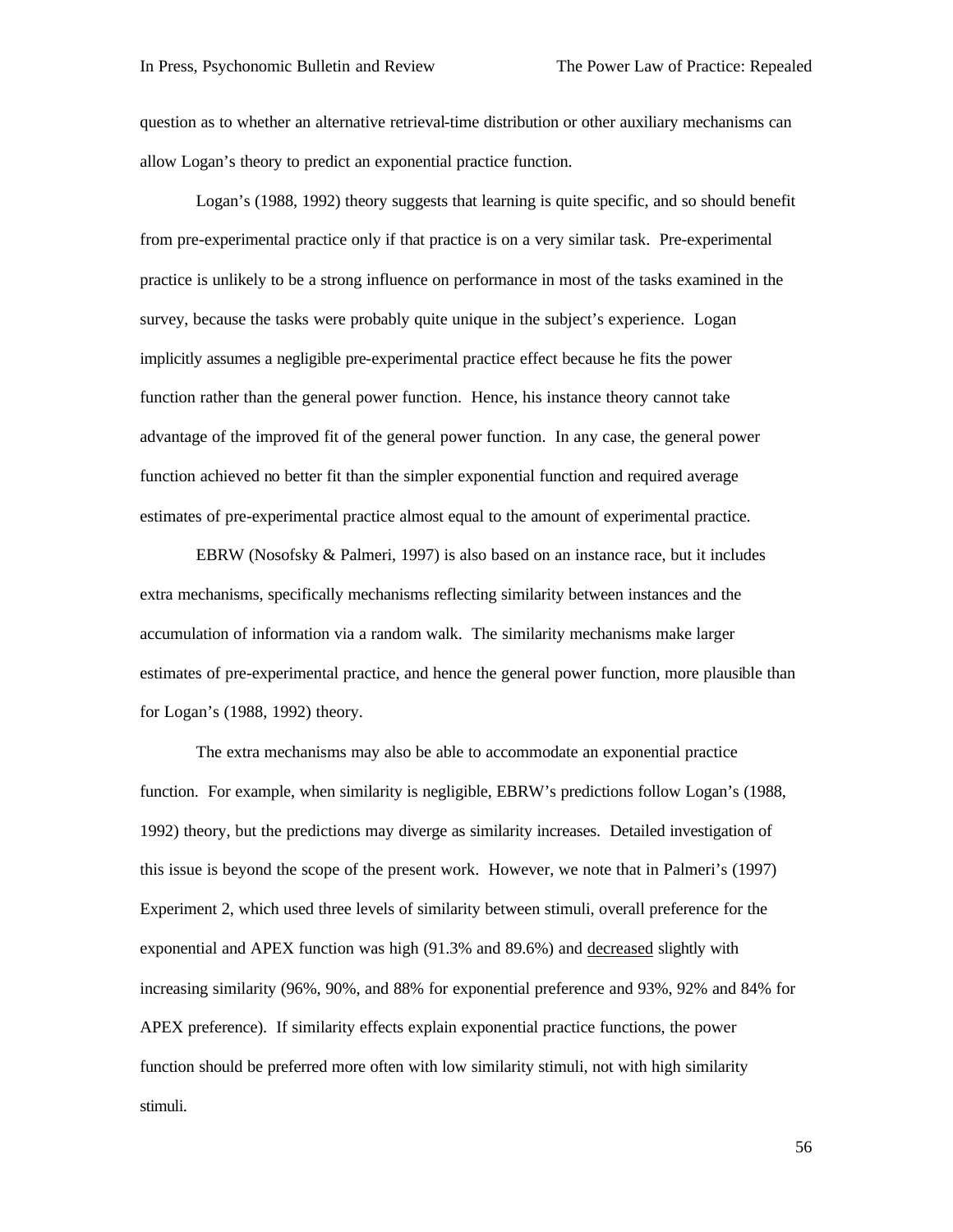#### Final Word

We do not claim that the practice function is exactly exponential, or that theories of skill acquisition must exactly predict an exponential function to be taken seriously. The flexible nature of nonlinear functions means that it is difficult to determine the exact form of the practice function. However, our results indicate that the ability of nonlinear functions to imitate each other does not make the form of the practice function an insoluble technical issue. Further, our results indicate that the form of the practice function can provide a useful constraint for theories of skill acquisition.

The most important characteristic of the exponential function is that it has a constant relative learning rate. Any theory that predicts an approximately constant relative learning rate is supported by the results of our survey. The exponential function defines a baseline against which more subtle theoretical predictions can be tested. It provides a single parameter for the rate of learning that can be used to test hypotheses about factors effecting the efficiency of learning. It also provides plausible estimates of asymptotic performance that can indicate the extent to which learning can improve performance.

If a more flexible practice function is required, our results support the APEX function. The APEX function has the added advantage that it contains the power and exponential functions as special cases, so examination of its parameter estimates and nested-model testing can indicate if either simpler function provides a more parsimonious model. The consistently superior fit provided by the APEX function also suggests that non-exponential theories will likely provide the best fit to data if they predict a relative learning rate that decreases only early in practice then remains constant at a value greater than zero later in practice.

The difficult nature of discriminating the correct form may have discouraged others from attempting work in this field: many researchers seem to agree with Anderson (1999, personal communication) that "the exact nature of the practice function will never be resolved." However, the results of the present survey are encouraging – they allow a clear discrimination between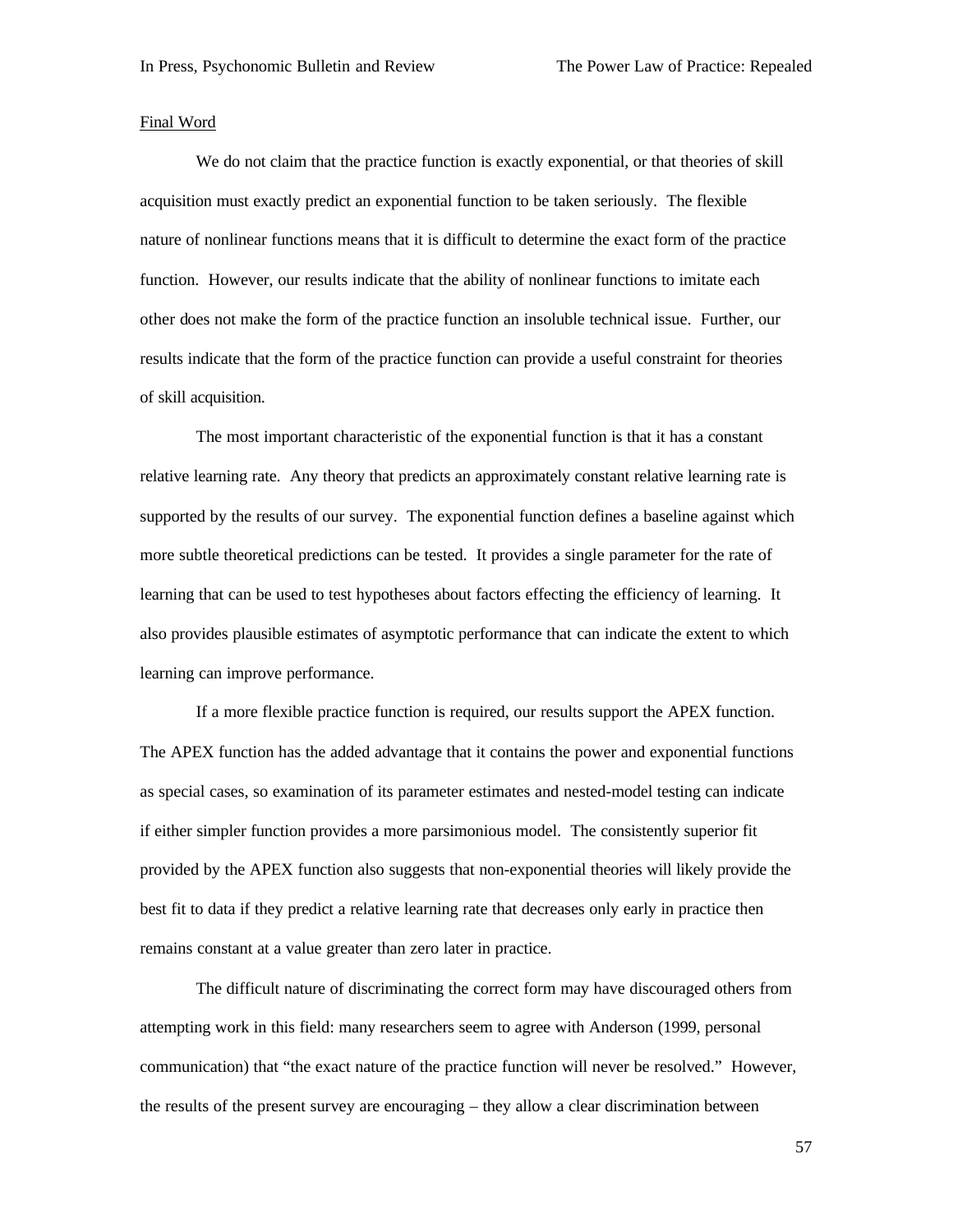exponential and power functions as candidates for the Law of Practice. Clear results were made possible by the willingness of researchers to share their data and recent advances in the theory of nonlinear regression (Bates & Watts, 1988; Carroll & Ruppert, 1988). Future research using new techniques such as APEXL fitting (Heathcote & Mewhort, in preparation) and non-parametric regression (Wand & Jones, 1995) coupled with resampling analyses (e.g., Azzalini, Bowman & Hardle, 1989) promise to take these results further and may allow the form of practice functions to be identified with even greater precision. In order to facilitate this enterprise we will make practice data used in this survey available on the World Wide Web<sup>10</sup>. At the time of publication, most survey contributors have agreed to make their data available.

Despite its difficulties, we believe that determination of the mathematical form of empirical laws in psychology is a worthwhile enterprise. Mathematically specified empirical laws both expedite scientific inquiry and guide the development of theory. When we embarked on our survey of the practice function for individual subjects and conditions, we anticipated that the most likely outcome, if the least desirable, would be a variety of function forms for different paradigms and subjects. We were agreeably surprised, therefore, with the consistency of results across the experimental paradigms. The consistency supports Newell and Rosenbloom's (1981) contention that a simple nonlinear function can describe practice effects in a broad range of tasks. However, our survey clearly indicates that best candidate for a parsimonious Law of Practice is the exponential function rather than the power function.

 $\overline{a}$ 

 $10$  From http://psychology.newcastle.edu.au/ follow the links to the first author's home page.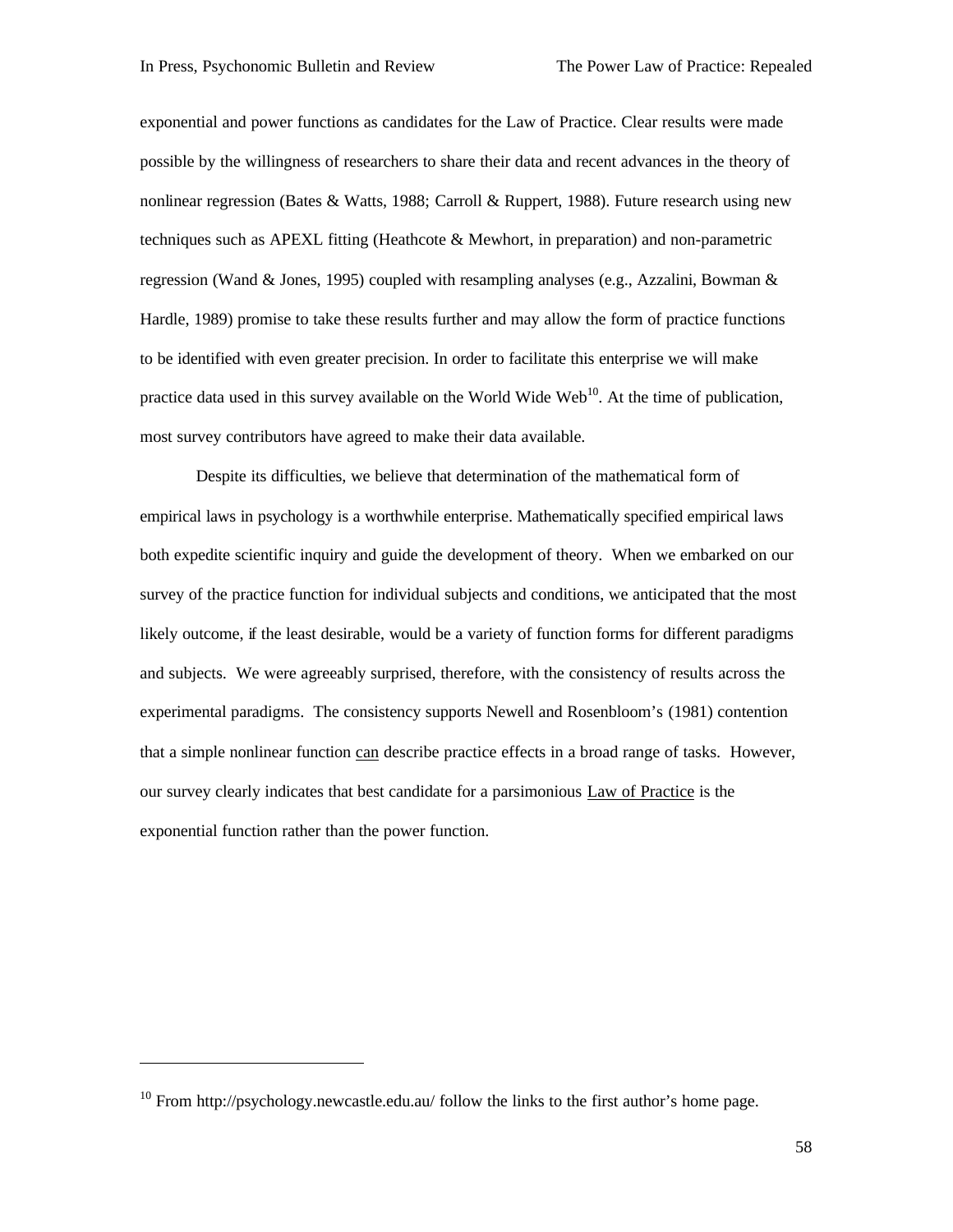#### **References**

Anderson, J. R. (1982). Acquisition of cognitive skill. Psychological Review, 89, 369- 406.

Anderson, J. R., Fincham, J. M., & Douglass, S. (in press). Practice and retention: A

unifying analysis. Journal of Experimental Psychology: Learning, Memory & Cognition.

Anderson, J. R., & Schooler, L. J. (1991). Reflections of the environment in memory. Psychological Science, 2, 396-408.

Anderson, J. R., Fincham, J. M., & Douglass, S. (1997). The role of examples and rules in the acquisition of a cognitive skill. Journal of Experimental Psychology: Learning Memory  $\&$ Cognition, 23, 932-945.

Anderson, R. B., & Tweney, R. D. (1997). Artifactual power curves in forgetting. Memory & Cognition, 25, 724-730.

Azzalini, A., Bowman, A.W., & Hardle, W. (1989). On the use of nonparametric regression for model checking. Biometrika, 76, 1-11.

Bates, D. M., & Watts, D. G. (1988). Nonlinear regression analysis and its applications. New York: Wiley.

Box, G. E. P., & Cox, D. R. (1964). An analysis of transformations. Journal of the Royal Statistical Society B, 26, 211-246.

Brown, S. & Heathcote, A. (1997). Unpublished experiment, University of Newcastle, Australia.

Carrasco, M., Ponte, D., Rechea, C., & Sampedro, M. J. (1998). Transient Structures. Perception & Psychophysics, 60, 1243-1258.

Carroll, R. J., & Ruppert, D. (1988). Transformation and weighting in regression. New York: Chapman and Hall.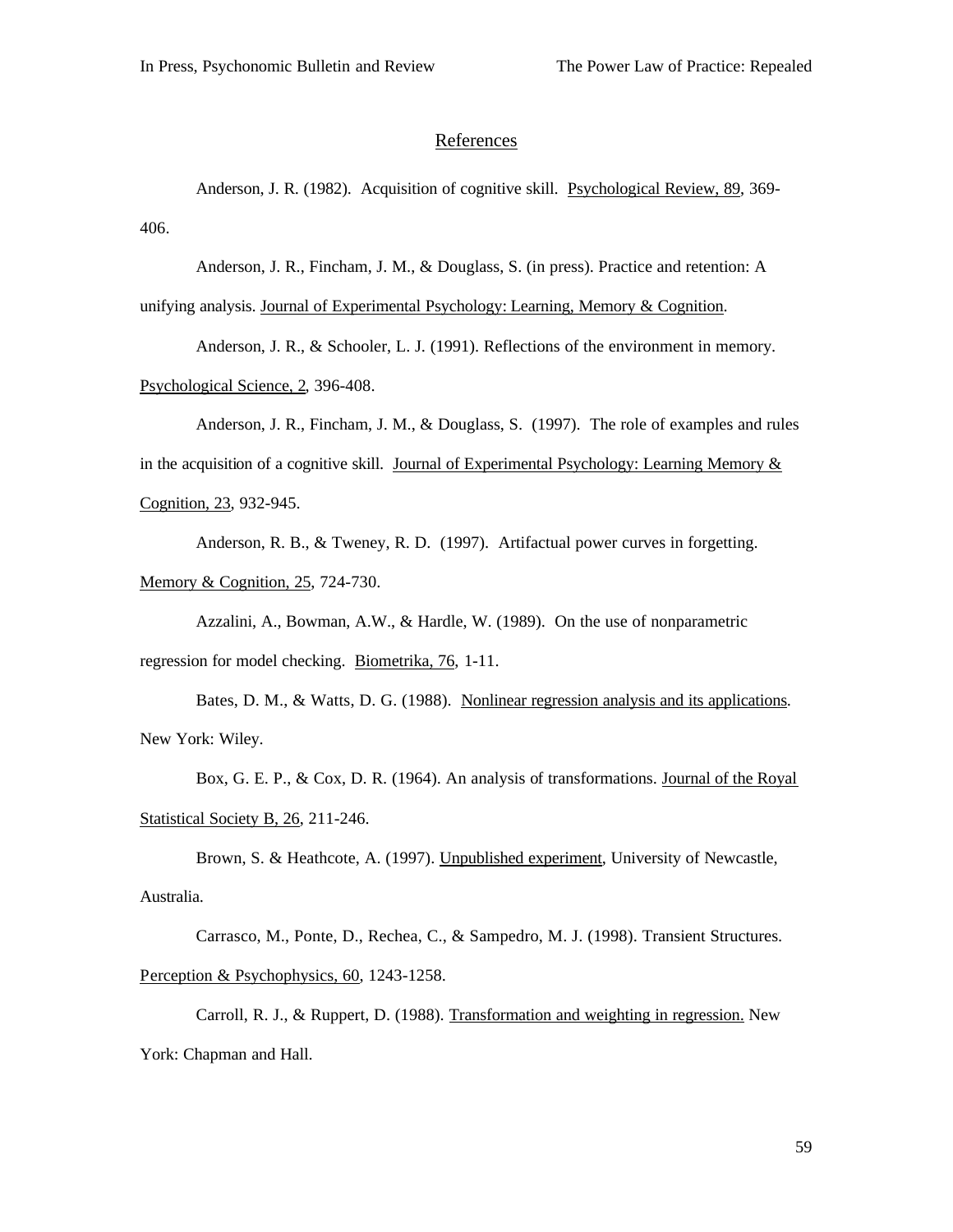Cohen, J., Dunbar, D. K., & McClelland, J. L. (1990). On the control of automatic

processes: A parallel distributed processing account of the Stroop effect. Psychological Review, 97, 332-361.

Colonius, H. (1995). The instance theory of automaticity: Why the Weibull?

Psychological Review, 102, 744-750.

Crossman, E. R. F. W. (1959). A theory of the acquisition of speed-skill. Ergonomics, 2, 153-166.

Delaney, P. F., Reder, L. M., Staszewski, J. J., & Ritter, F. E. (1998). The strategyspecific nature of improvement: The power law applies by strategy within task. Psychological Science, 9, 1-7.

Estes, K. W. (1956). The problem of inference from curves based on group data. Psychological Bulletin, 53, 134-140.

Heathcote, A., (1990). Learned pop-out in search for relative position. Unpublished Ph.D. Thesis, Queen's University at Kingston.

```
Heathcote, A., & Mewhort, D. J. K. (1993). Selection and representation of relative 
position. Journal of Experimental Psychology: Human Perception & Performance, 19, 448-515.
```
Heathcote, A. & Mewhort, D. J. K. (1995). The law of practice, Poster presented at the Annual Meeting of the Psychonomic Society, Los Angeles.

Heathcote, A., Brown, S., & Mewhort, D. J. K. (in preparation). Nonlinear regression for response time data: The APEXL technique.

Josephs, R. A, Silvera, D. H., & Giesler, R. B. (1996). The learning curve as a metacognitive tool. Journal of Experimental Psychology: Learning, Memory, & Cognition, 22, 510-524.

Kail, R., & Park, Y-S. (1990). Impact of practice on speed of mental rotation. Journal of Experimental Child Psychology, 49, 227-244.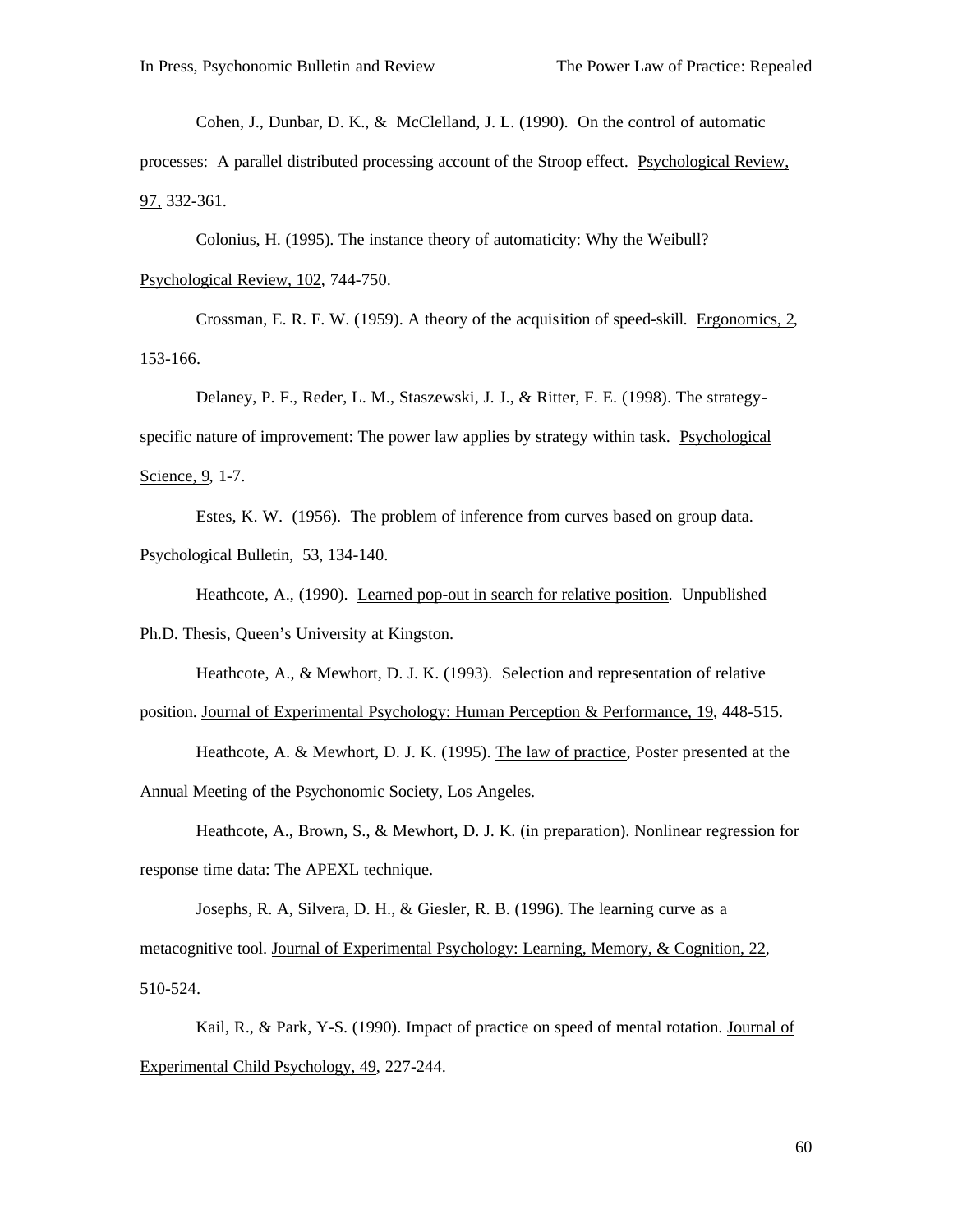Kirsner, K., & Speelman, C. (1996). Skill acquisition and repetition priming: One principle, many processes? Journal of Experimental Psychology: Learning, Memory, &

Cognition, 22, 563-575.

Kling, J. W. (1971). Learning: An introductory survey. In J. W. Kling & L. A Riggs

(Eds.), Woodworth and Schlosberg's Experimental Psychology (pp. 551-613). New York: Holt, Rinehart, & Winston.

Kramer, A. F., Strayer, D. L., & Buckley, J. (1990). Development and transfer of automatic processing. Journal of Experimental Psychology: Human Perception & Performance, 16, 505-522.

Logan, G. D. (1988). Toward an instance theory of automatization. Psychological Review, 95, 492-527.

Logan, G. D. (1992). Shapes of reaction-time distributions and shapes of learning curves: A test of the instance theory of automaticity. Journal of Experimental Psychology: Learning, Memory, & Cognition, 18, 883-914.

Logan, G. D. (1995). The Weibull distribution, the power law, and the instance theory of automaticity, Psychological Review, 102, 751-756.

Luce, R. D. (1986). Response times. New York: Oxford University Press.

Mazur, J. E., & Hastie, R. (1978). Learning as accumulation: A reexamination of the learning curve. Psychological Bulletin, 85, 1256-1274.

MacKay, D. (1982). The problems of flexibility, fluency, and speed-accuracy trade-off in skilled behavior. Psychological Review, 89, 481-506.

Miller, D. M. (1984). Reducing transformation bias in curve fitting. The American Statistician, 38, 124-126.

Myung, I. J., Kim, C., & Pitt, M. A. (1998). The power artifact: Explained. Paper presented at the Annual Meeting of the Psychonomic Society, Dallas.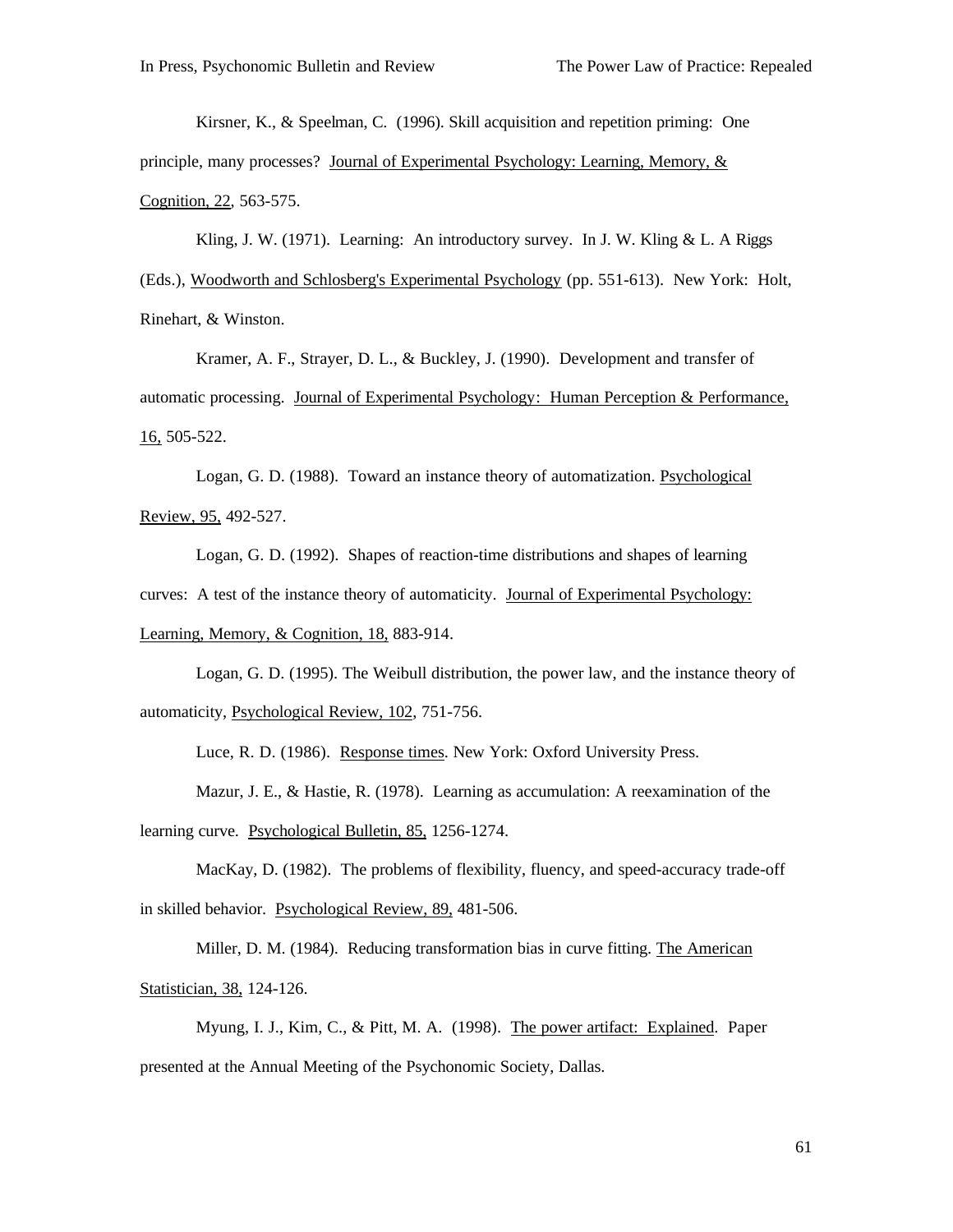Neves, D. M., & Anderson, J. R. (1981). Knowledge compilation: Mechanisms for the automatization of cognitive skills. In J. R. Anderson (Ed.), Cognitive skills and their acquisition (pp. 1-55). Hillsdale, NJ: Erlbaum.

Newell, A. (1973). You can't play 20 questions with nature and win: Projective comments on the papers of this symposium. In W. G. Chase (Ed.), Visual information processing (pp. 283-308). New York: Academic Press.

Newell, A., & Rosenbloom, P. S. (1981). Mechanisms of skill acquisition and the law of practice. In J. R. Anderson (Ed.), Cognitive skills and their acquisition (pp. 1-55). Hillsdale, NJ: Erlbaum.

Nosofsky, R. M., & Palmeri, T. J. (1997). An exemplar-based random-walk model of speeded classification. Psychological Review, 104, 266-300.

Palmeri, T. J. (1997). Exemplar similarity and the development of automaticity Journal of Experimental Psychology: Learning Memory & Cognition, 23, 324-354.

Press, W. H., Flannery, B. P., Teukolsky, S. A., & Vetterling, W. T. (1986). Numerical

recipes The art of scientific computing. New York: Cambridge University Press.

Ratcliff, R., & Murdock, B. B. (1976). Retrieval processes in recognition memory,

Psychological Review, 83, 190-214.

Reder, L. M. & Ritter, F. E. (1992). What determines initial feeling of knowing? Journal of Experimental Psychology: Learning Memory & Cognition, 18, 435-451.

Rickard, T. C. (1997). Bending the Power law: A CMPL theory of strategy shifts and the automatization of cognitive skills. Journal of Experimental Psychology: General, 126, 288-311.

Rickard, T. C. & Bourne, L. E. (1996). Some tests of an identical elements model of basic arithmetic skills. Journal of Experimental Psychology: Learning Memory & Cognition, 22, 1281-1295.

Ringland, C. & Heathcote, A. (1998). Unpublished experiment. The University of Newcastle, Australia.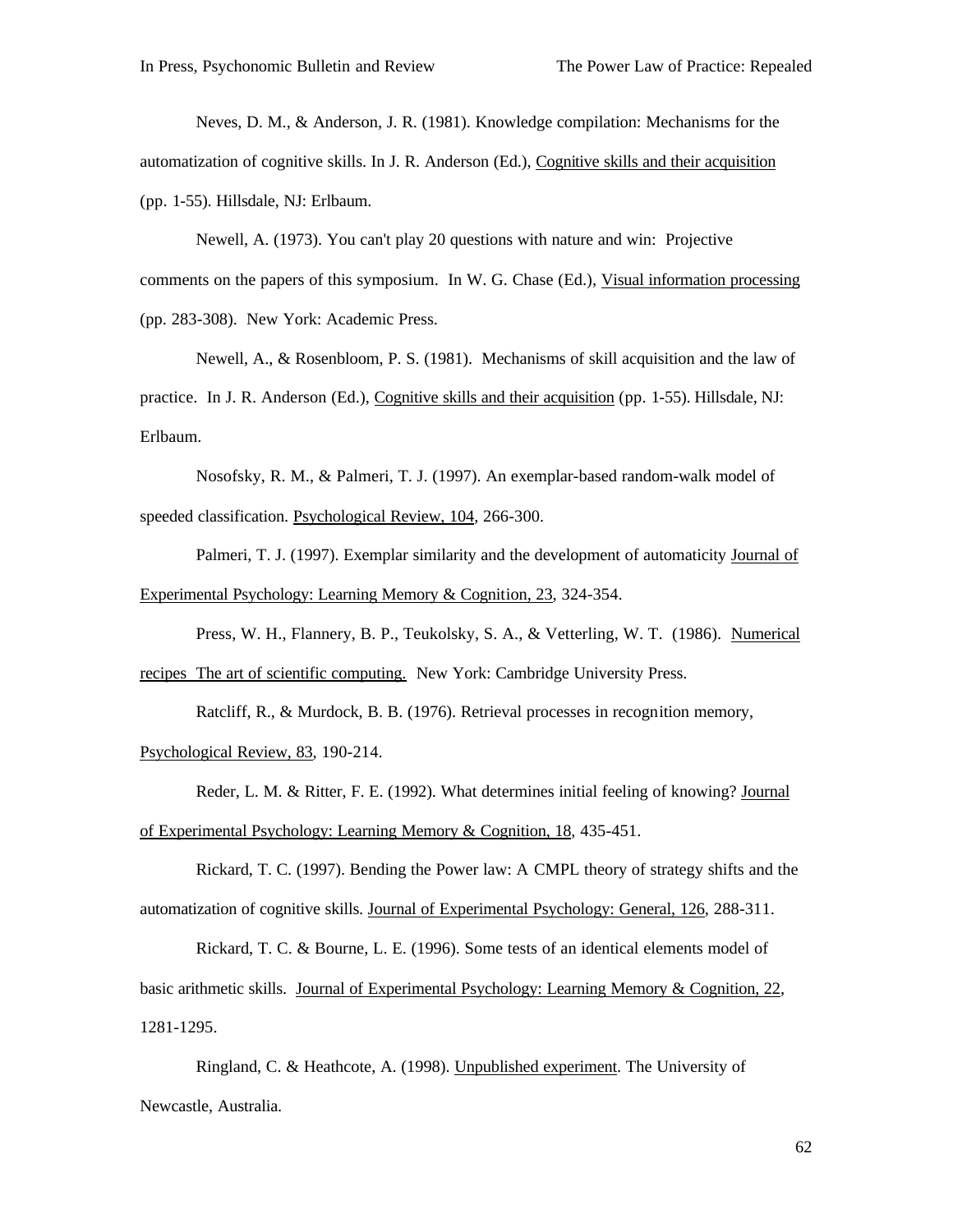Rosenbloom, P., & Newell, A. (1987a). Learning by chunking: A production system

model of practice. In D. Klahr, P. Langley, & R. Neches (Eds.), Production system models of learning and development (pp. 221-286). Cambridge, MIT Press.

Rosenbloom, P. S., & Newell, A. (1987b). An integrated computational model of stimulus-response compatibility and practice. In G. H. Bower (Ed.), The psychology of learning and motivation Vol. 21 (pp. 1-52). New York: Academic Press.

Rubin, D. C., & Wenzel, A. E. (1996). One hundred years of forgetting: A quantitative description of retention. Psychological Review, 103, 734-760.

Rubin, D. C., Hinton, S., & Wenzel, A. E. (in press). The precise time course of retention. Journal of Experimental Psychology: Learning, Memory & Cognition.

Schunn, C. D., Reder, L. M., Nhouyvanisvong, A., Richards, D. R. & Stroffolino, P. J.

(1997). To calculate or not calculate. Journal of Experimental Psychology: Learning Memory  $\&$ Cognition, 12, 1-27.

Seibel, R. (1963). Discrimination reaction time for a 1,023-alternative task. Journal of

Experimental Psychology, 66, 215-226.

Sidman, M. (1952). A note on functional relations obtained from group data.

Psychological Bulletin, 49, 263-269.

Smith. D. G., & Mewhort, D. J. K. (1994). Unpublished experiment, Queen's University, Canada.

Strayer, D. L., & Kramer, A. F. (1994a). Strategies and automaticity I. Journal of

Experimental Psychology: Learning Memory & Cognition, 20, 318-341.

Strayer, D. L., & Kramer, A. F. (1994b). Strategies and automaticity II. Journal of

Experimental Psychology: Learning Memory & Cognition, 20, 342-365.

Strayer, D. L., & Kramer, A. F. (1994c). Aging and skill acquisition. Psychology & Aging, 9, 589-605.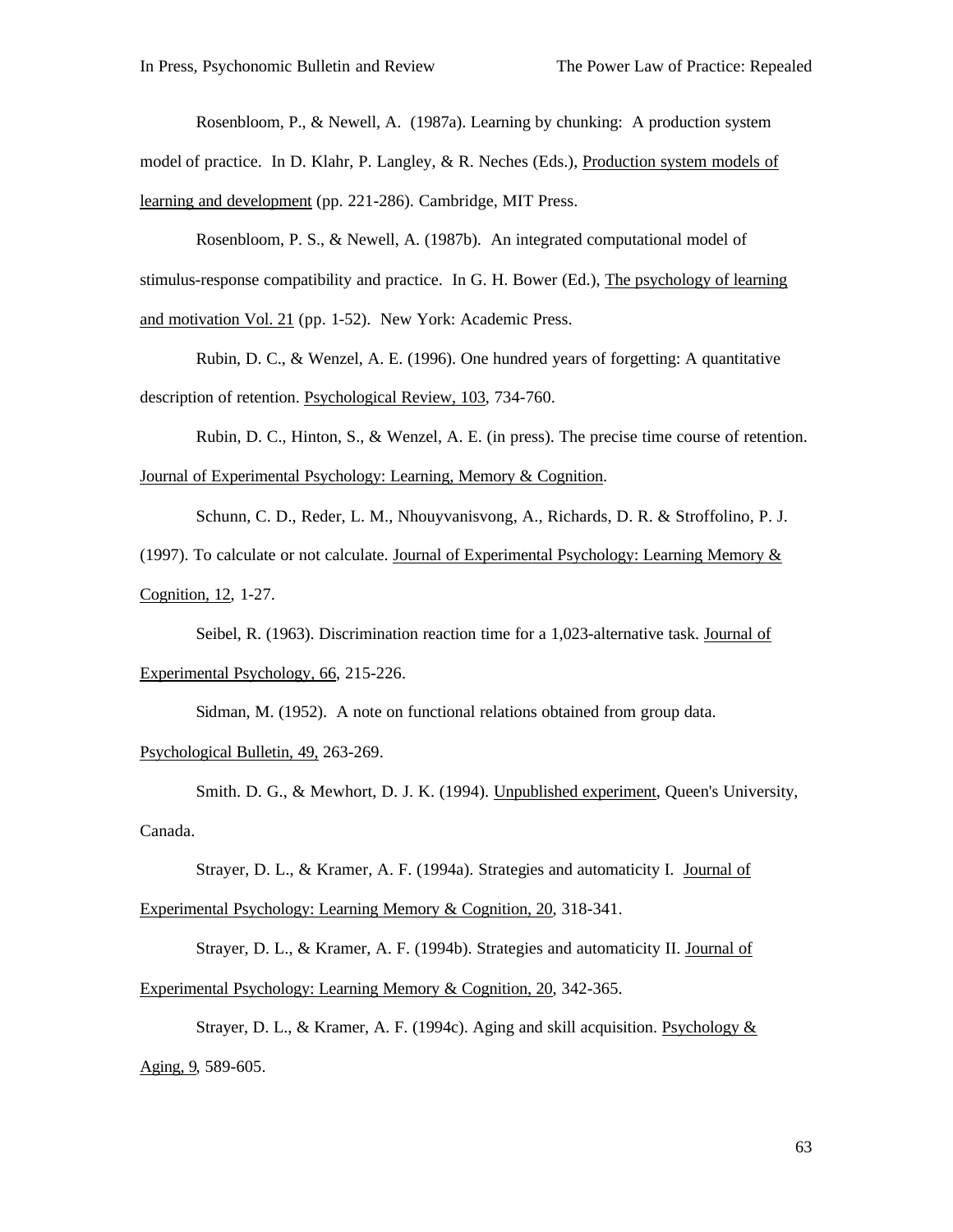Thorndike, E.L. (1913) Educational psychology: The psychology of learning (Vol. 2). New York: Teachers College Press

Verwey, W.B. (1996). Buffer loading and chunking in sequential keypressing. Journal of Experimental Psychology: Human Perception & Performance, 22, 544-562.

Wand, M.P. & Jones, M.C. (1995). Kernel smoothing. London: Chapman and Hall

Wickelgren, W. A. (1975). Memory storage dynamics. In W. K. Estes (Ed.), Handbook

of learning and cognitive processes Vol. 4 (pp. 321-361). Hillsdale, NJ: Erlbaum.

Wickens, T. D. (1998). On the form of the retention function: Comment on Rubin and

Wenzel (1996): A quantitative description of retention. Psychological Review, 105, 379-386.

Wixted, J. T., & Ebbesen, E. B. (1991). On the form of forgetting. Psychological Science,  $2,409-415.$ 

Wixted, J. T., & Ebbesen, E. B. (1997). Genuine power curves in forgetting: A quantitative analysis of individual subject forgetting functions. Memory & Cognition, 25, 731- 739.